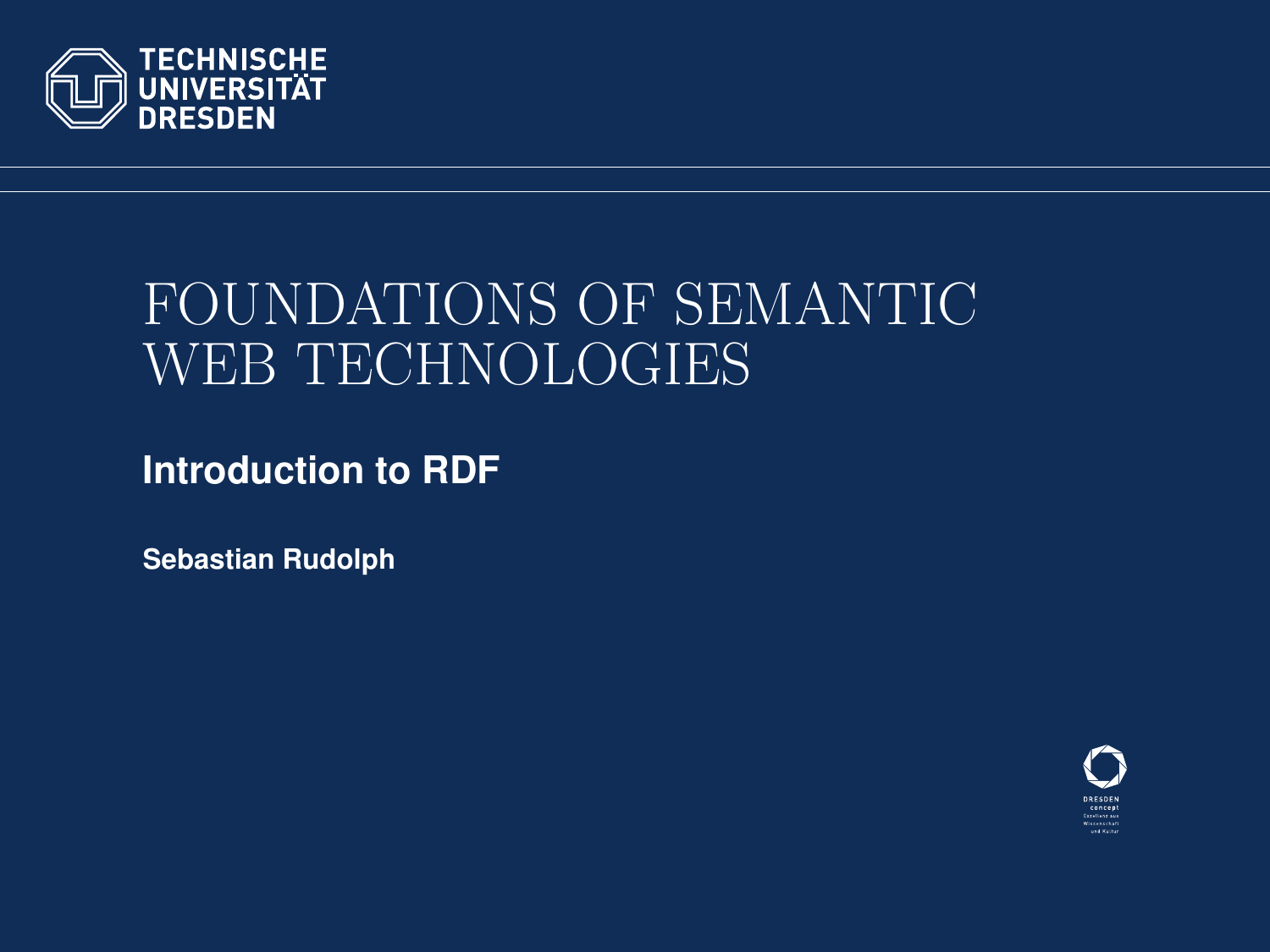

### Introduction to RDF

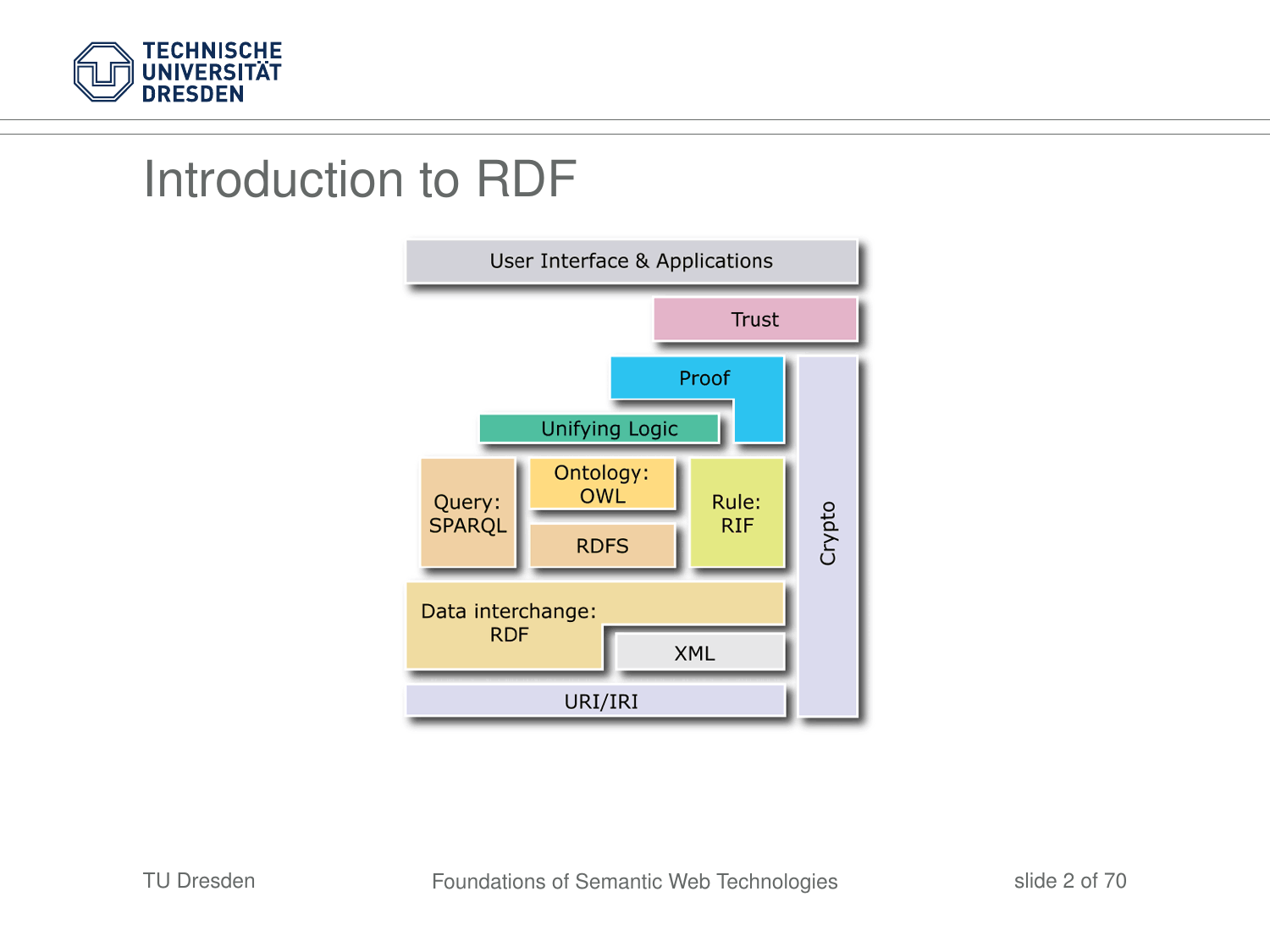

### Introduction to RDF

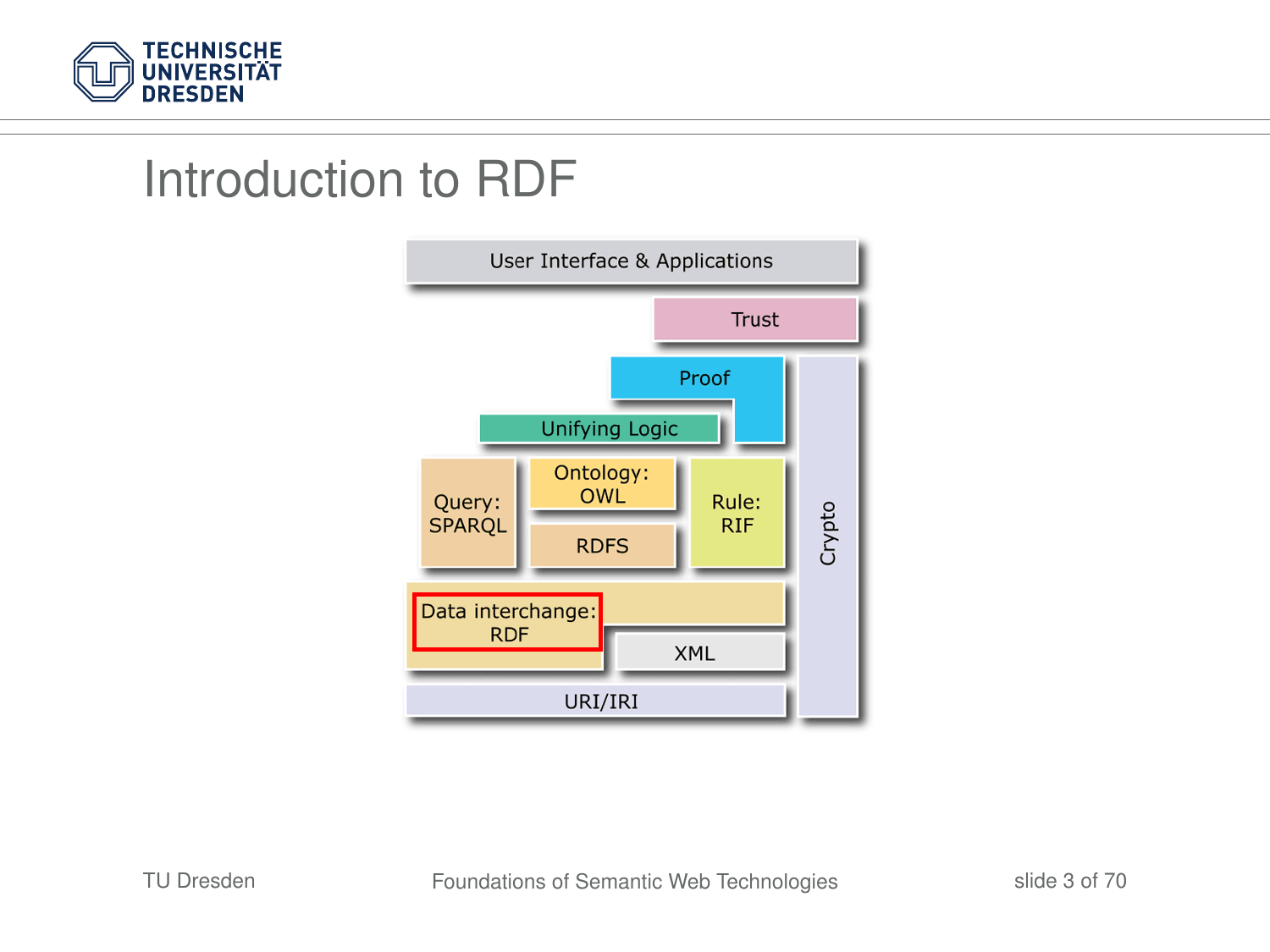

### Agenda

- Motivation
- RDF data model
- Syntax for RDF: Turtle and XML
- Datatypes
- Multi-Valued Relationships
- Blank Nodes
- Lists
- Graph Definitions
- RDF in Practice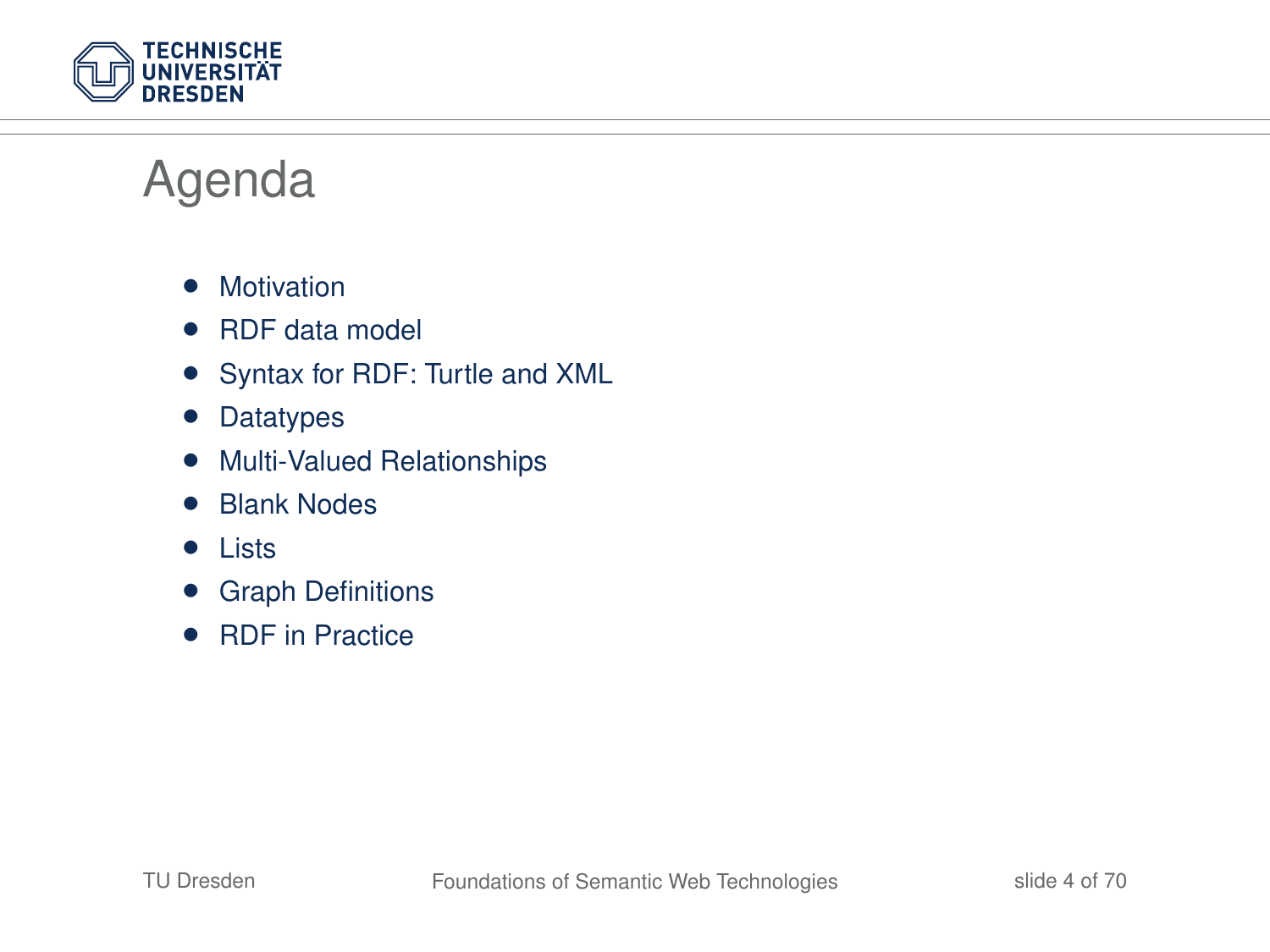

### Agenda

- Motivation
- RDF data model
- Syntax for RDF: Turtle and XML
- Datatypes
- Multi-Valued Relationships
- Blank Nodes
- Lists
- Graph Definitions
- RDF in Practice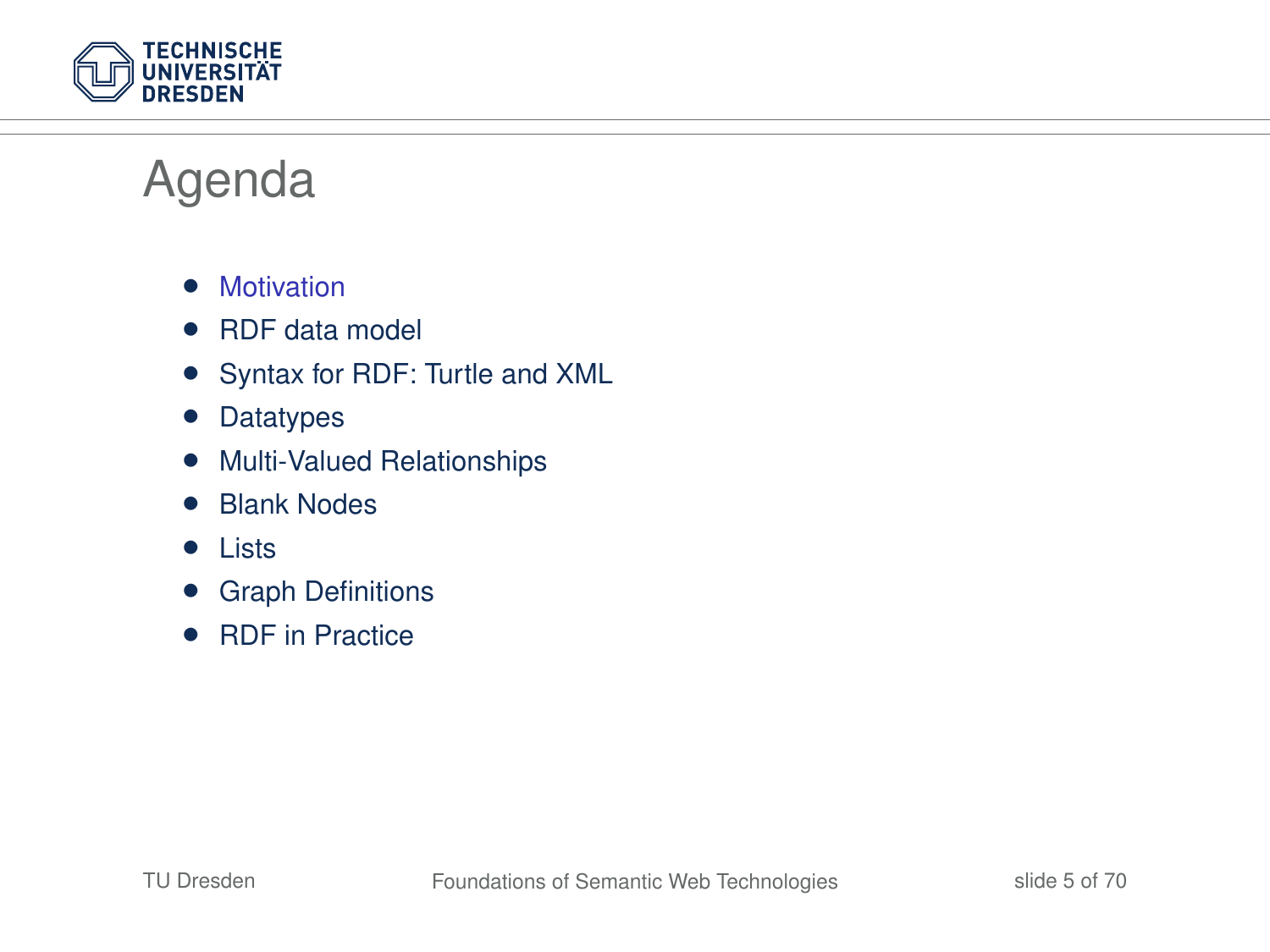

### Disadvantages of XML

- tag names ambiguous (can be tackled by name spaces and IRIs)
- tree structure not optimal for
	- intuitive description of the data
	- information integration
- Example: how to encode in a tree the sentence: "The book 'Semantic Web – Grundlagen' was published by Springer-Verlag."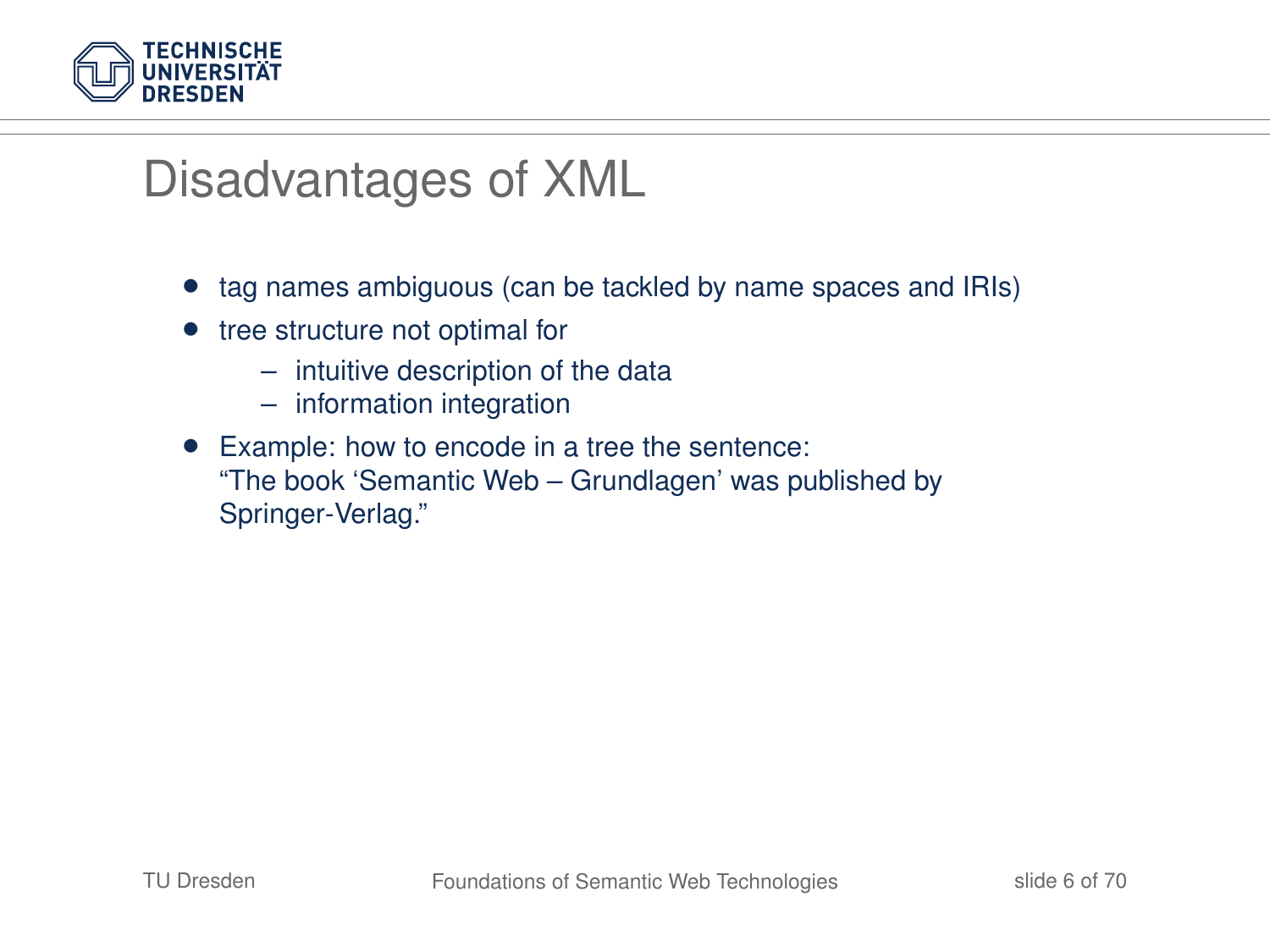

"The book 'Semantic Web – Grundlagen' was published by Springer-Verlag."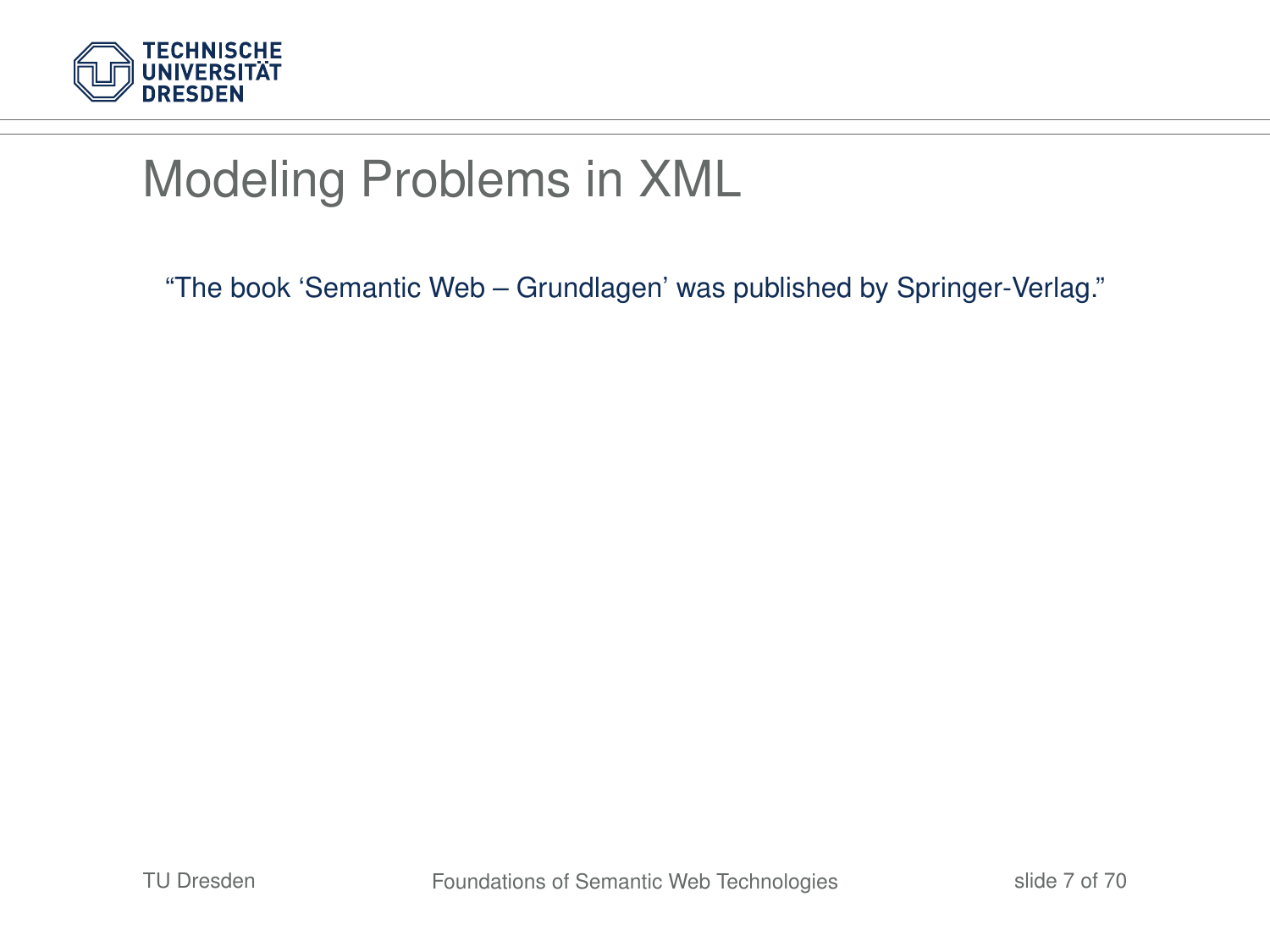

"The book 'Semantic Web – Grundlagen' was published by Springer-Verlag."

```
<Published>
 <Publisher>Springer-Verlag</Publisher>
 <Book>Semantic Web -- Grundlagen</Book>
</Published>
```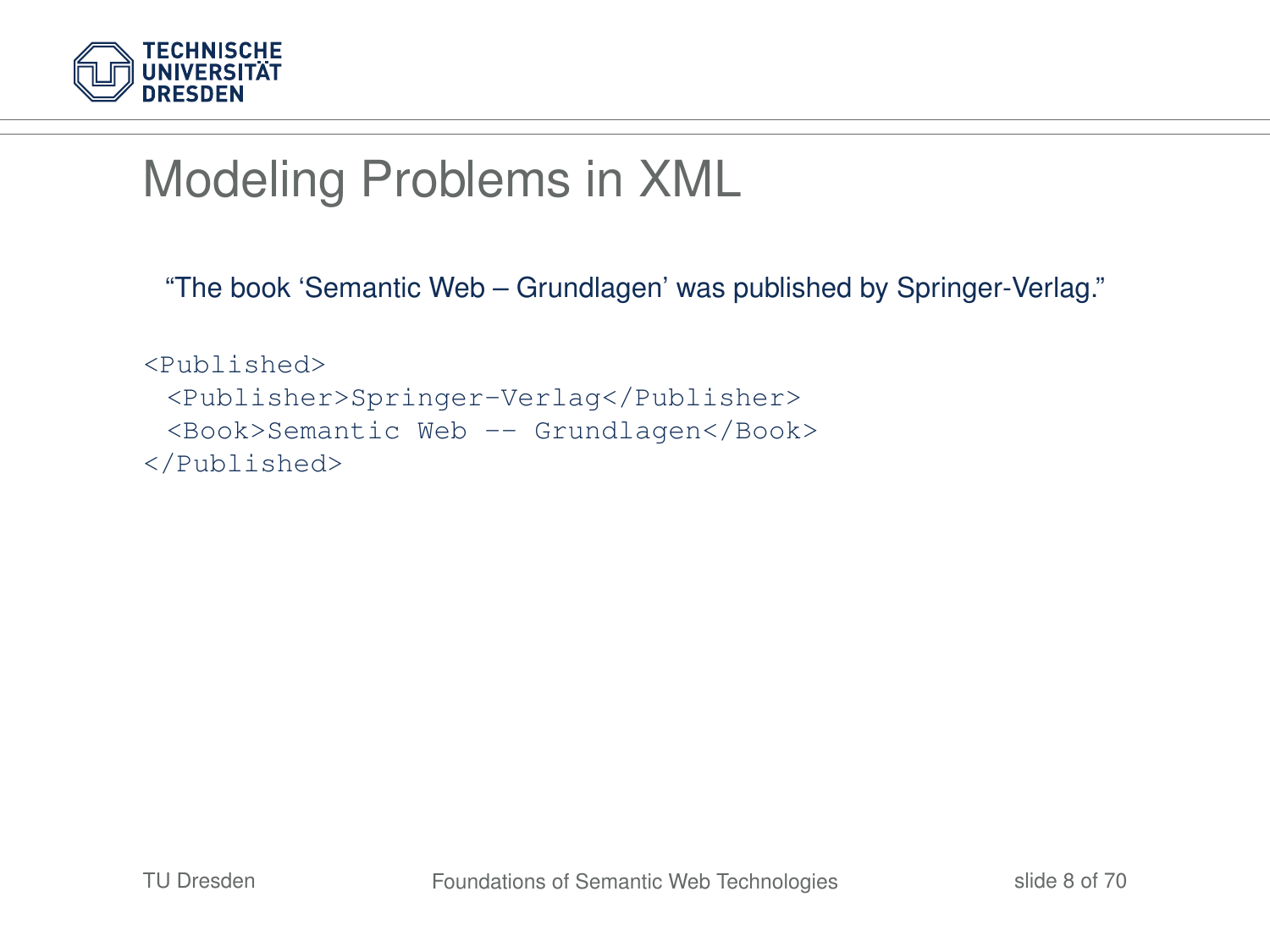

"The book 'Semantic Web – Grundlagen' was published by Springer-Verlag."

```
<Published>
 <Publisher>Springer-Verlag</Publisher>
 <Book>Semantic Web -- Grundlagen</Book>
</Published>
<Publisher Name="Springer-Verlag">
 <Published Book="Semantic Web -- Grundlagen"/>
```
</Publisher>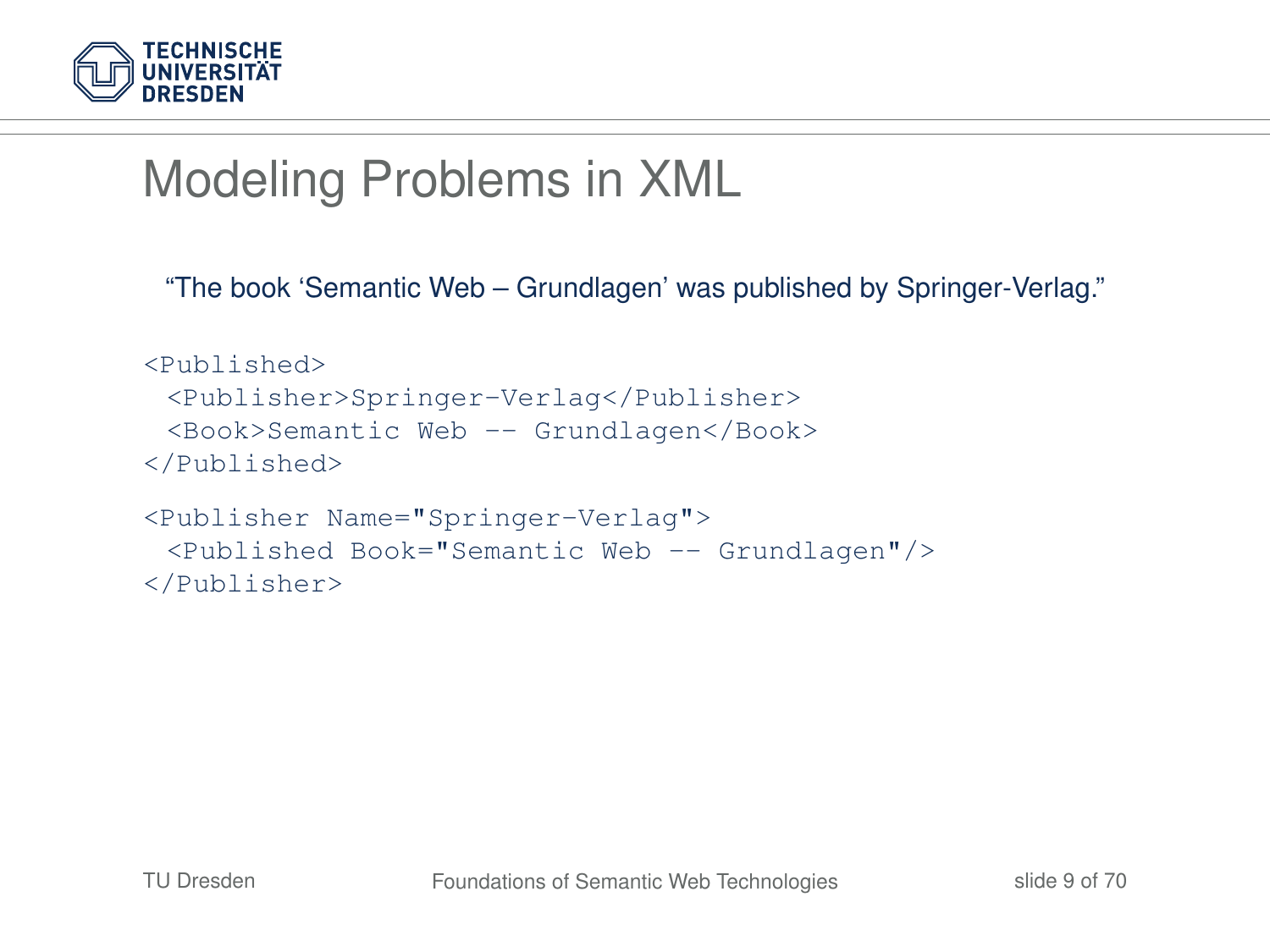

"The book 'Semantic Web – Grundlagen' was published by Springer-Verlag."

```
<Published>
 <Publisher>Springer-Verlag</Publisher>
 <Book>Semantic Web -- Grundlagen</Book>
</Published>
<Publisher Name="Springer-Verlag">
 <Published Book="Semantic Web -- Grundlagen"/>
</Publisher>
<Book Name="Semantic Web -- Grundlagen">
 <Publisher Publisher="Springer-Verlag"/>
</Book>
```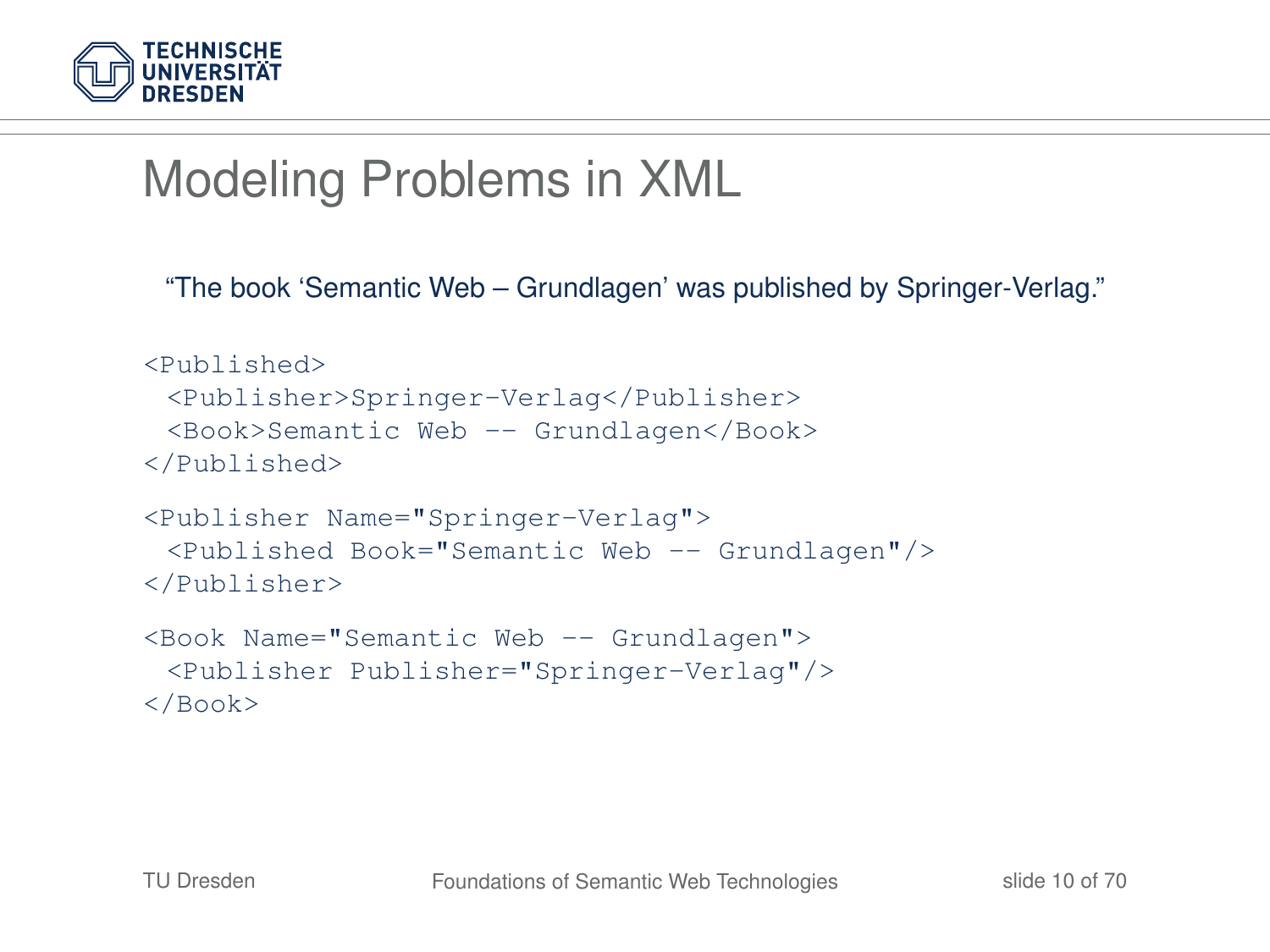

# RDF: Graphs instead of Trees

Solution: Representation as (directed) Graphs

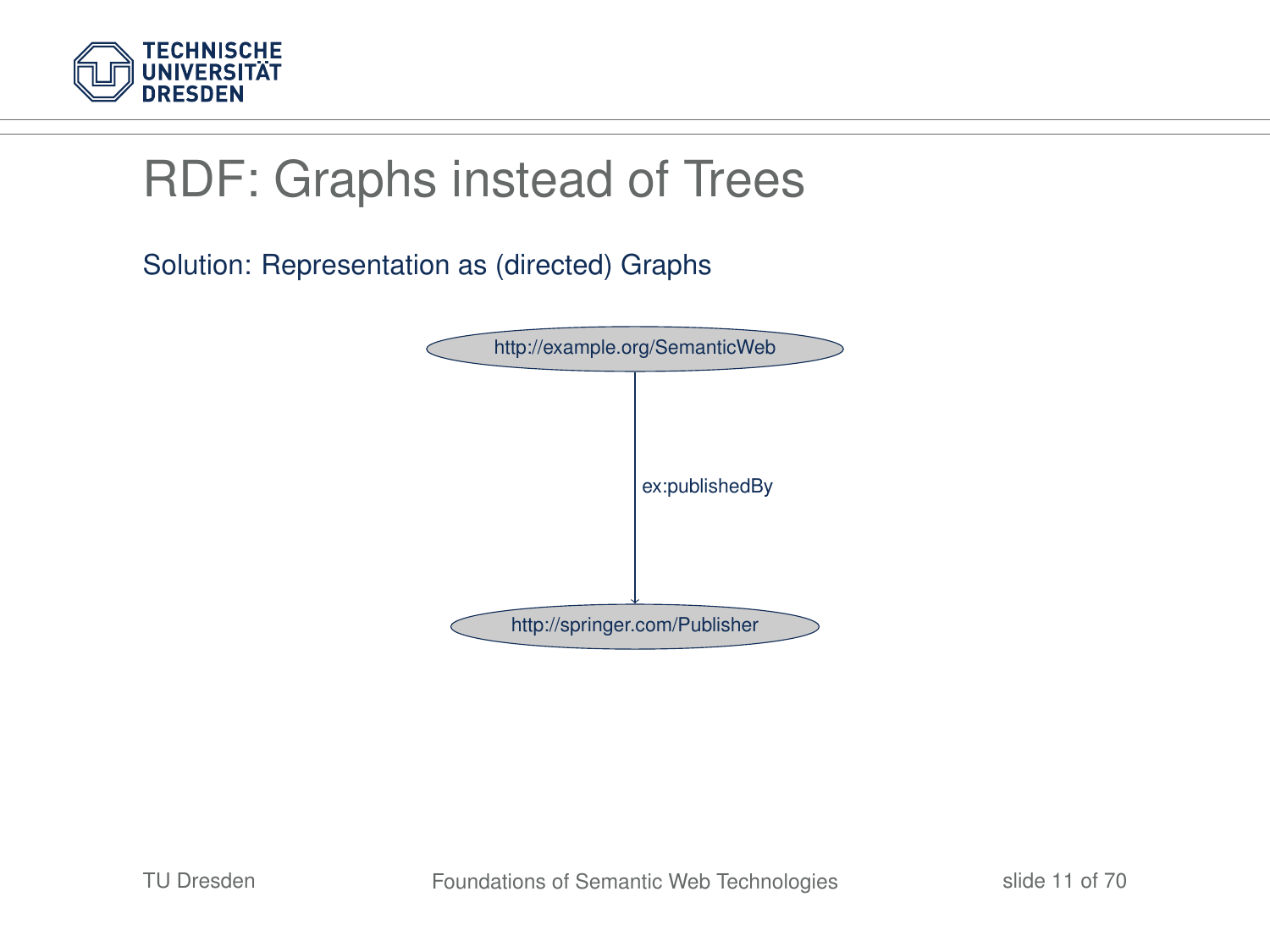

### Agenda

- Motivation
- RDF data model
- Syntax for RDF: Turtle and XML
- Datatypes
- Multi-Valued Relationships
- Blank Nodes
- Lists
- Graph Definitions
- RDF in Practice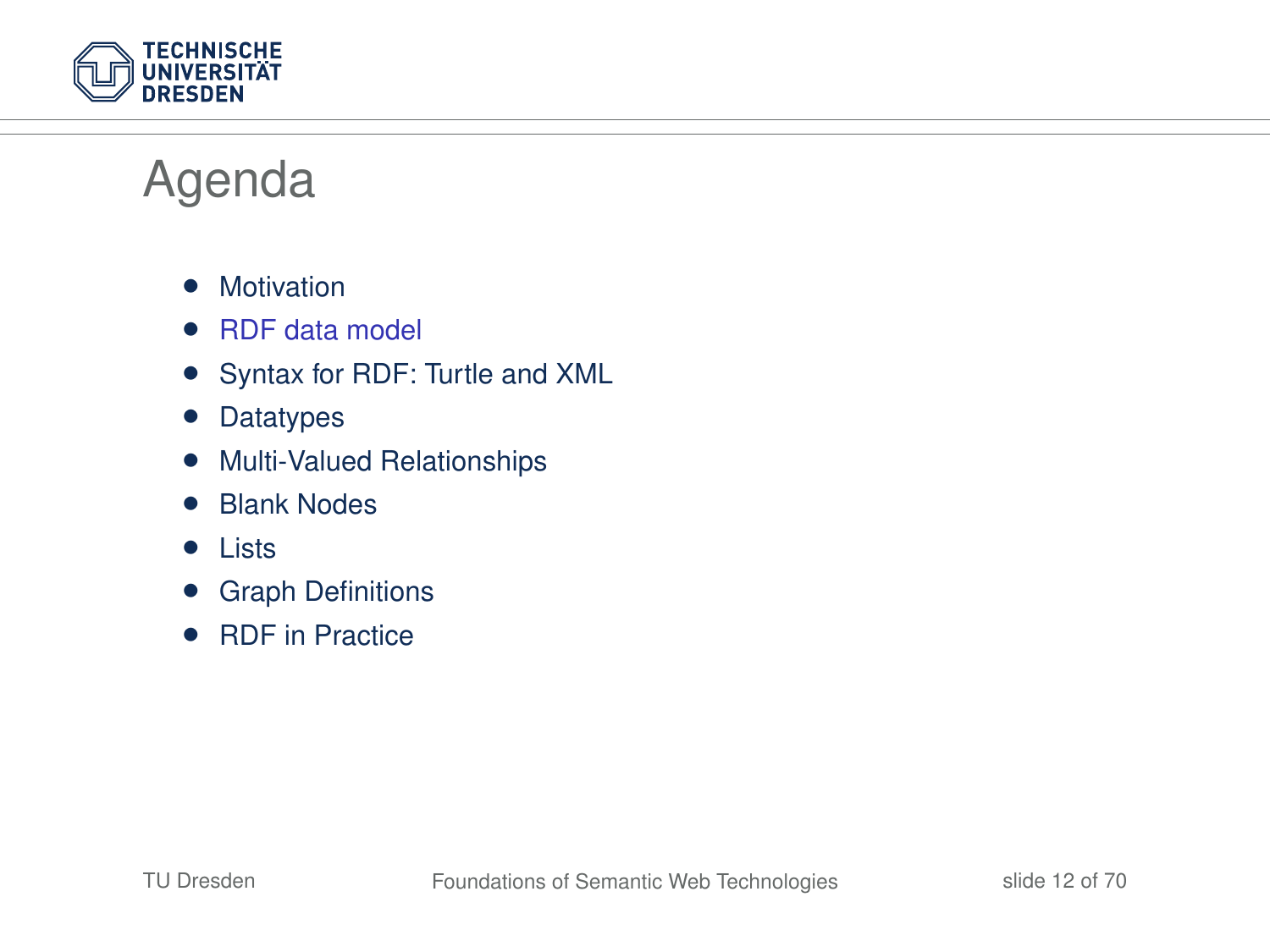

# General Remarks about RDF

- "Resource Description Framework"
- W3C Recommendation (http://www.w3.org/RDF)
- currently being revised
- RDF is a data model
	- originally: assign metadata to Web resources, later more general usage
	- encodes structured information
	- universal, machine-readable exchange format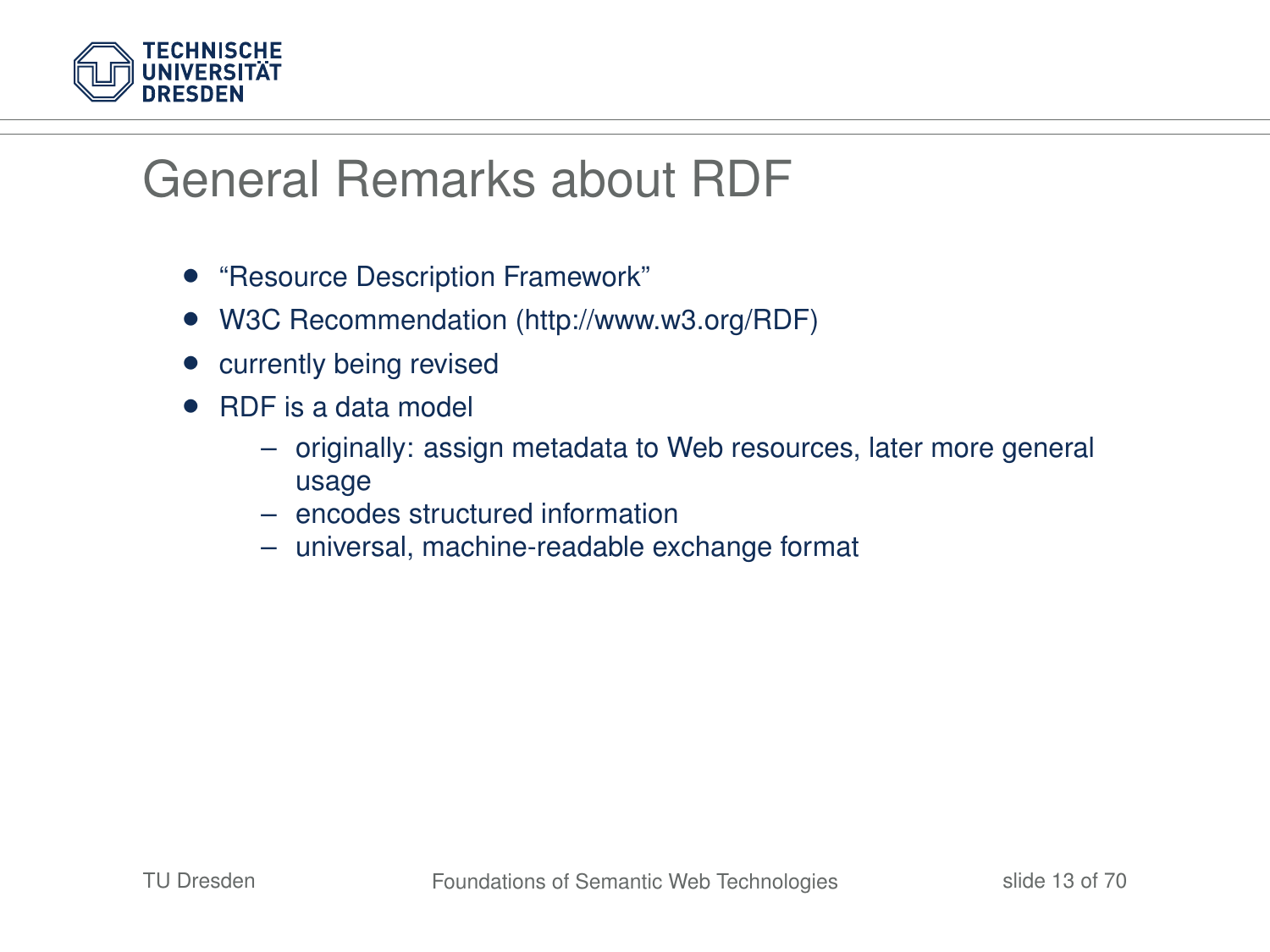

# Constituents of RDF Graphs

#### • IRIs

- for uniquely referencing resources
- (already discussed at XML lecture)
- literals
	- describe data values that do not have an independent existence
- blank nodes
	- allow for stating the existence of some individual (and describing its properties) without giving it a name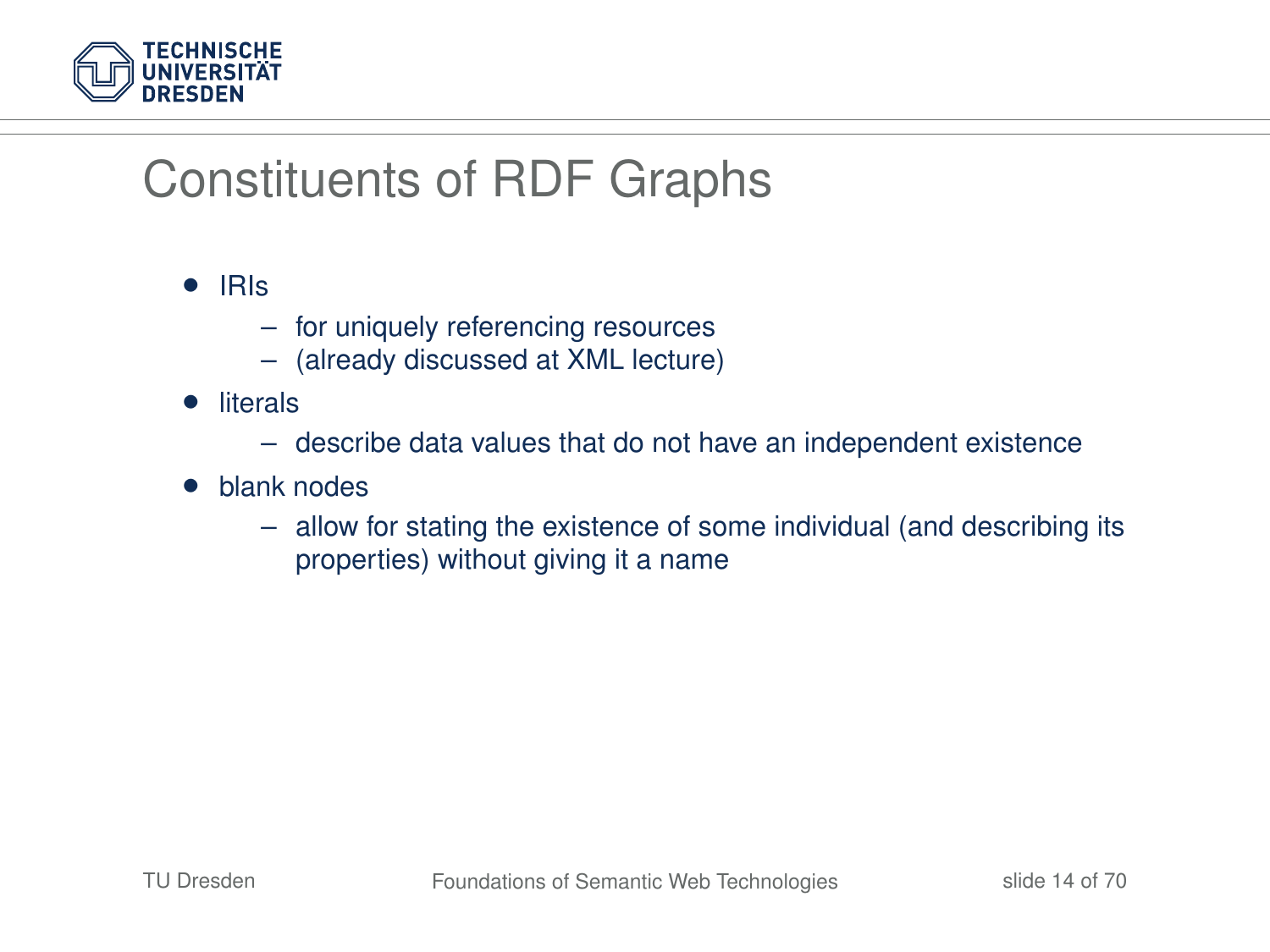

### Literals

- for representing data values
- noted as strings
- interpreted by an associated datatype
- literals without datatype are treated like strings

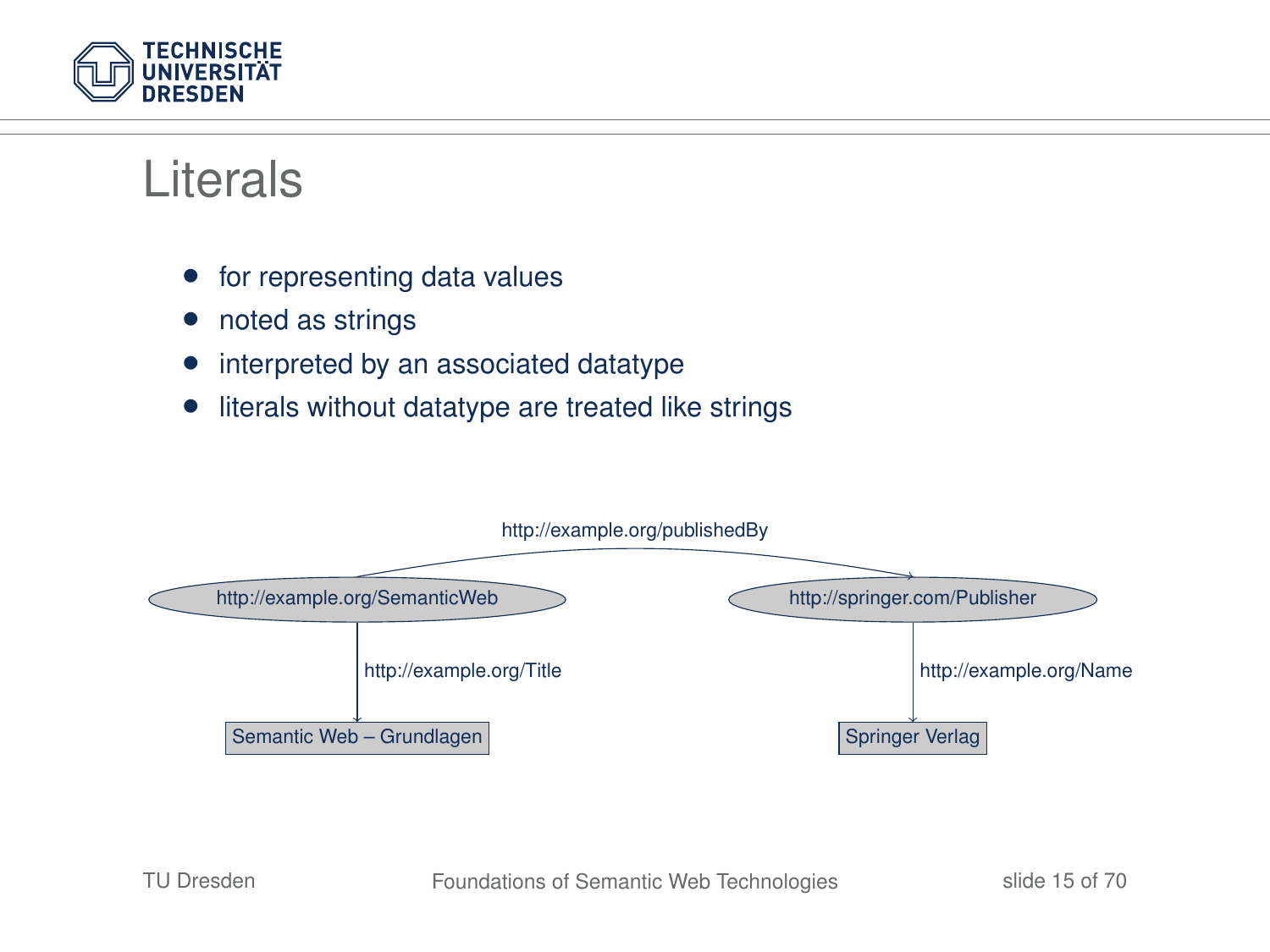

# Graph as a Set of Triples

- there are several different ways to represent graphs
- we use list of (node-edge-node) triples

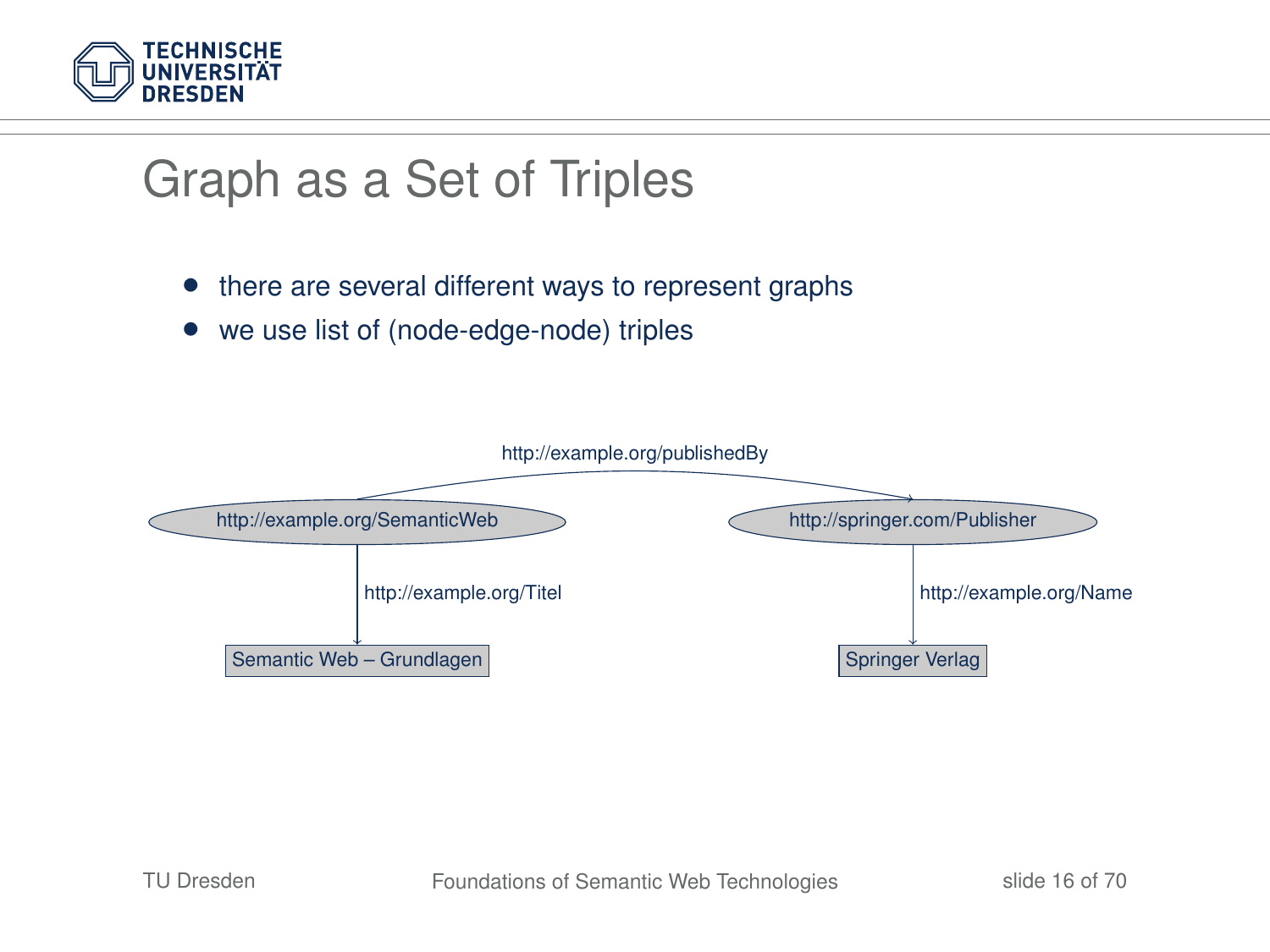

# RDF Triple

#### Constituents of an RDF triple



- inspired by linguistic but not always an exact match
- permitted occurrences of constituents: subject : IRI or blank node predicate: IRI (also called properties) object: IRI or blank node or literal
- node and edge labels are unique, thus the original graph can be reconstructed from the list of triples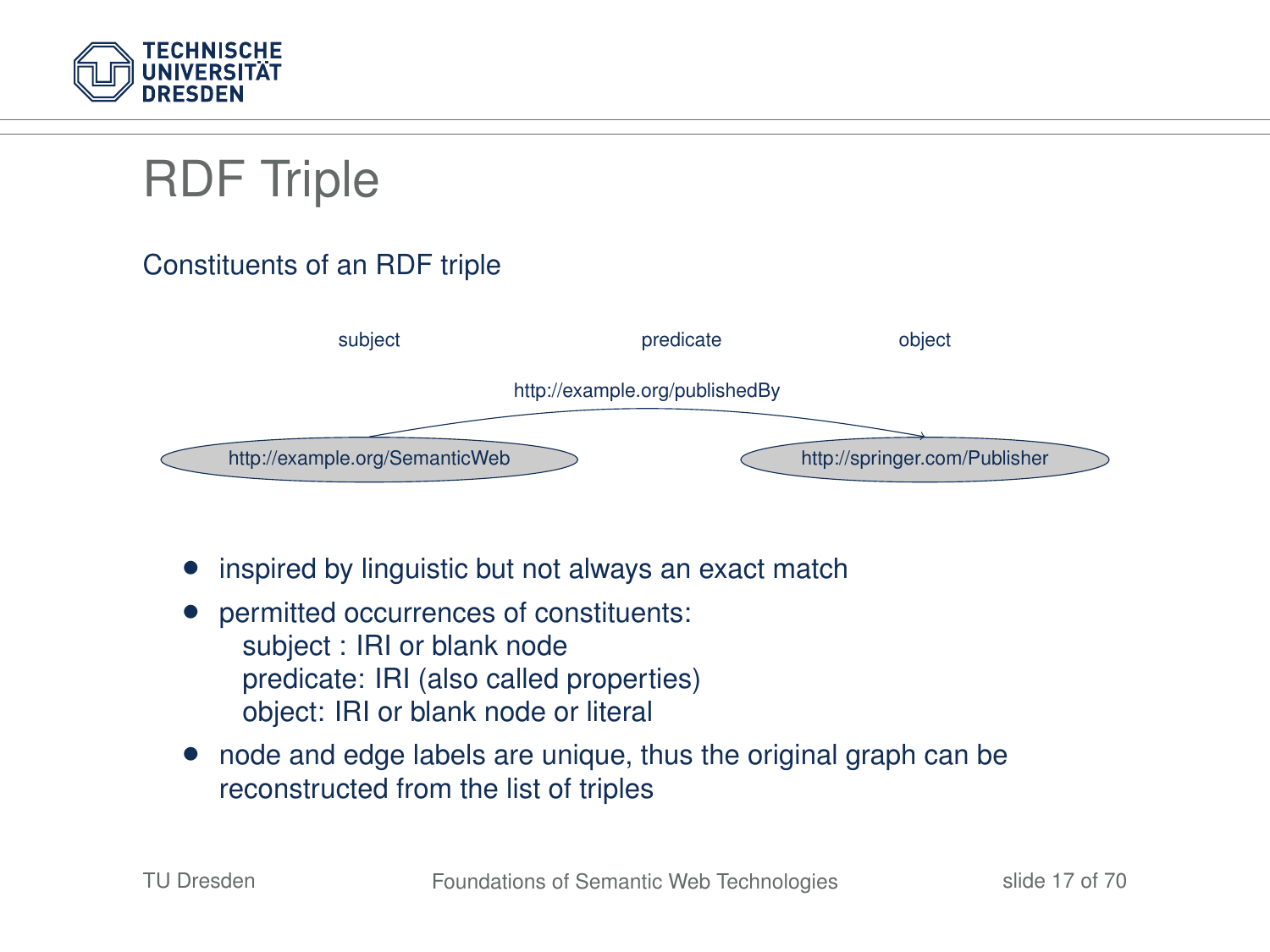

### Agenda

- Motivation
- RDF data model
- Syntax for RDF: Turtle and XML
- Datatypes
- Multi-Valued Relationships
- Blank Nodes
- Lists
- Graph Definitions
- RDF in Practice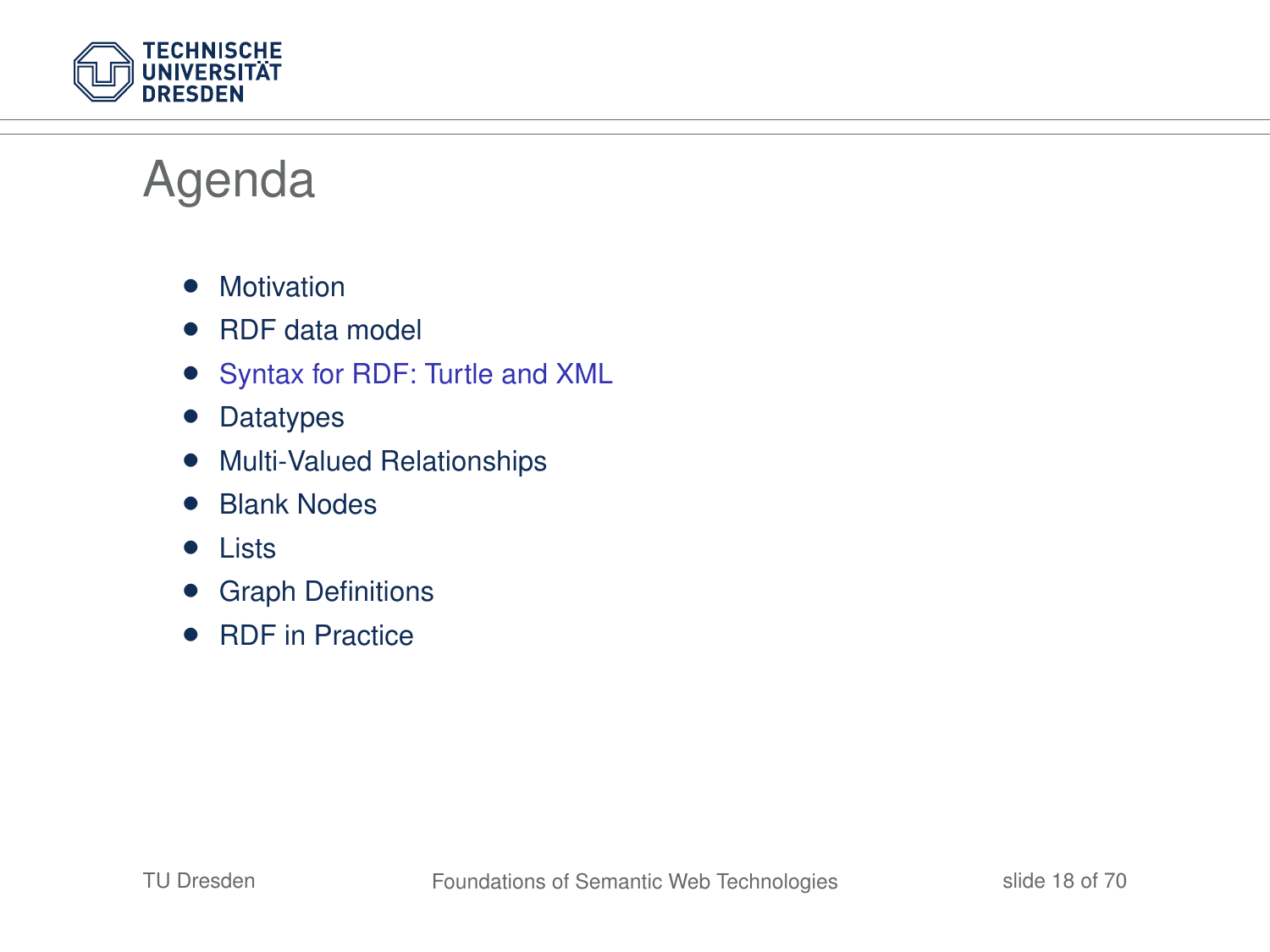

# Simple Syntax for RDF

- direct enumeration of triples:
	- N3: "Notation 3" comprehensive formalism
	- N-Triples: fraction of N3
	- Turtle: extension of N-Triples (by abbreviations)
- Turtle syntax:
	- IRIs in angular brackets
	- literals in quotes
	- tripels terminated by full stop
	- spaces and line breaks outside such delimiters are ignored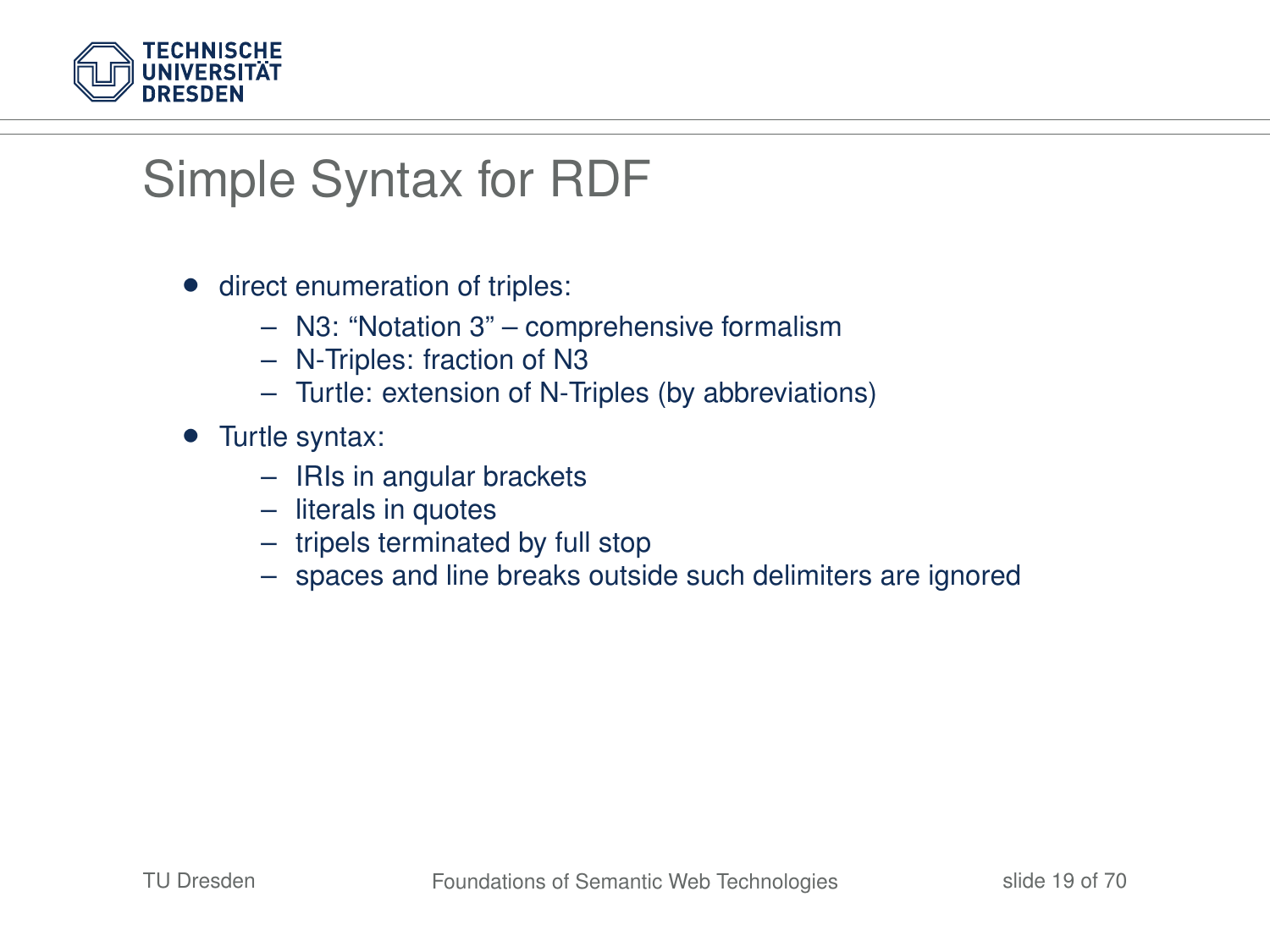

# Turtle Syntax: Abbreviations

#### Example

```
<http://ex.org/SemanticWeb> <http://ex.org/publishedBy>
  <http://springer.com/Publisher> .
<http://ex.org/SemanticWeb> <http://ex.org/Titel>
  "Semantic Web -- Grundlagen" .
<http://springer.com/Verlag> <http://ex.org/Name>
  "Springer Verlag" .
```
In Turtle we can define prefix abbreviations:

```
@prefix ex: <http://ex.org/> .
@prefix springer: <http://springer.com/> .
ex:SemanticWeb ex:publishedBy springer:Publisher .
ex:SemanticWeb ex:Title "Semantic Web -- Grundlagen" .
springer:Publisher ex:Name "Springer Verlag" .
```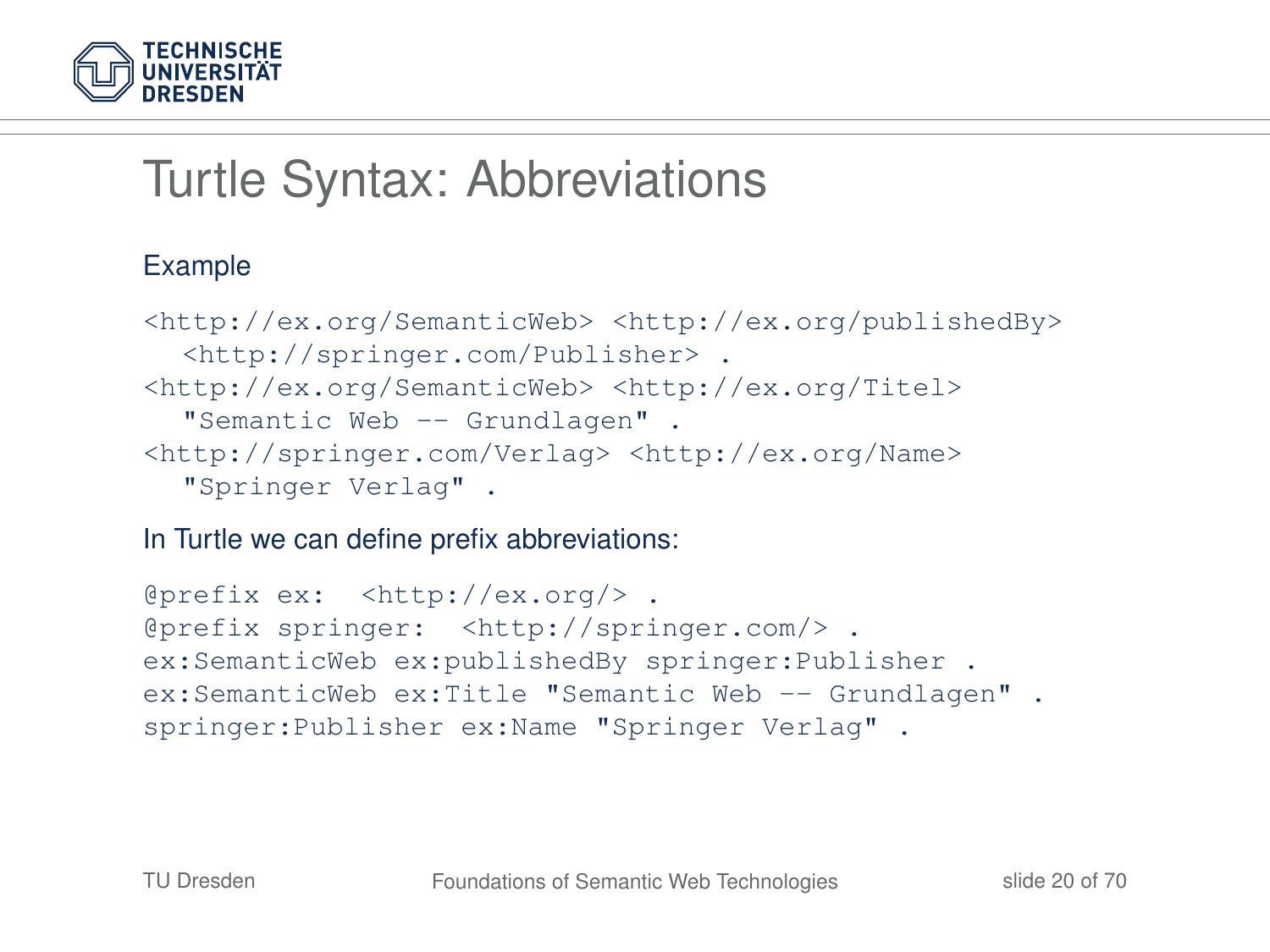

### Turtle Syntax: Abbreviations

Multiple triples with the same subject can be grouped:

```
@prefix ex: <http://ex.org/> .
@prefix springer: <http://springer.com/> .
ex:SemanticWeb ex:publishedBy springer:Publisher ;
                     ex:Title  "Semantic Web -- Grundlagen" .<br>ex:Name  "Springer Verlag" .
springer:Publisher ex:Name
```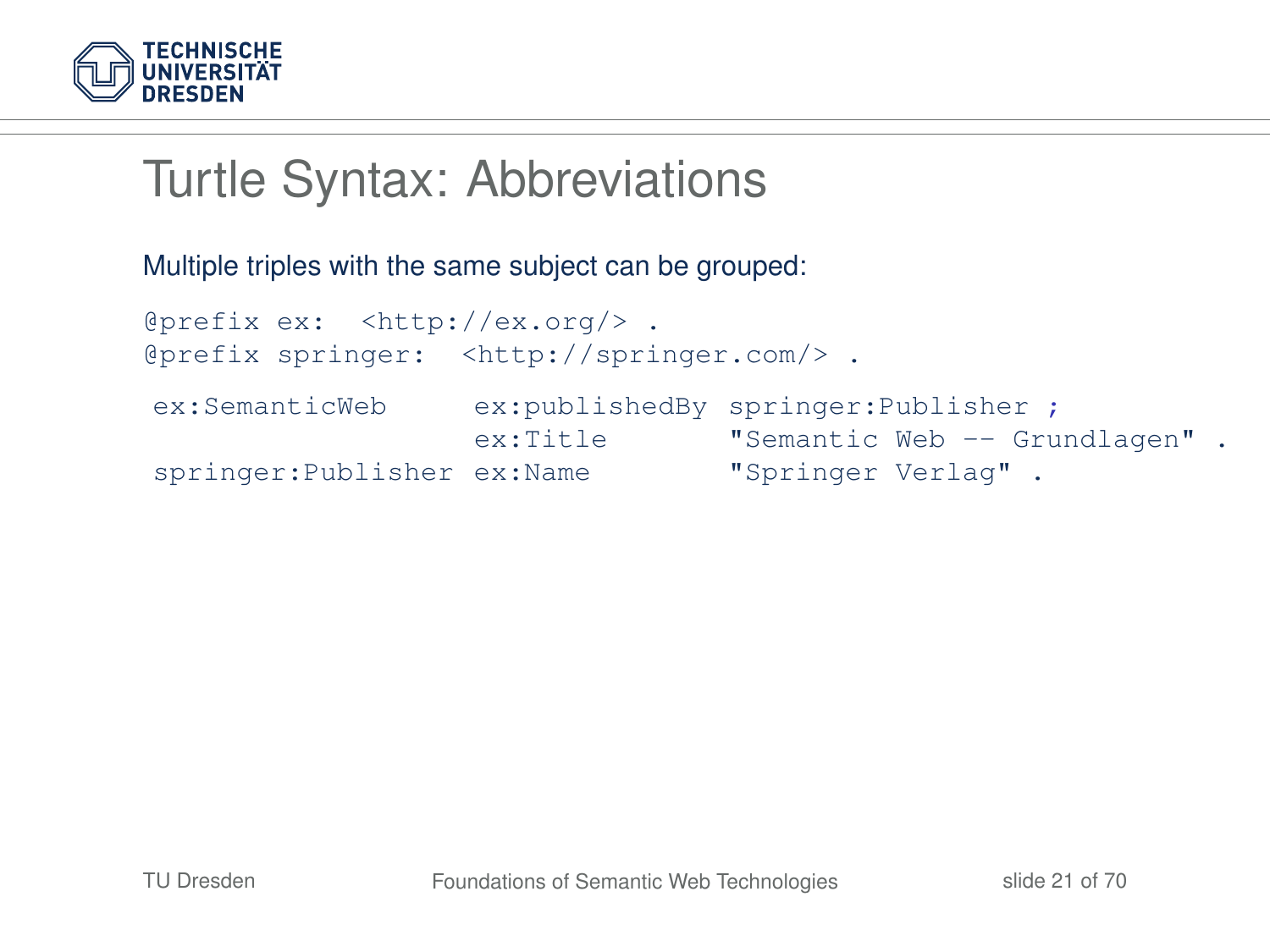

## Turtle Syntax: Abbreviations

Multiple triples with the same subject can be grouped:

```
@prefix ex: <http://ex.org/> .
@prefix springer: <http://springer.com/> .
ex:SemanticWeb ex:publishedBy springer:Publisher ;
                  ex:Title "Semantic Web -- Grundlagen" .
springer:Publisher ex:Name "Springer Verlag" .
```
likewise triples with coinciding subject and predicate:

```
@prefix ex: <http://ex.org/> .
ex:SemanticWeb ex:Author ex:Hitzler, ex:Krötzsch,
                         ex:Rudolph, ex:Sure ;
               ex:Titel "Semantic Web -- Grundlagen" .
```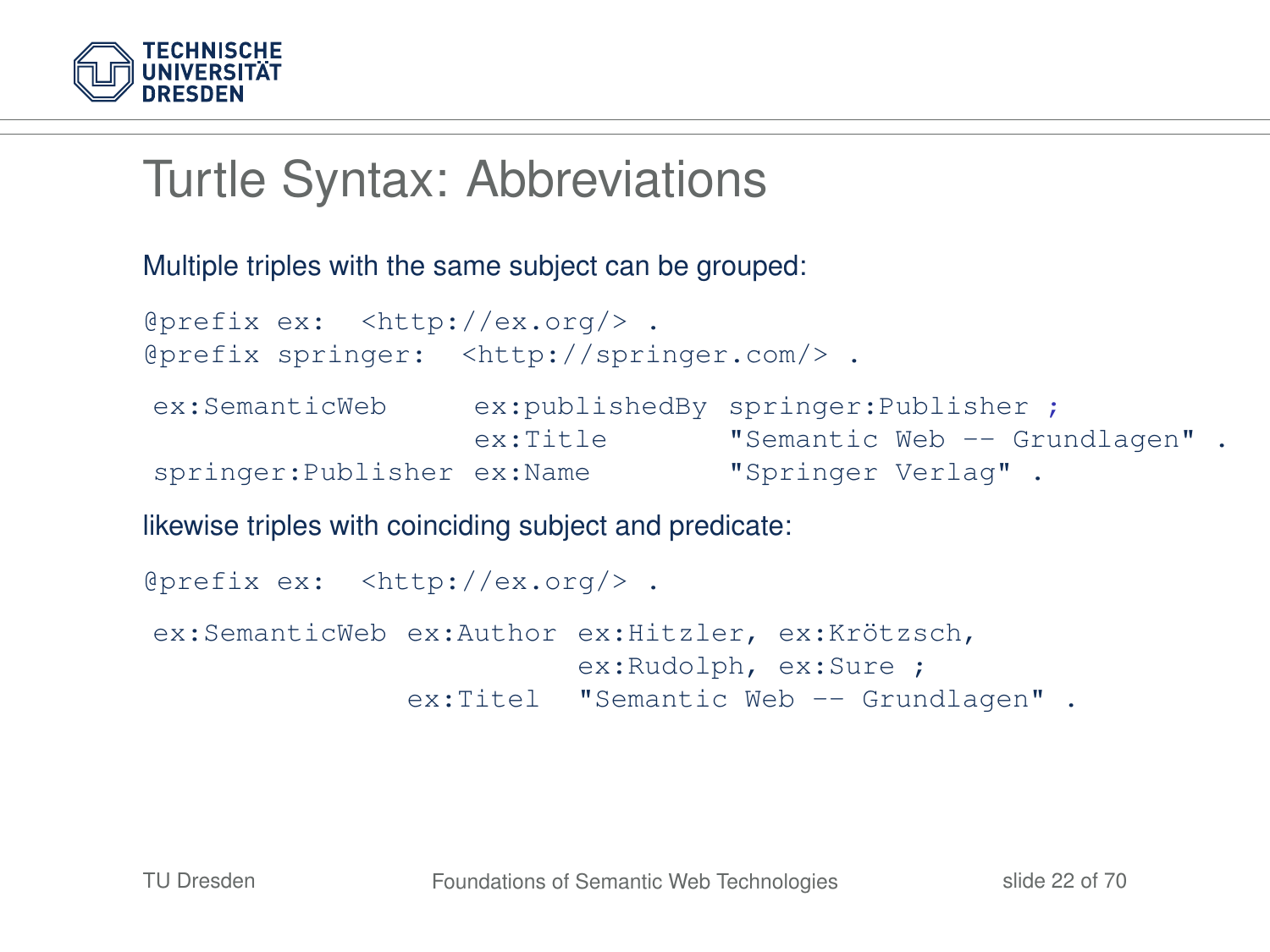

- Turtle intuitively understandable, machine-processable
- yet, better tool support and available libraries for XML
- thus: XML syntax more wide-spread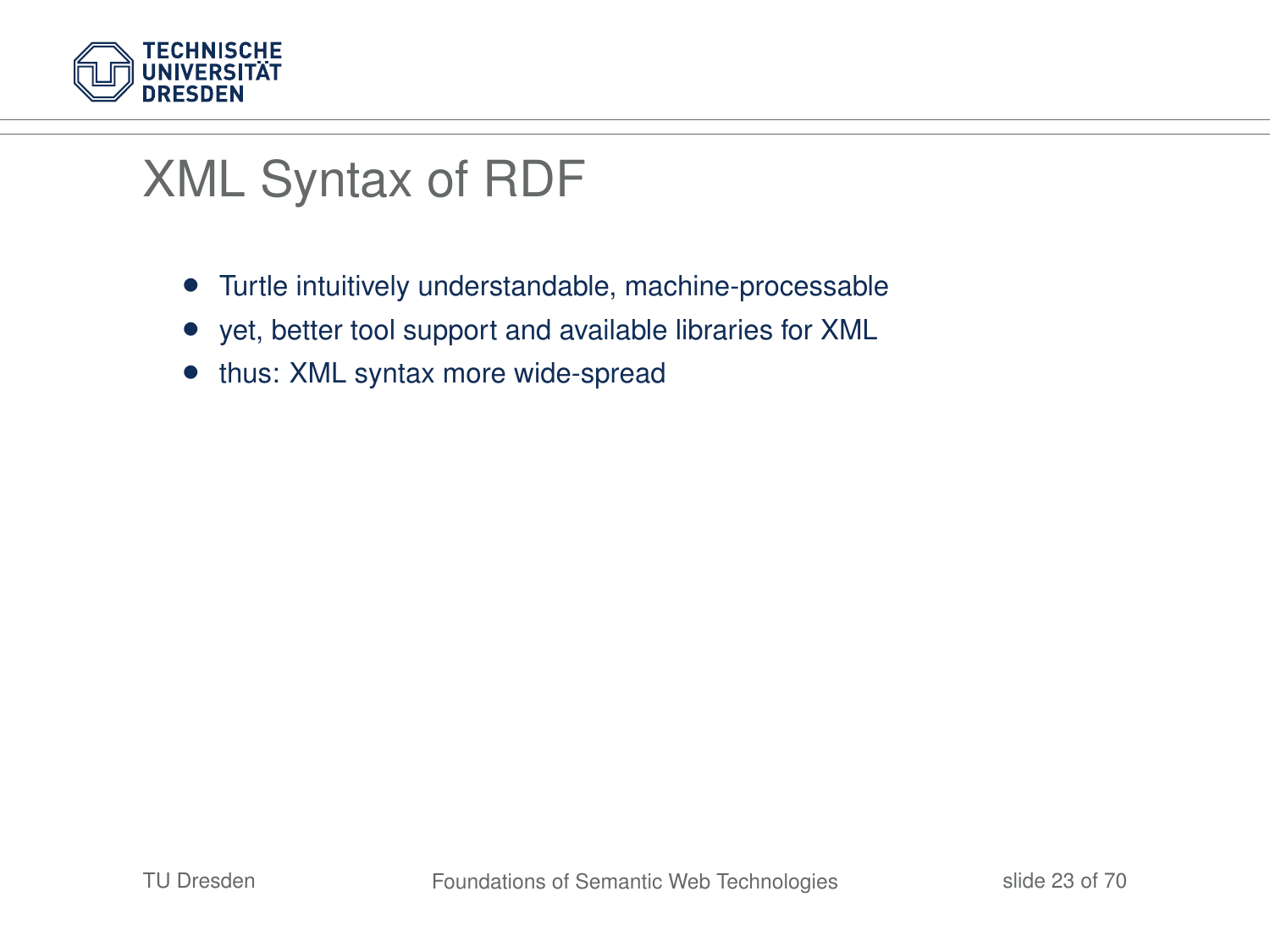

- like in XML, name spaces are used in order to disambiguate tag names
- RDF-specific tags have a predefined name space, by convention abbreviated with 'rdf'

```
<?xml version="1.0" encoding="utf-8"?>
<rdf:RDF
xmlns:rdf="http://www.w3.org/1999/02/22-rdf-syntax-ns#"
xmlns:ex="http://example.org/">
<rdf:Description rdf:about="http://example.org/SemanticWeb">
 <ex:publishedBy>
  <rdf:Description rdf:about="http://springer.com/Publisher"/>
 </ex:publishedBy>
</rdf:Description>
```

```
\langlerdf:RDF>
```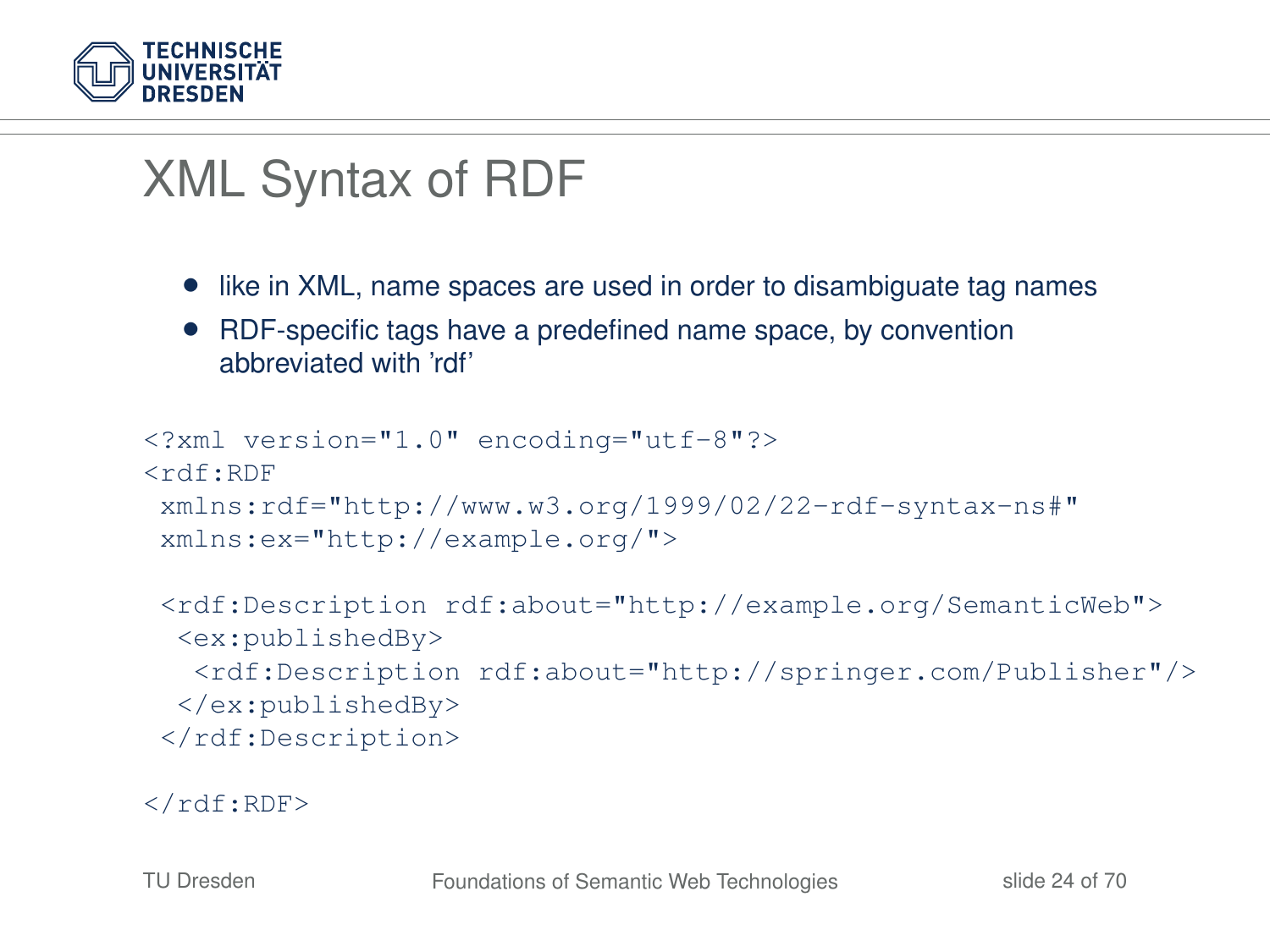

- the rdf:Description element encodes the subject (the IRI of which is stated as the value of the associated rdf:about attribute)
- every element directly nested into an rdf:Description element denotes a predicate (the IRI of which is the element name),
- predicate elements in turn contain the triple's object as rdf:Description element

```
:
:
<rdf:Description rdf:about="http://example.org/SemanticWeb">
 <ex:publishedBy>
   <rdf:Description rdf:about="http://springer.com/Publisher"/>
 </ex:publishedBy>
</rdf:Description>
:
```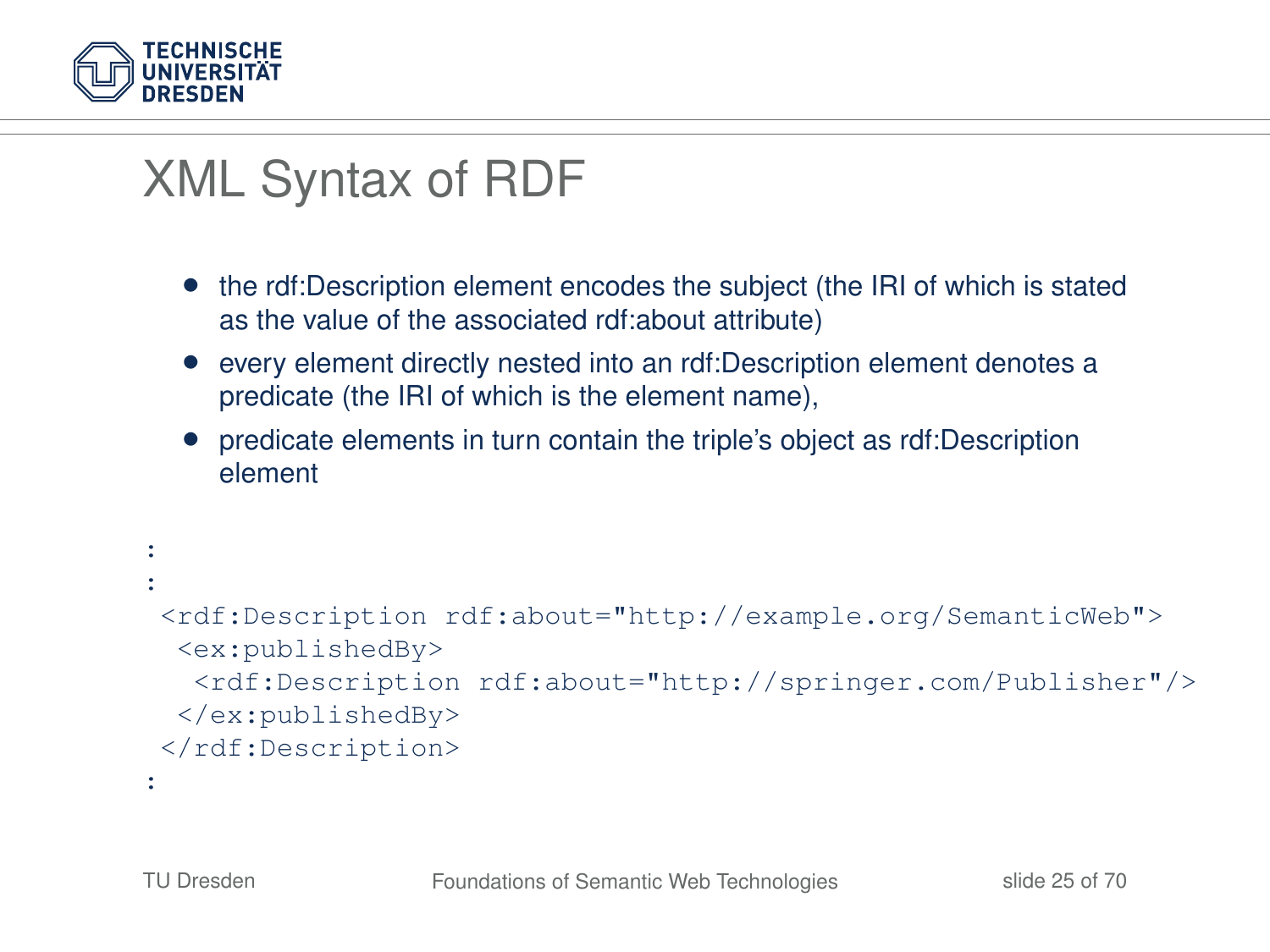

```
<?xml version="1.0" encoding="utf-8"?>
<rdf:RDF
  xmlns:rdf="http://www.w3.org/1999/02/22-rdf-syntax-ns#"
  xmlns:ex="http://example.org/">
<rdf:Description rdf:about="http://example.org/SemanticWeb">
 <ex:publishedBy>
  <rdf:Description rdf:about="http://springer.com/Publisher"/>
 </ex:publishedBy>
</rdf:Description>
\langle/\mathsf{rdf:RDF}\rangle
```
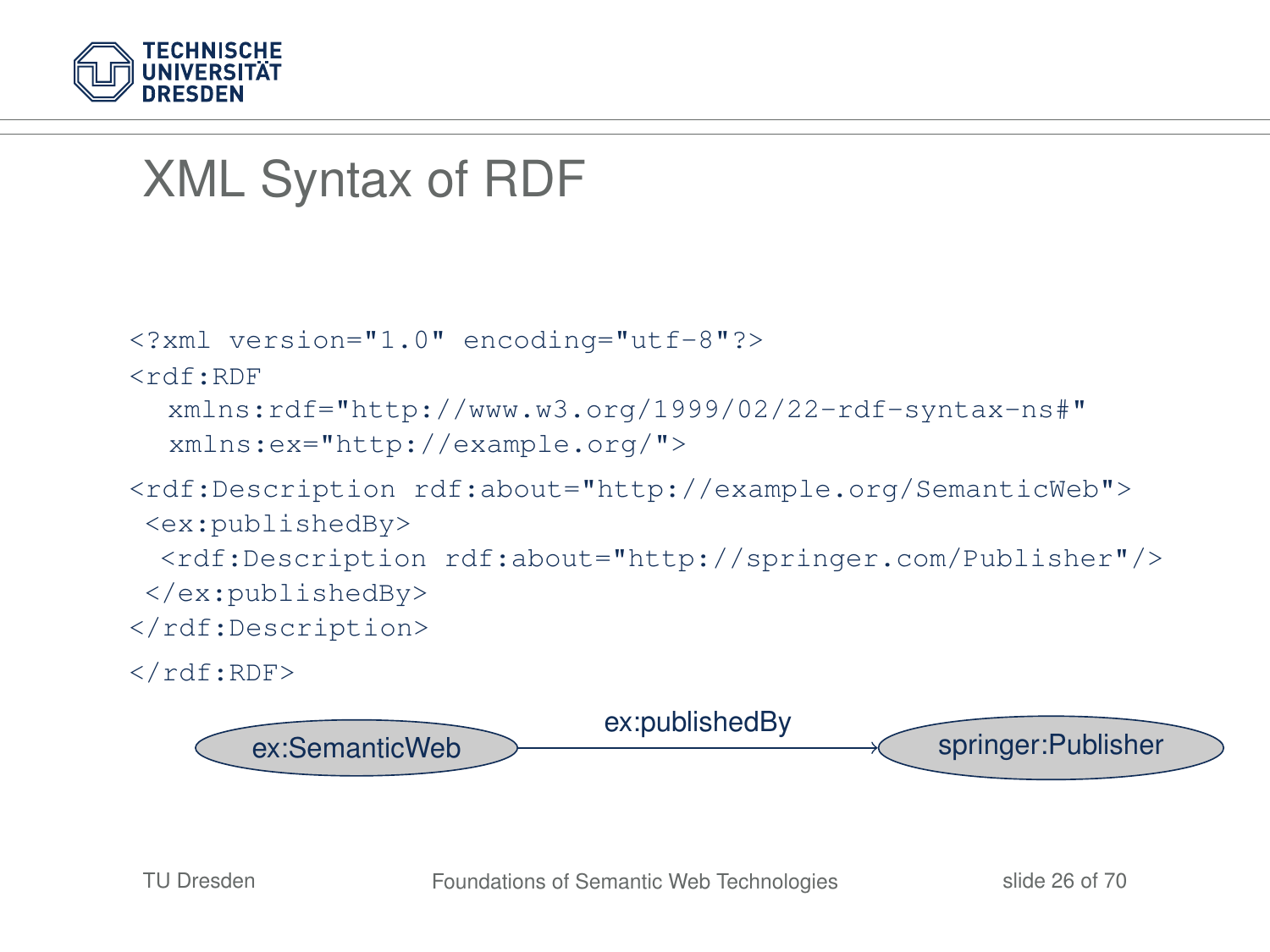

```
<?xml version="1.0" encoding="utf-8"?>
<rdf:RDF
  xmlns:rdf="http://www.w3.org/1999/02/22-rdf-syntax-ns#"
  xmlns:ex="http://example.org/">
<rdf:Description rdf:about="http://example.org/SemanticWeb">
 <ex:publishedBy>
  <rdf:Description rdf:about="http://springer.com/Publisher"/>
  </ex:publishedBy>
\langle \cdot \rangledf:Description>
\langle \mathbf{r}df:RDF>
       ex:SemanticWeb springer:Publisher
                              ex:publishedBy
```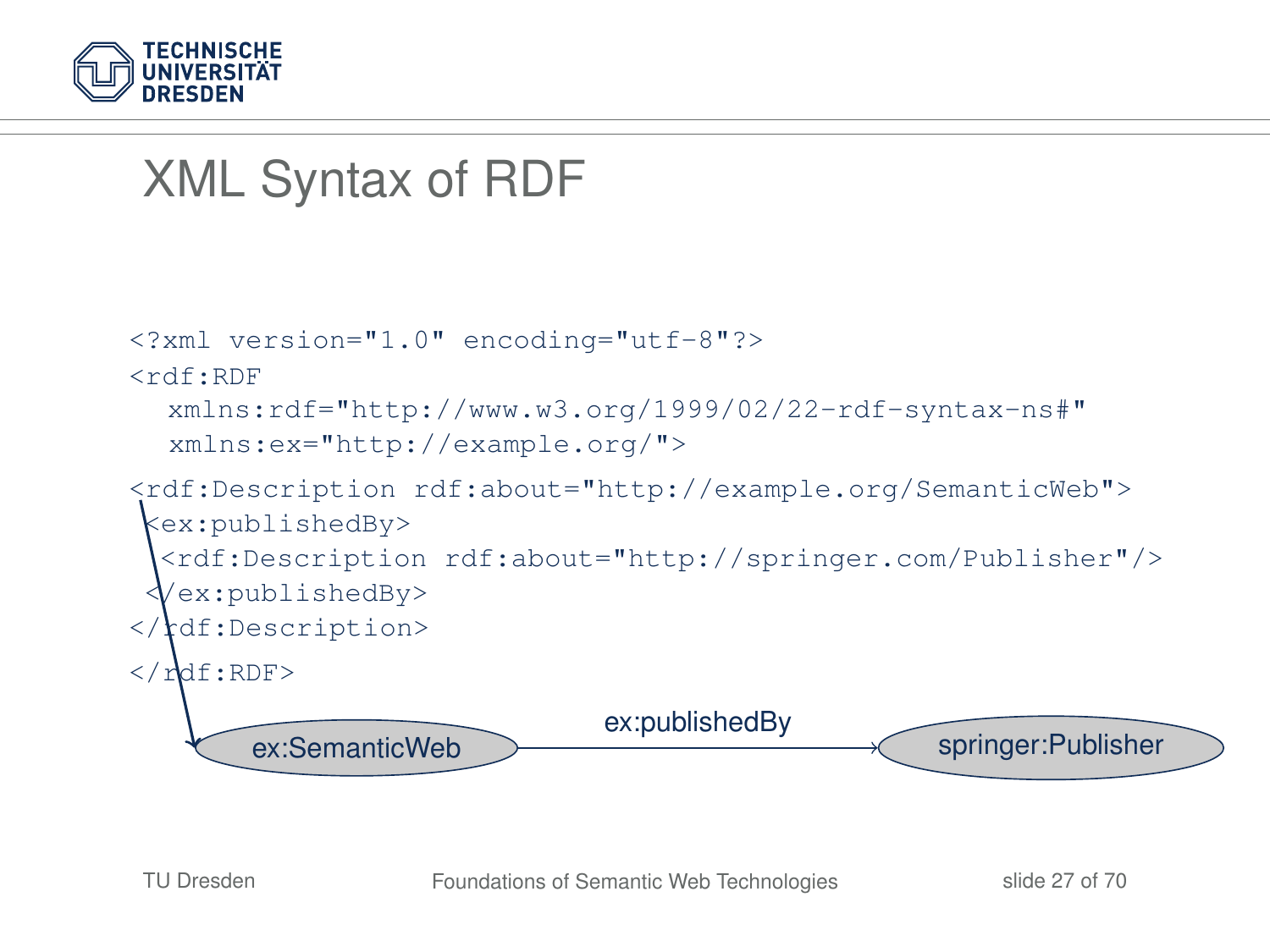

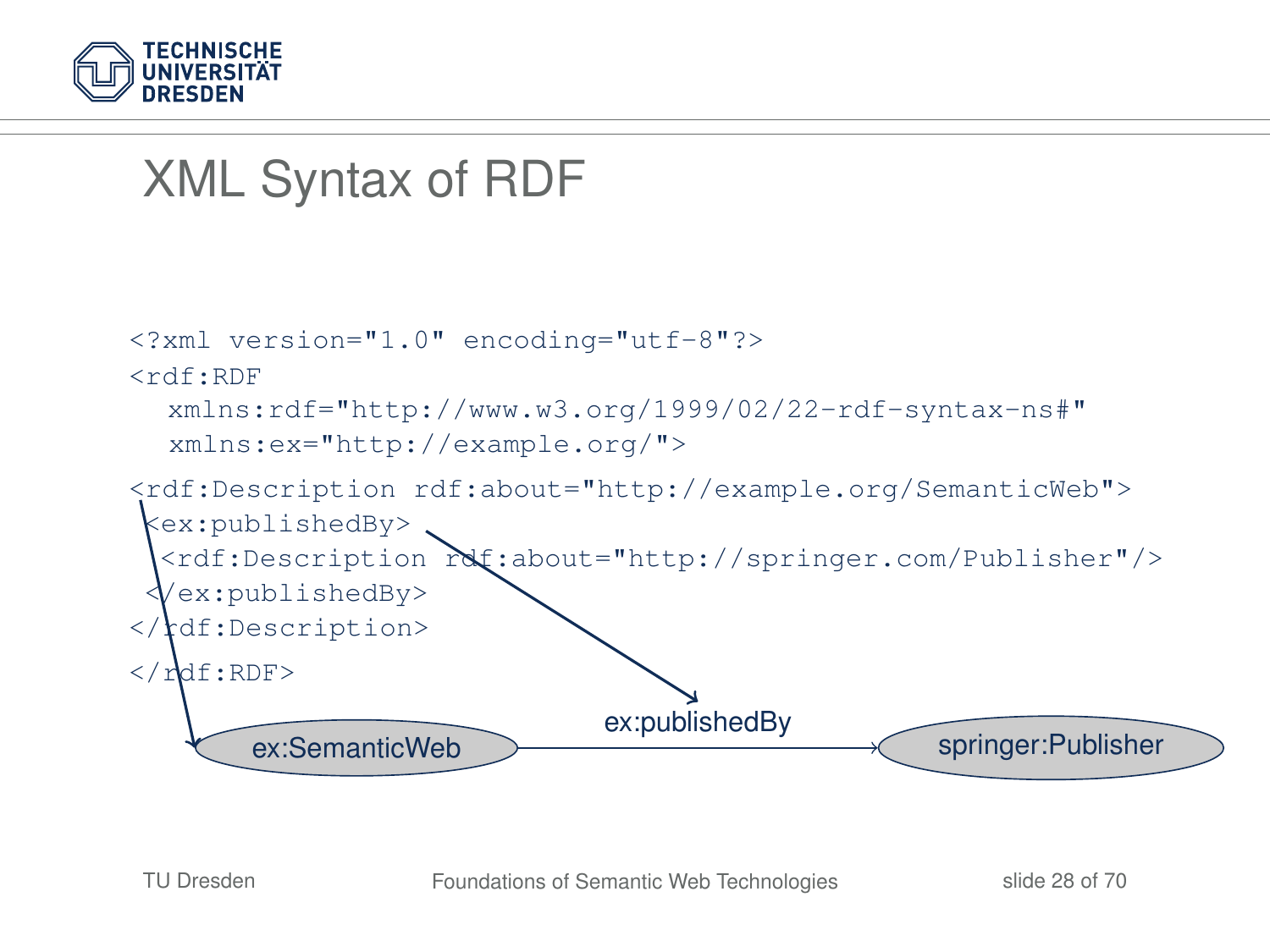

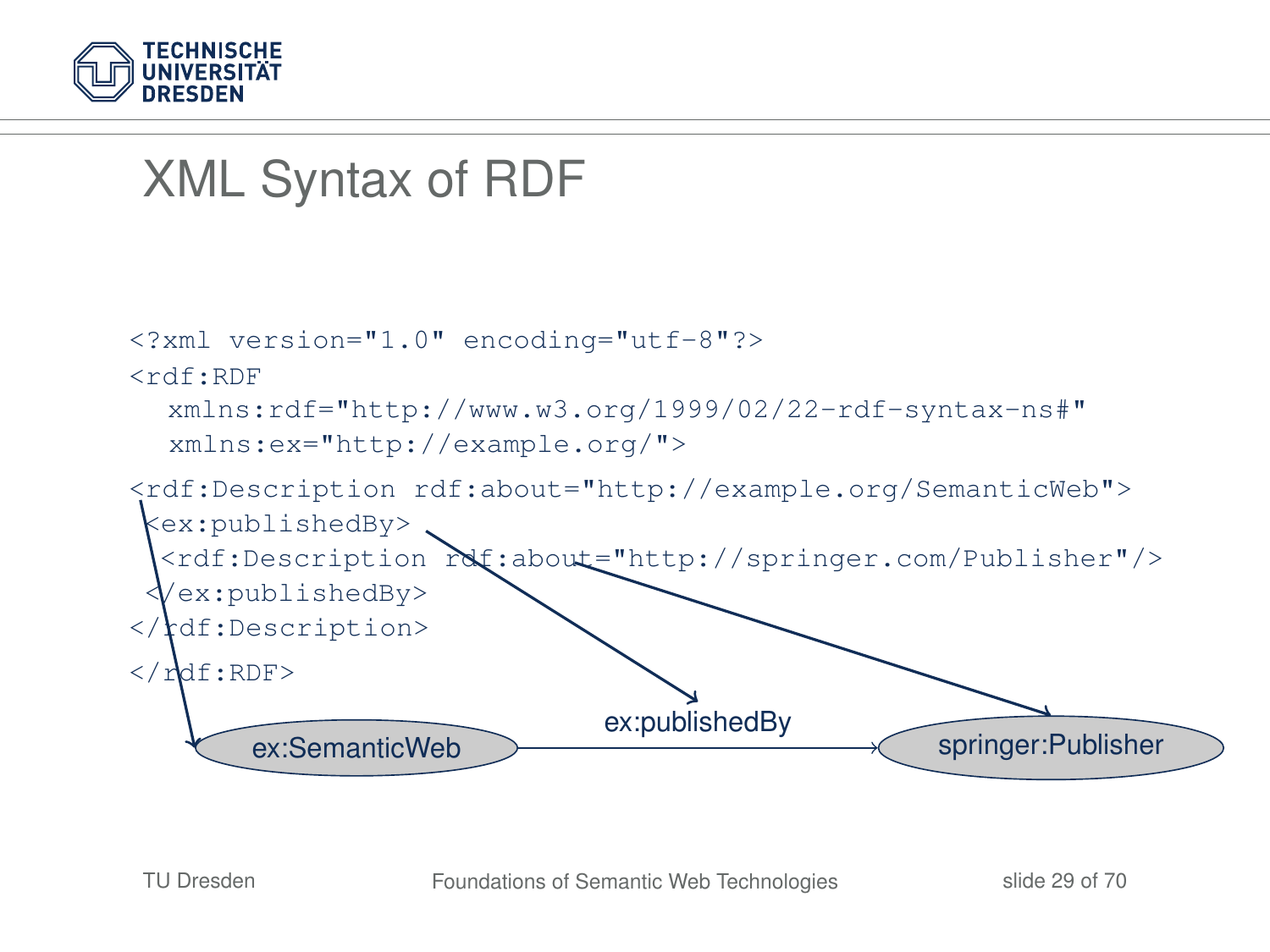

- untyped literals can be included as free text into the predicate element
- condensed forms admissible:
	- one subject containing several property elements
	- one object description serves as subject for another triple

```
<rdf:Description rdf:about="http://example.org/SemanticWeb">
 <ex:Title>Semantic Web -- Grundlagen</ex:Title>
 <ex:publishedBy>
  <rdf:Description rdf:about="http://springer.com/Publisher"/>
   <ex:Name>Springer Verlag</ex>Name>
  </rdf:Description>
 </ex:publishedBy>
</rdf:Description> ex:SemanticWeb springer:Publisher> springer:Publisher>
                         Semantic Web – Grundlagen Number 1986 Springer Verlag
                                           ex:publishedBy
                                 ex:Title ex:Name
```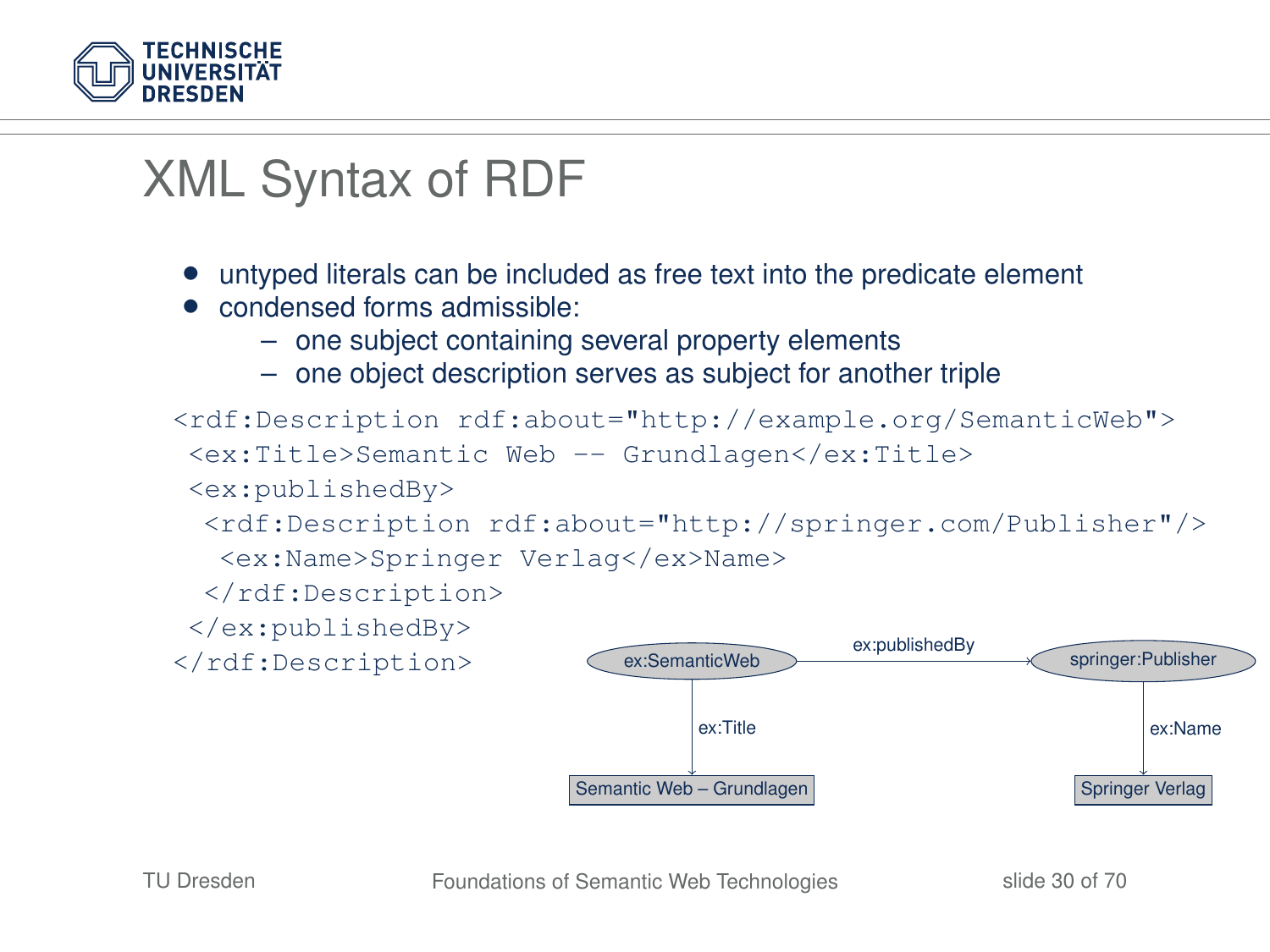

- alternative (but semantically equivalent) representation of literals as XML **attributes**
- property IRIs are then used as attribute names
- object IRIs can be given as value of the rdf:resource attribute inside a property tags

```
<rdf:Description rdf:about="http://example.org/SemanticWeb"
              ex:Title="Semantic Web -- Grundlagen">
<ex:publishedBy rdf:resource="http://springer.com/Publisher"/>
</rdf:Description>
<rdf:Description rdf:about="http://springer.com/Verlag"
```

```
ex:Name="Springer Verlag"/>
```
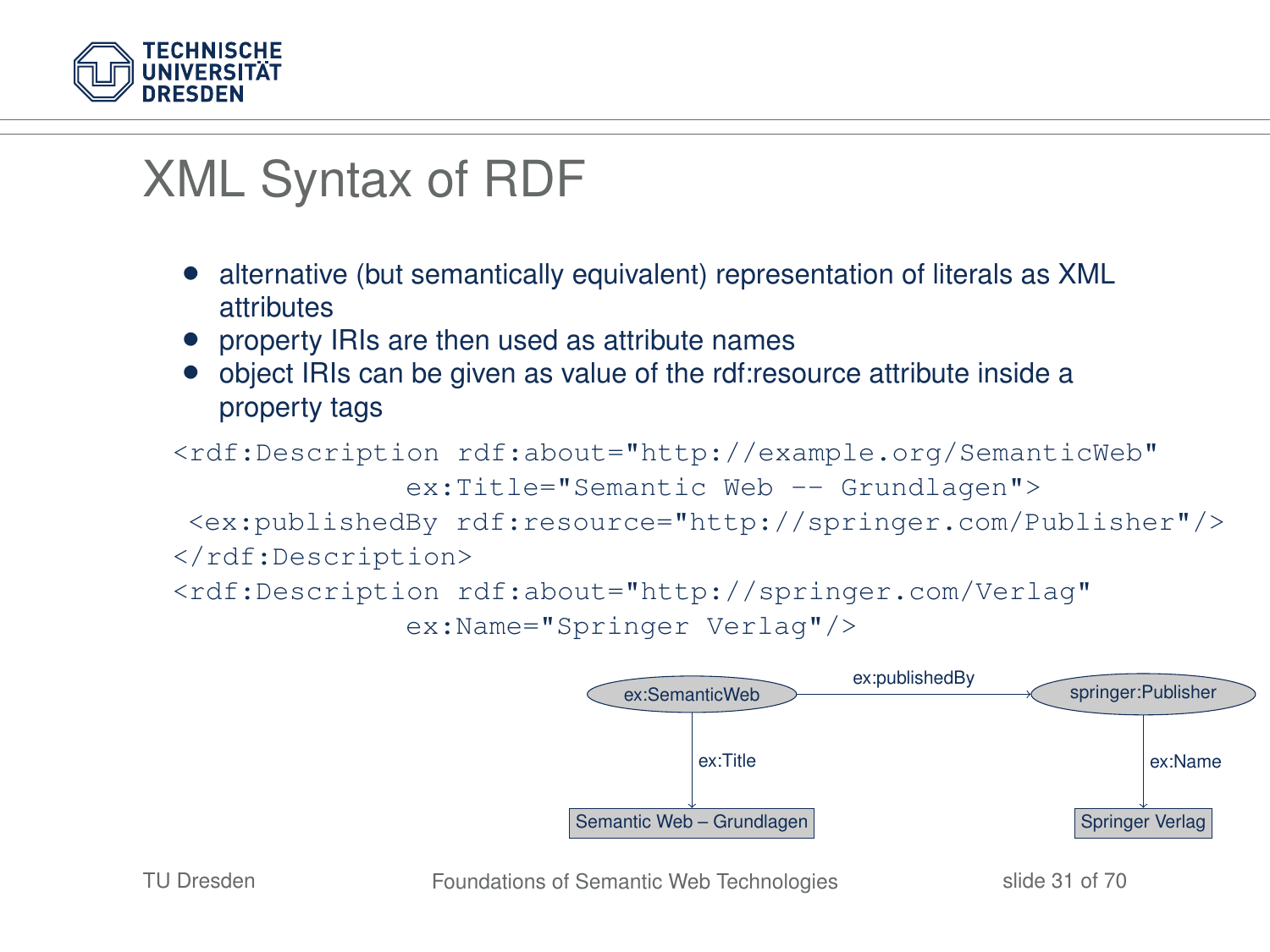

# RDF/XML Syntax: Complications

- name spaces are needed (not just for abbreviation reasons), because colons inside XML elements and attributes are always interpreted as name space delimiters
- problem: in XML, no name spaces in attribute values allowed (would be interpreted as IRI schema), thus we cannot write: rdf:about="ex:SemanticWeb"
- "work around" via XML entities: Declaration: <!ENTITY ex 'http://example.org/'> Usage: rdf:resource="&ex;SemanticWeb"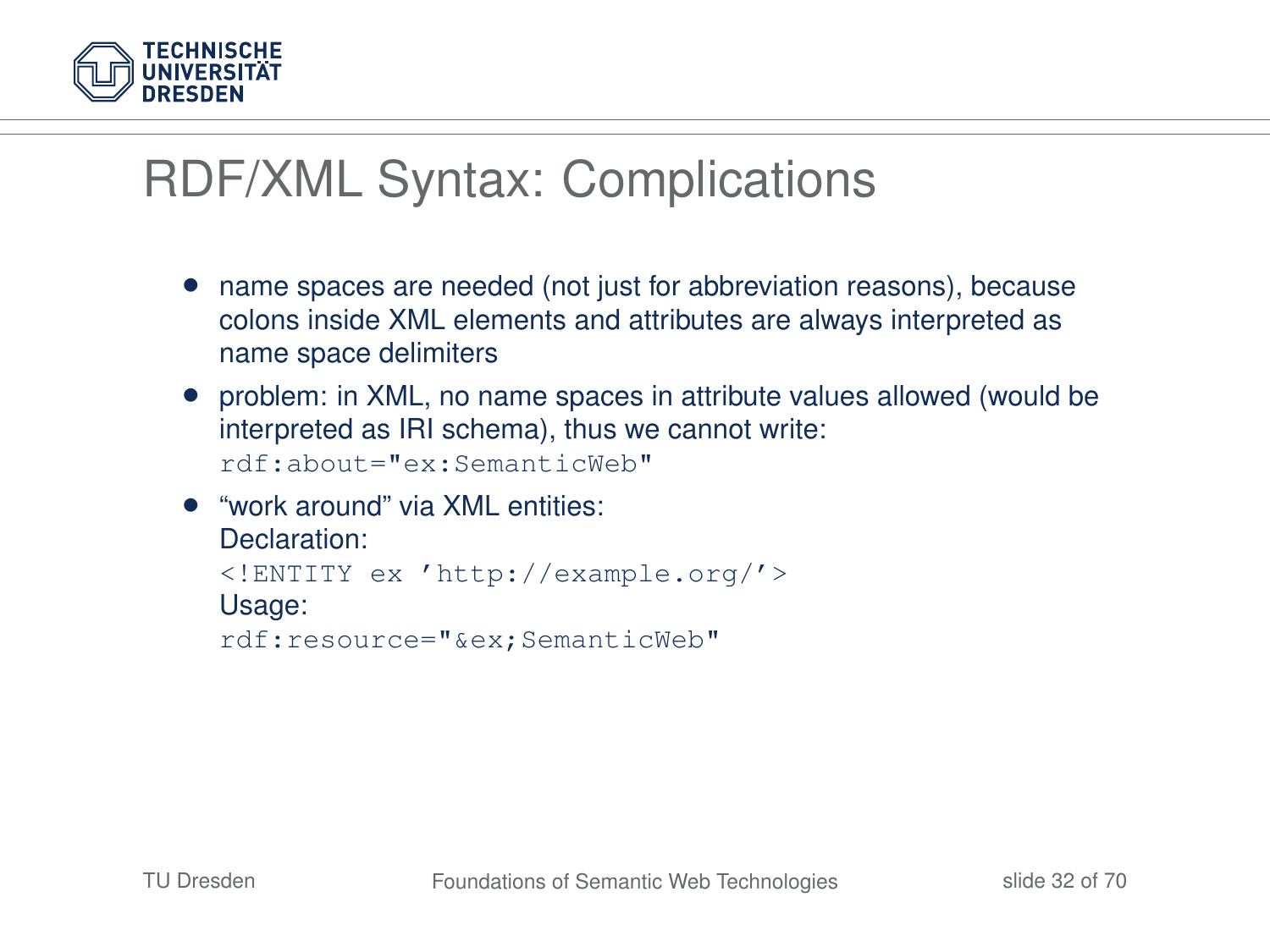

# RDF/XML Syntax: Base IRIs

#### • usage of base IRIs:

```
<rdf:RDF
xmlns:rdf="http://www.w3.org/1999/02/22-rdf-syntax-ns#"
xmlns:base="http://example.org/">
```

```
<rdf:Description rdf:about="SemanticWeb">
<ex:publishedBy rdf:resource="http://springer.com/Publisher"/>
</rdf:Description>
```
#### $\langle$ rdf:RDF>

• relative IRIs (i.e. those that are to be preceded by the given base IRI) are recognized by the absence of a schema part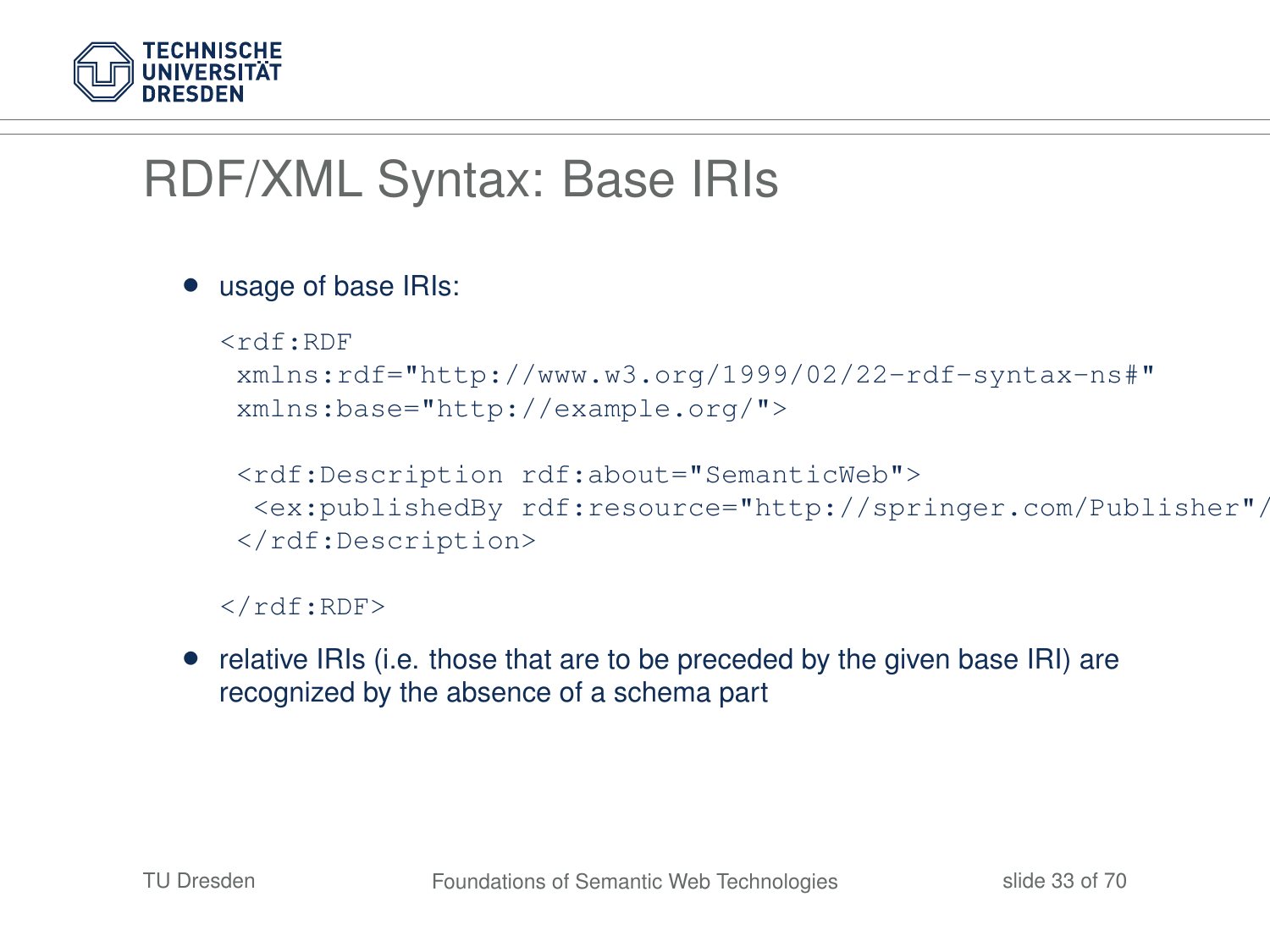

### Agenda

- Motivation
- RDF data model
- Syntax for RDF: Turtle and XML
- Datatypes
- Multi-Valued Relationships
- Blank Nodes
- Lists
- Graph Definitions
- RDF in Practice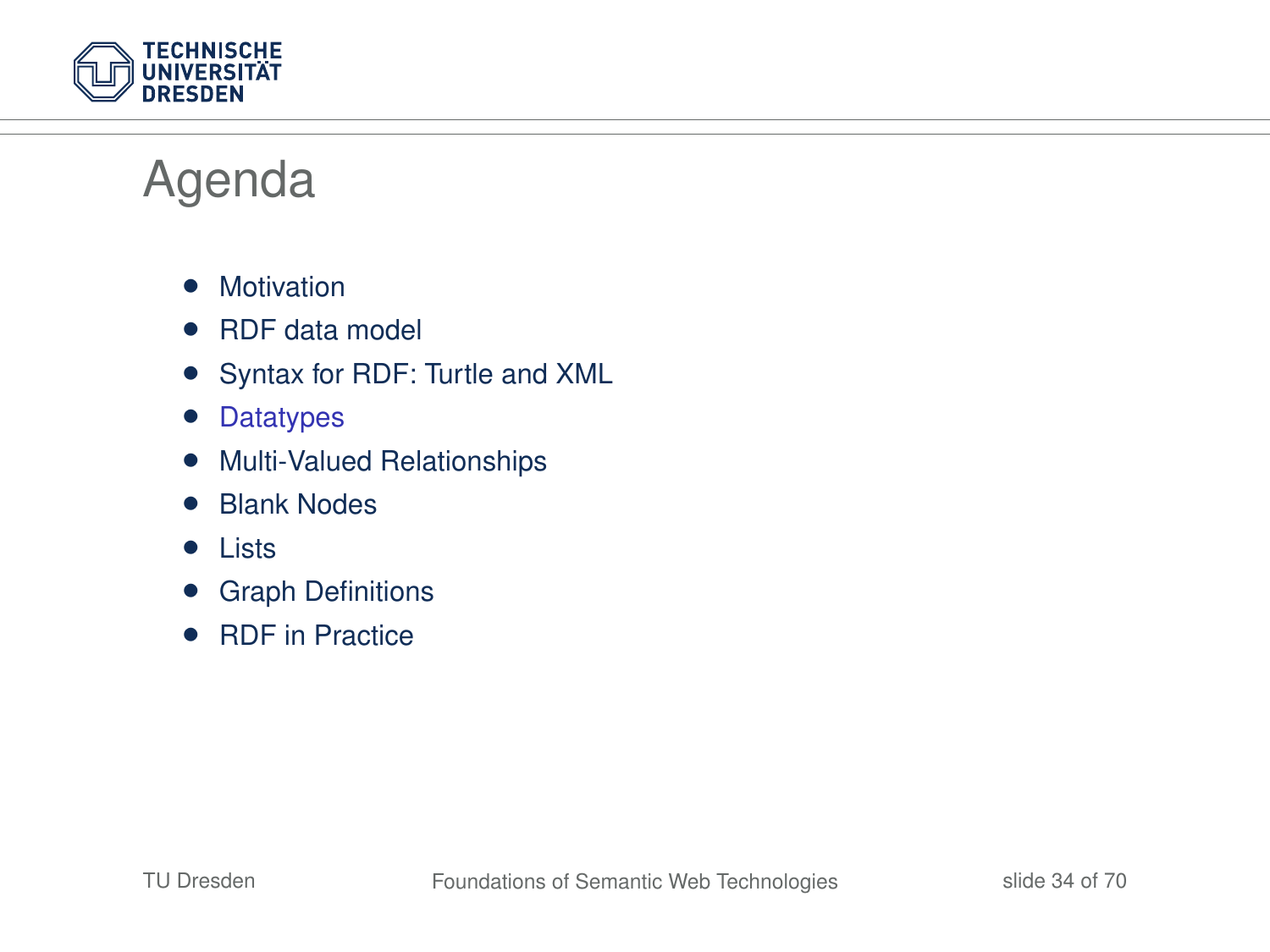

### **Datatypes**



But not for xsd:string !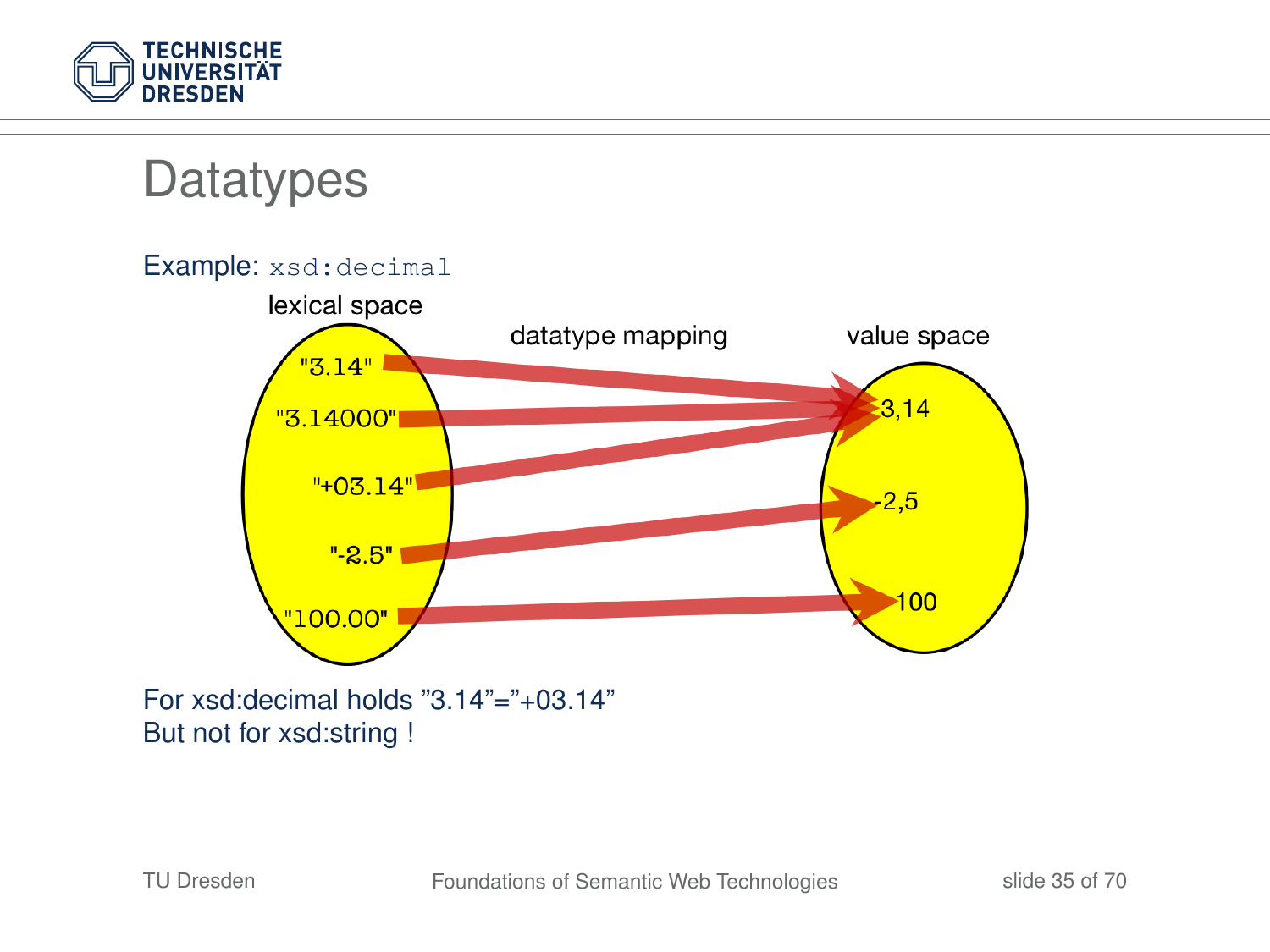

# Datatypes in RDF

- by now: untyped literals, treated like strings (e.g.:  $"02" < "100" < "11" < "2"$ )
- typing allows for a better (more semantic = meaning-adequate) handling of values
- datatypes are themselves denoted by IRIs and can essentially be freely chosen
- common: usage of xsd datatypes
- syntax: "datavalue"ˆˆdatatype IRI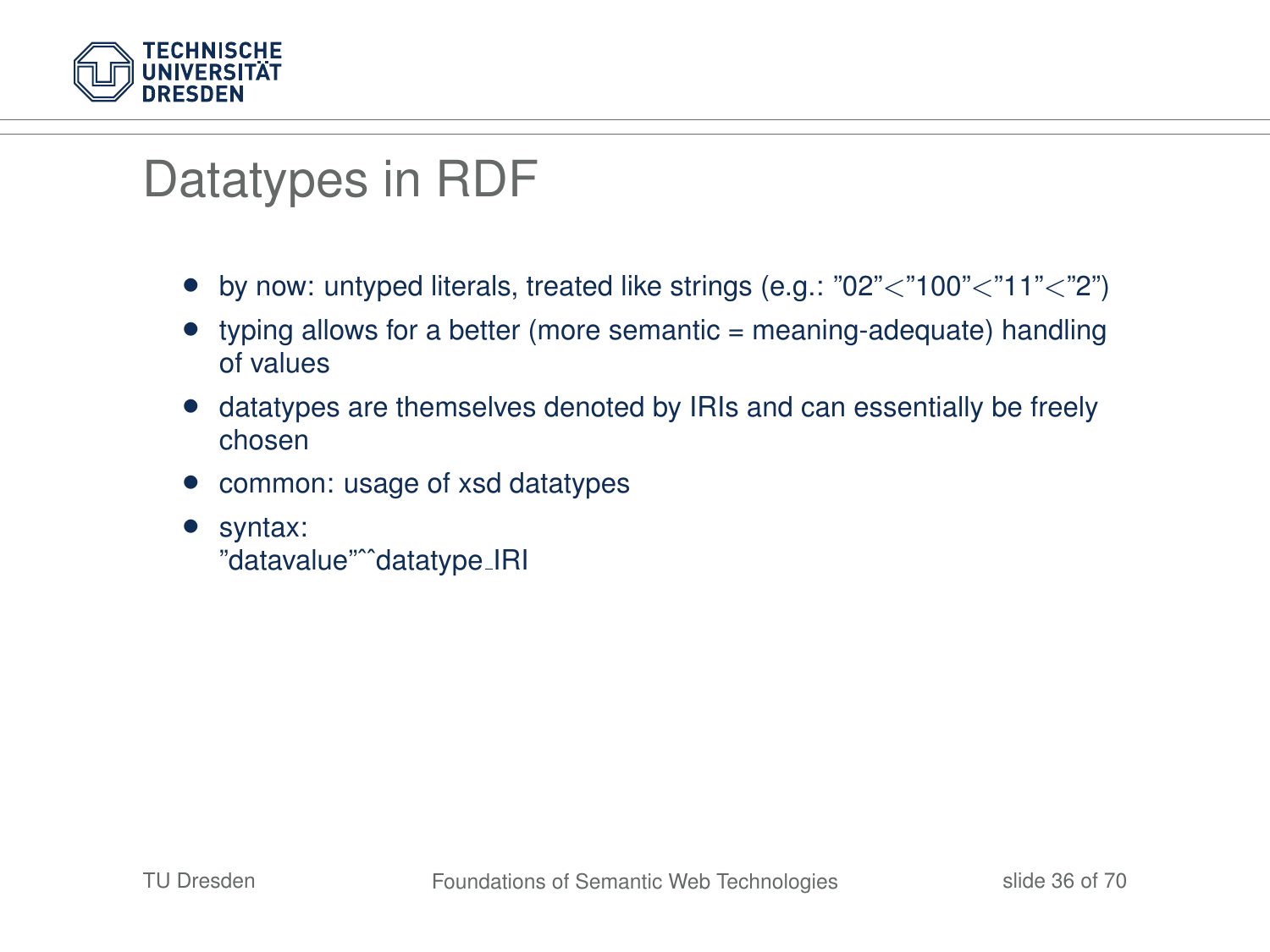



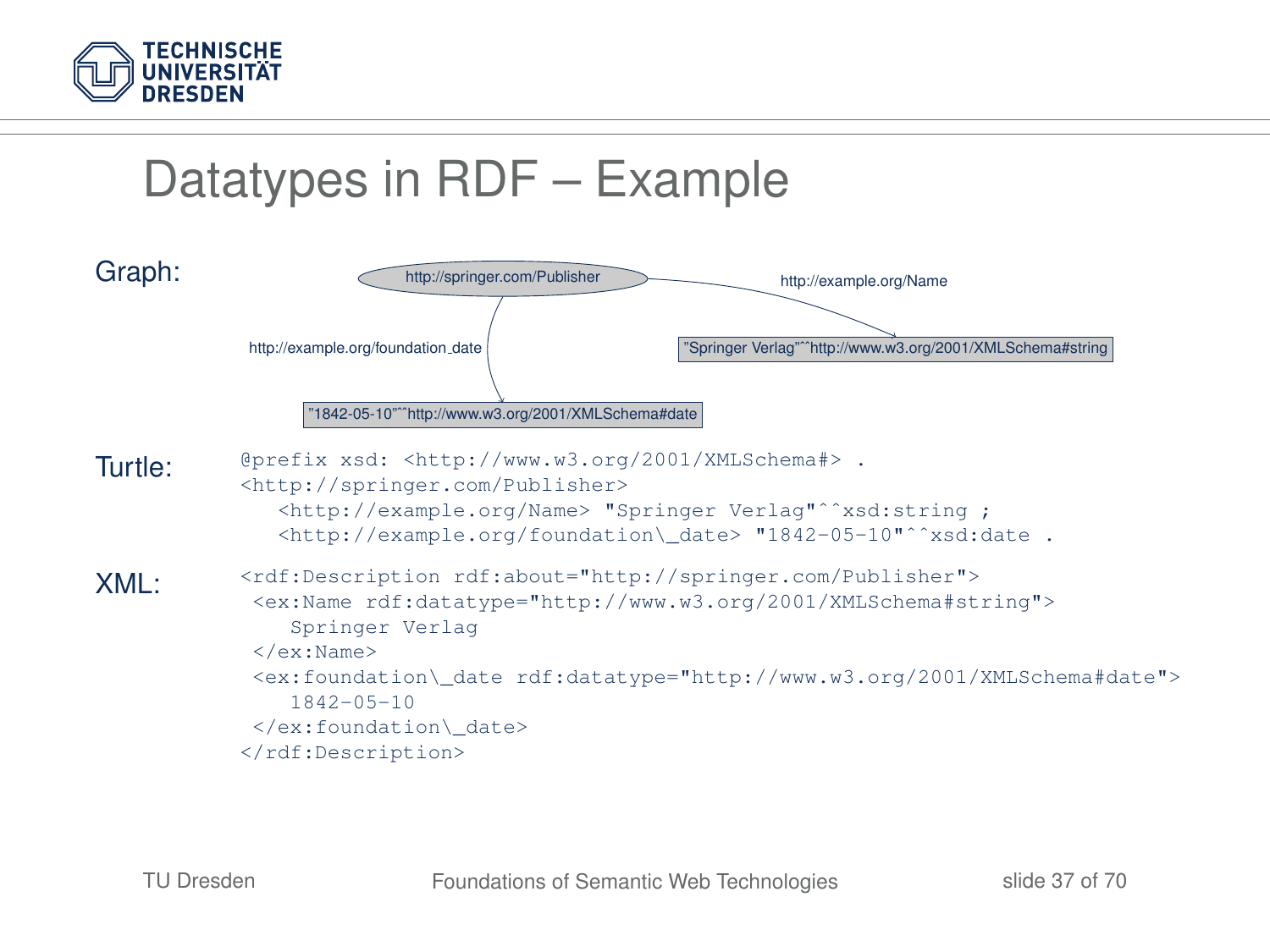

### XML Schema – Canonical Values

- there may be several lexical forms for one value
- one of these is picked as the value's canonical form
- useful to detect equivalence between different notations of the same values
- the following lexical forms of the datatype decimal represent the same value: 100.5, +100.5, 0100.5, 100.50, 100.500, 100.5000, the canonical variant is: 100.5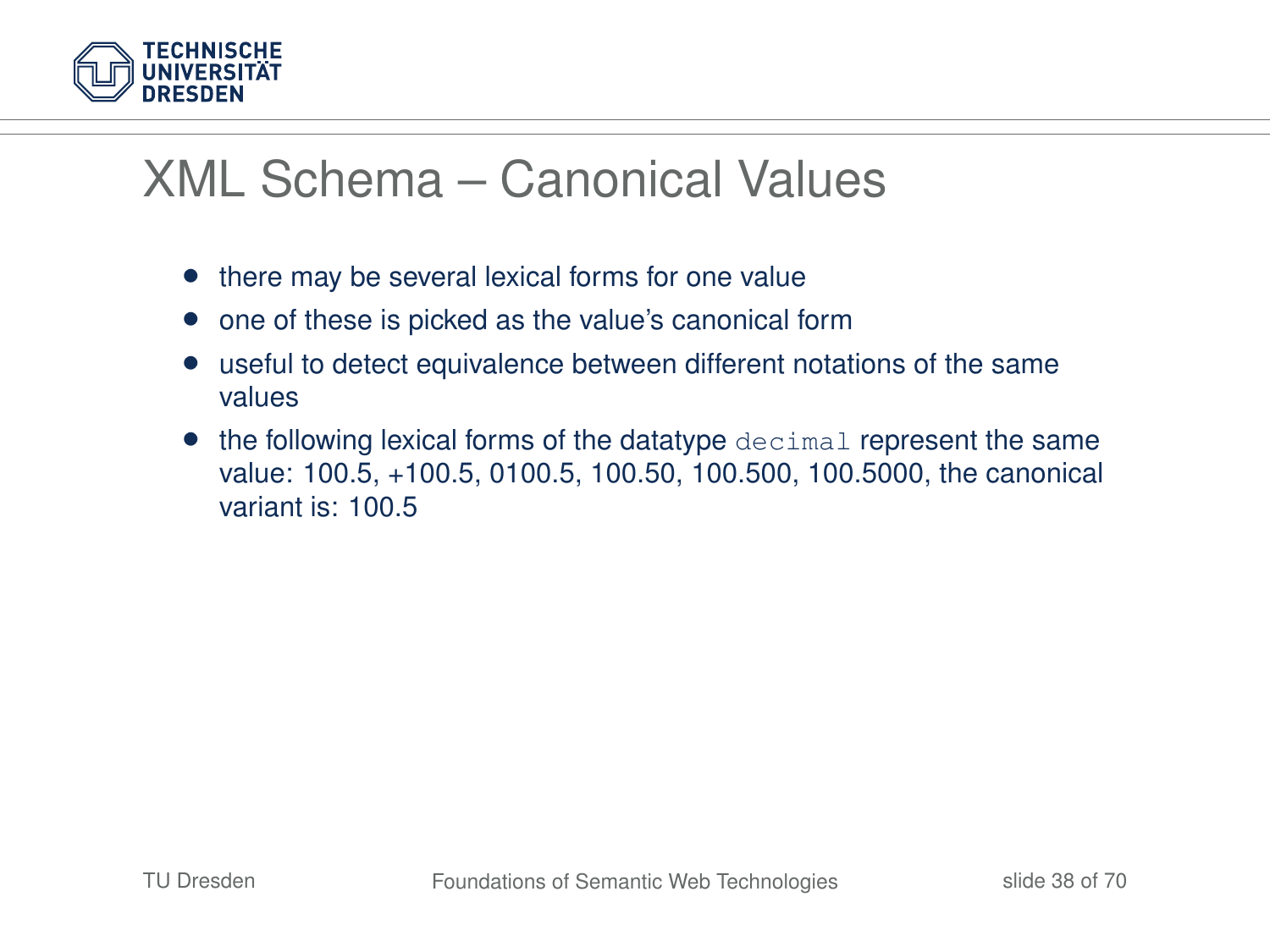

### The Predefined Datatype

- rdf:XMLLiteral is the only datatype that is pre-defined within the RDF standard
- denotes arbitrary balanced XML snippets
- in RDF/XML special syntax for unambiguous representation:

```
<rdf:Description rdf:about="http://example.org/SemanticWeb">
<ex:Titel rdf:parseType="Literal">
    <b>Semantic Web</b><br />
   Grundlagen
</ex:Titel>
</rdf:Description>
```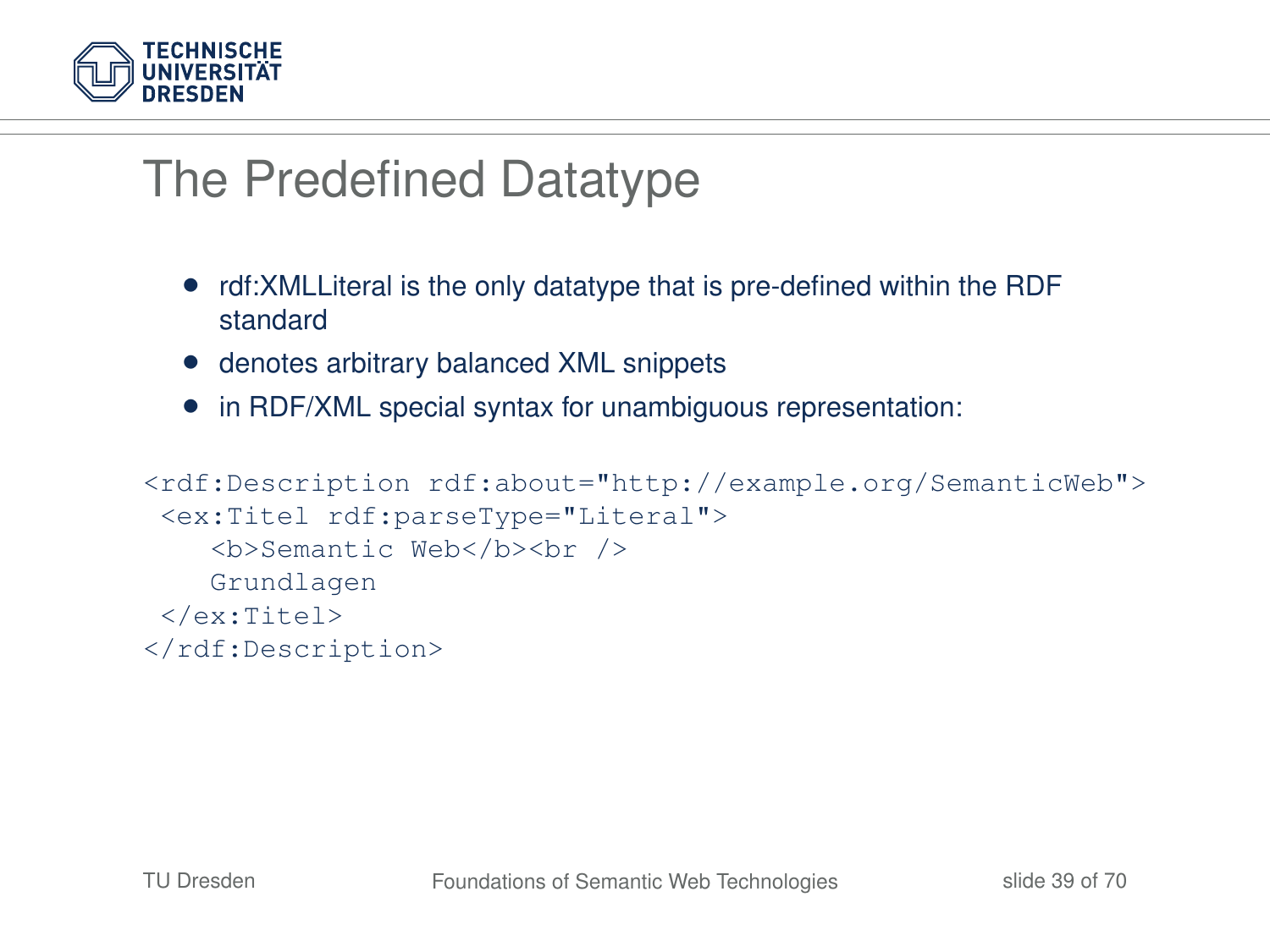

# Language Information and Datatypes

- language information can only be provided for untyped literals
- Example:

#### XML:

```
<rdf:Description rdf:about="http://springer.com/Publisher">
<ex:Name xml:lang="de">Springer Verlag</ex:Name>
<ex:Name xml:lang="en">Springer Science+Business
                        Media</ex:Name>
```
</rdf:Description>

#### Turtle:

```
<http://springer.com/Publisher> <http://example.org/Name>
"Springer Verlag"@de, "Springer Science+Business Media"@en .
```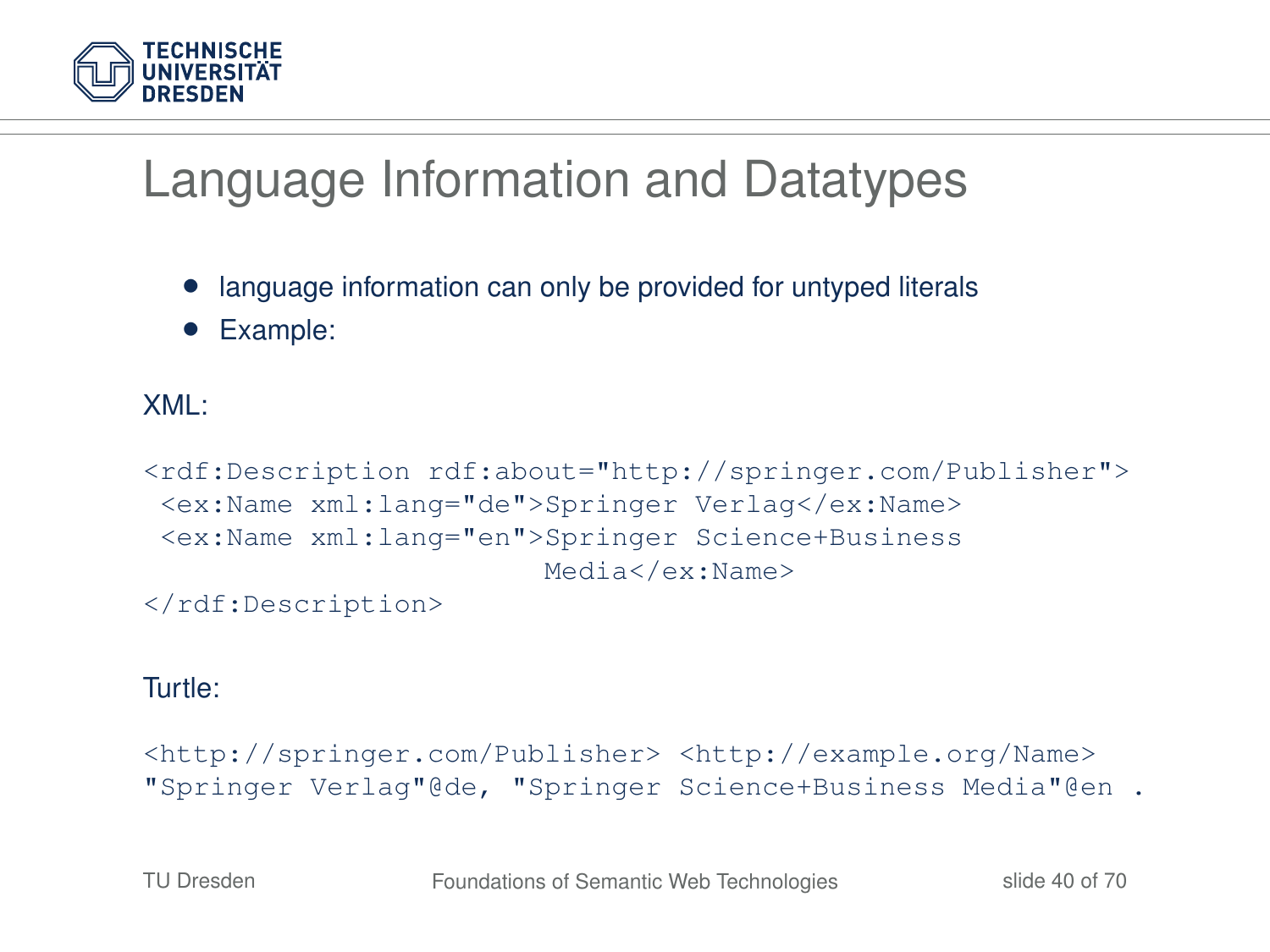

## Language Information and Datatypes

According to the spec, the following literals are all different from each other:

```
@prefix xsd: <http://www.w3.org/2001/XMLSchema#>
<http://springer.com/Verlag> <http://example.org/Name>
"Springer Verlag", "Springer Verlag"@de,
"Springer Verlag"ˆˆxsd:string .
```
In practice they are, however, often implemented as equal.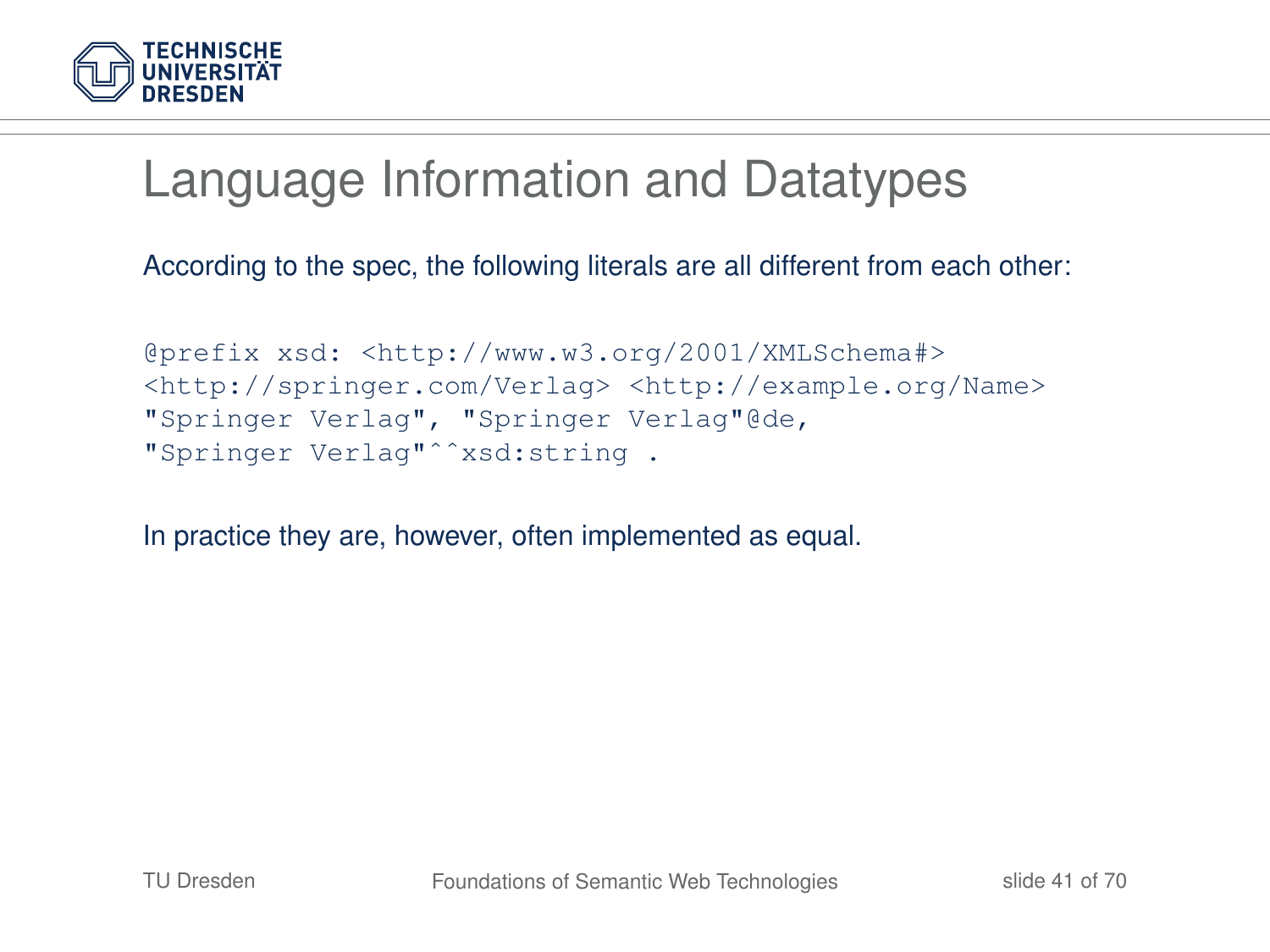

### Agenda

- Motivation
- RDF data model
- Syntax for RDF: Turtle and XML
- Datatypes
- Multi-Valued Relationships
- Blank Nodes
- Lists
- Graph Definitions
- RDF in Practice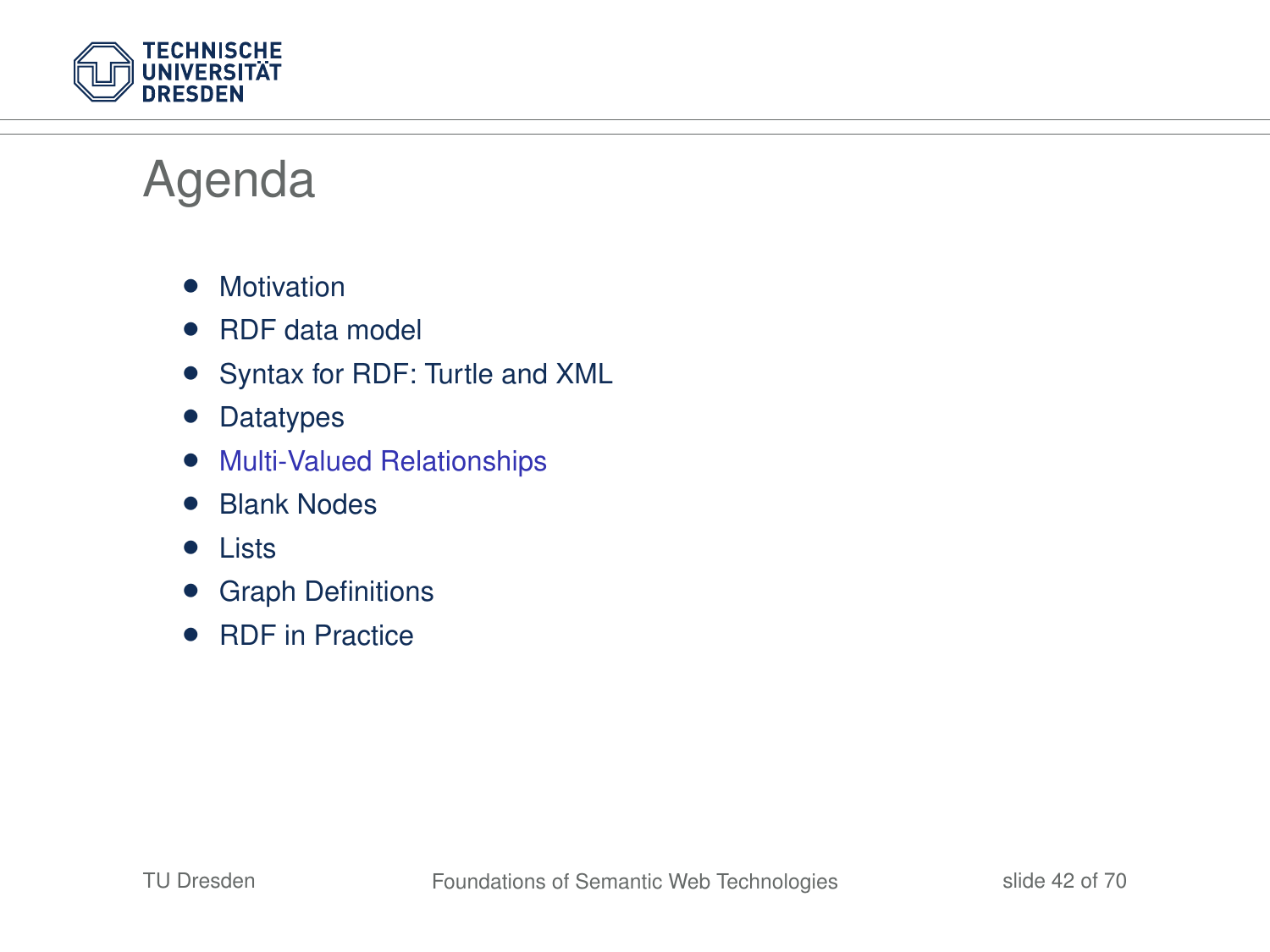

- Cooking with RDF: "For the preparation of Chutney, you need 1 lb green mango, a teaspoon Cayenne pepper, ..."
- first modeling attempt:

```
@prefix ex: <http://example.org/> .
ex:Chutney ex:hasIngredient "1lb green mango",
                       "1 tsp. Cayenne pepper",
                        ...
```
• Not satisfactory: ingredients plus amounts encoded as one string. Search for recipes containing green mango not possible (or difficult).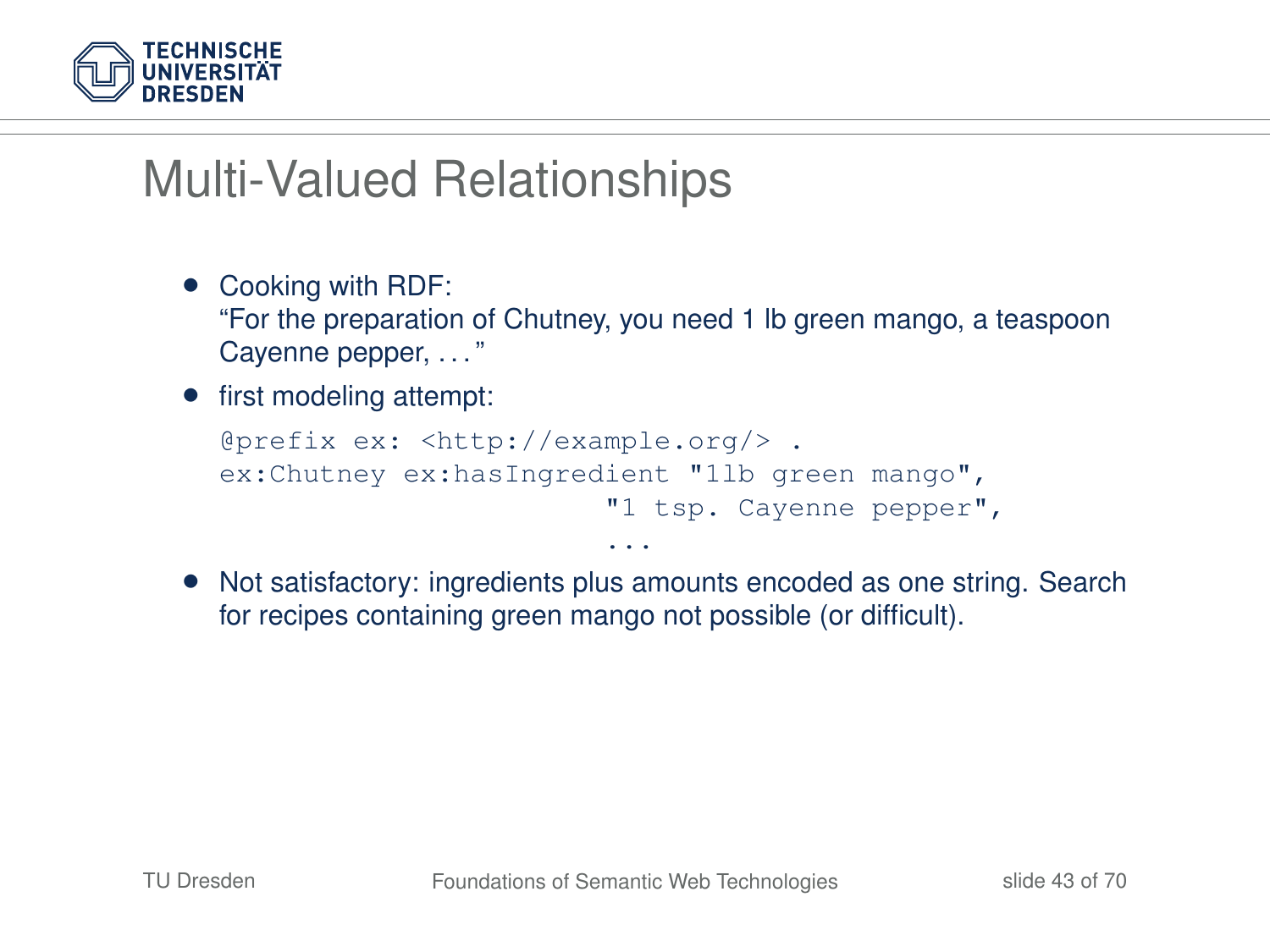

- Cooking with RDF: "For the preparation of Chutney, you need 1 lb green mango, a teaspoon Cayenne pepper, ..."
- second modeling attempt:

```
@prefix ex: <http://example.org/> .
ex:Chutney ex:hasIngredient ex:greenMango;
           ex:amount "1 lb";
           ex:hasIngredient ex:CayennePepper;
           ex:amount "1 tsp.";
           ...
```
• Even worse: no unique assignment of ingredient and amounts possible.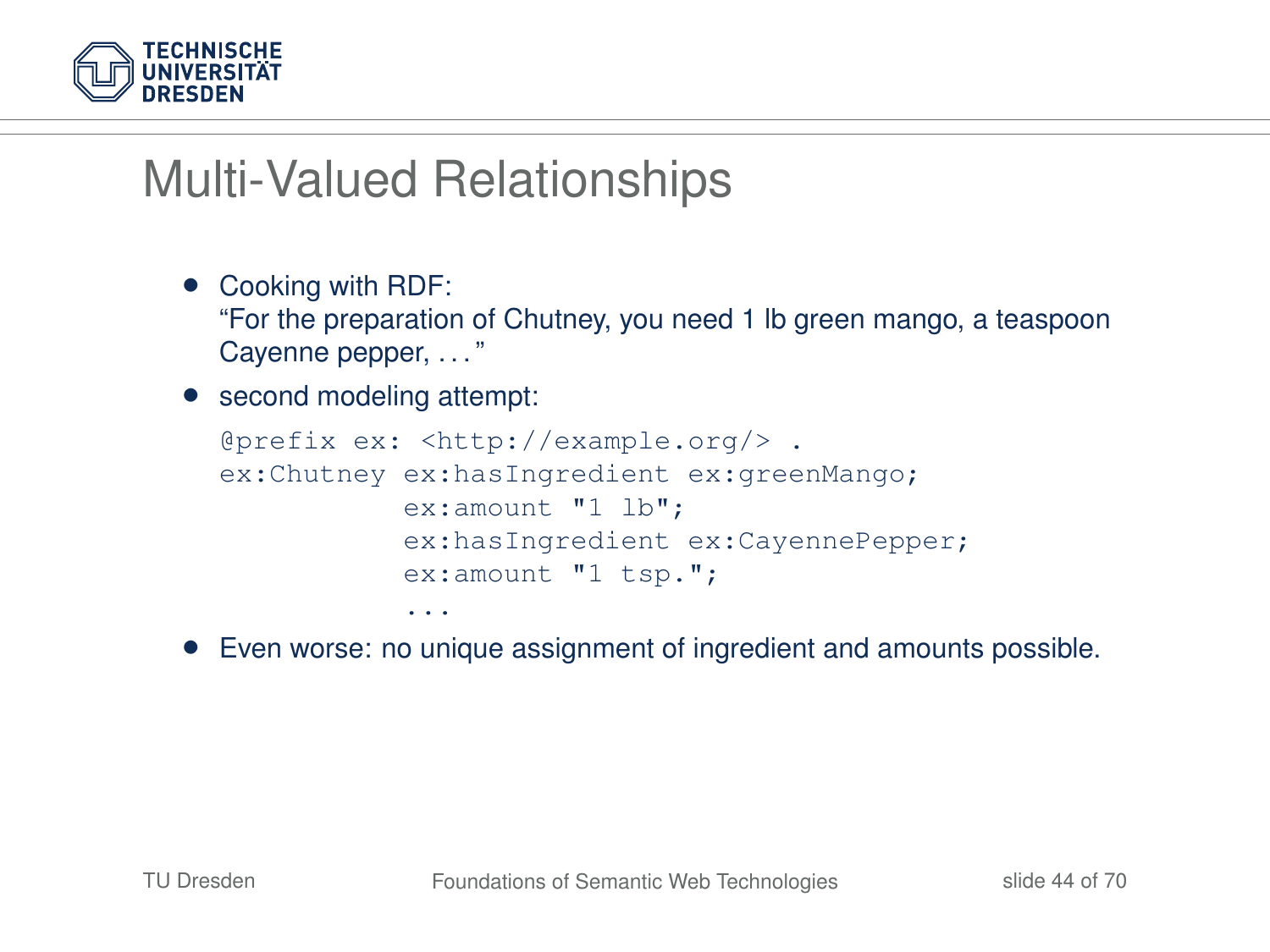

• Problem: we have a proper three-valued (aka: ternary) relationship (cf. databases)

| dish    | ingredient     | amount          |
|---------|----------------|-----------------|
| chutney | green mango    | 1 <sub>lb</sub> |
| chutney | Cayenne pepper | 1 tsp.          |

- direct representation in RDF not possible
- solution: introduction of auxiliary nodes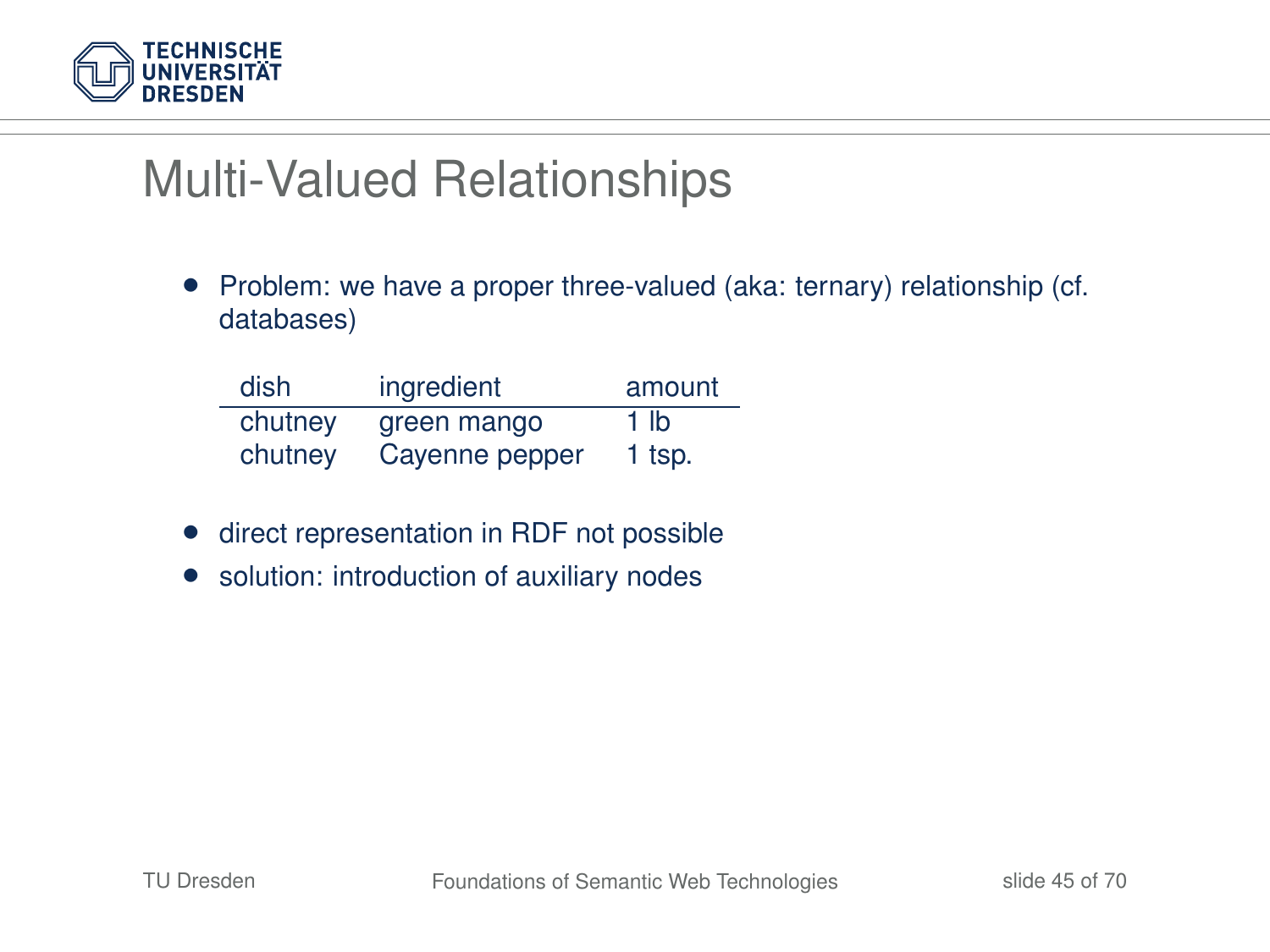

#### auxiliary nodes in RDF:



• Turtle syntax (using rdf:value for the primary component)

```
@prefix ex: <http://example.org/> .
@prefix rdf: <http://www.w3.org/1999/02/22-rdf-syntax-ns#> .
ex:chutney ex:hasIngredient ex:chutneyIngredient1 .
ex:chutneyIngredient1 rdf:value ex:greenMango;
                    ex:amount "1 lb" .
```
...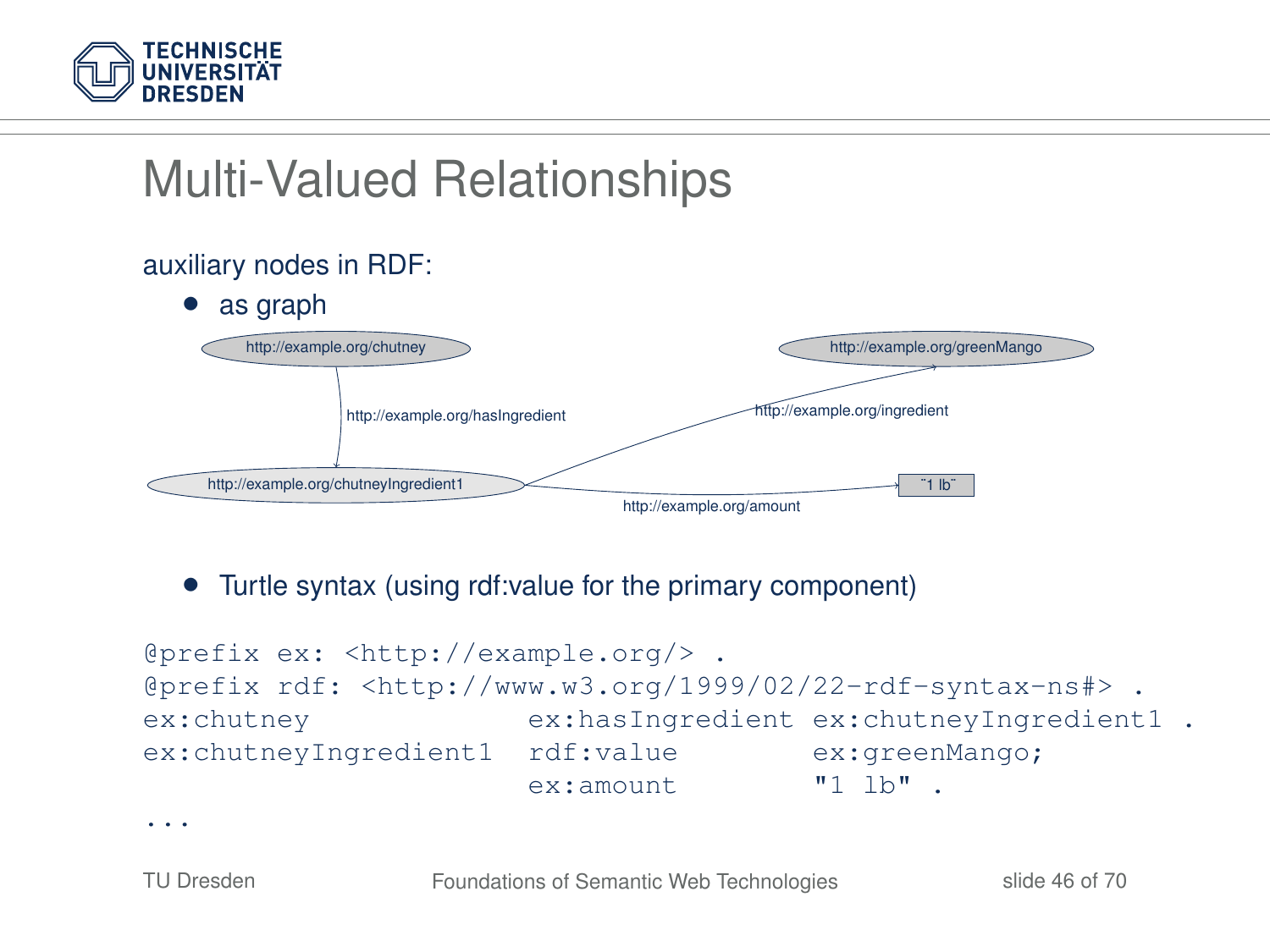

### Agenda

- Motivation
- RDF data model
- Syntax for RDF: Turtle and XML
- Datatypes
- Multi-Valued Relationships
- Blank Nodes
- Lists
- Graph Definitions
- RDF in Practice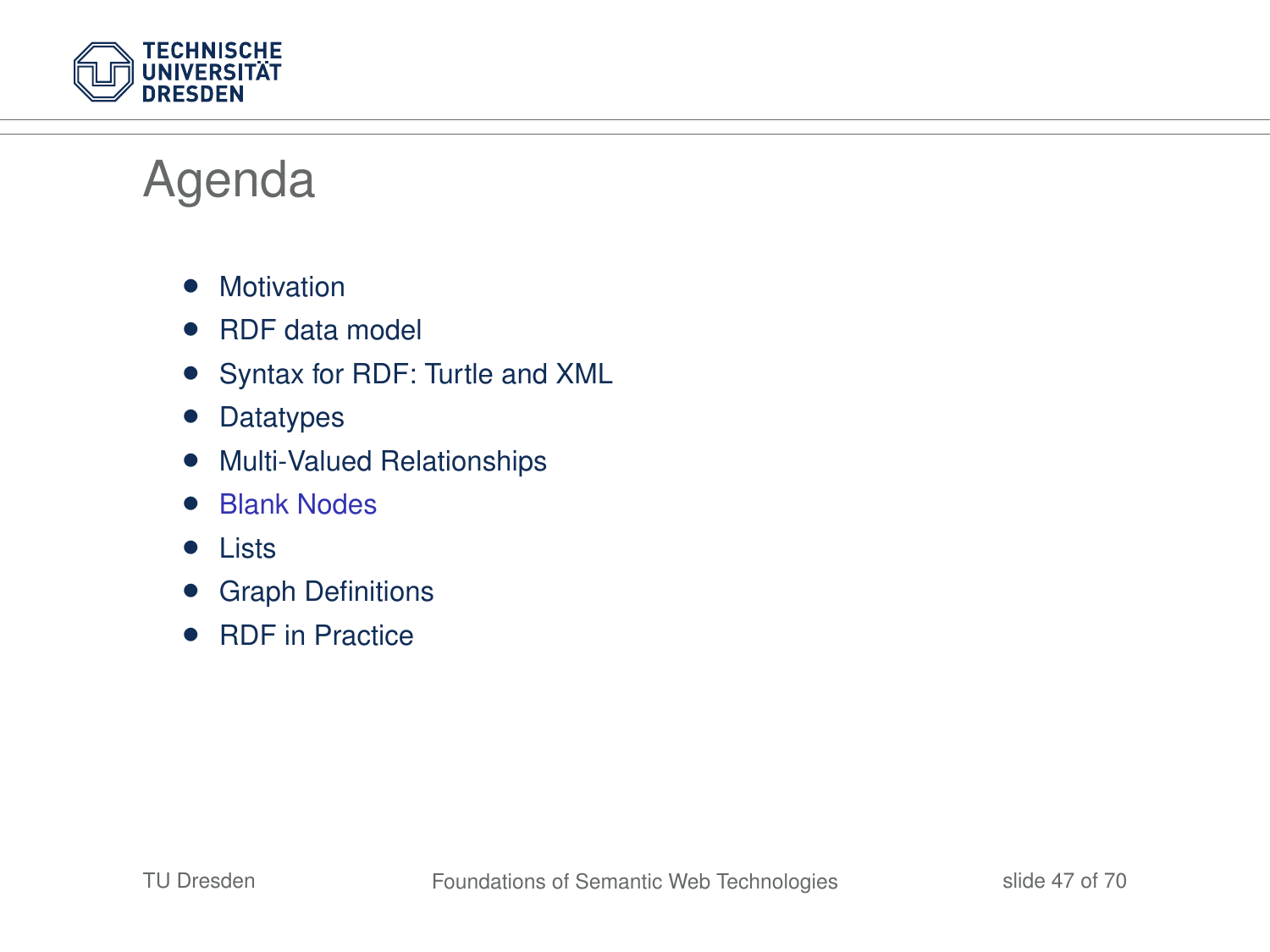

### Blank Nodes

auxiliary nodes in RDF:

- blank nodes (aka bnodes) can be used for resources that need not be named (e.g. auxiliary nodes)
- can be interpreted as existential statement
- syntax (as graph):

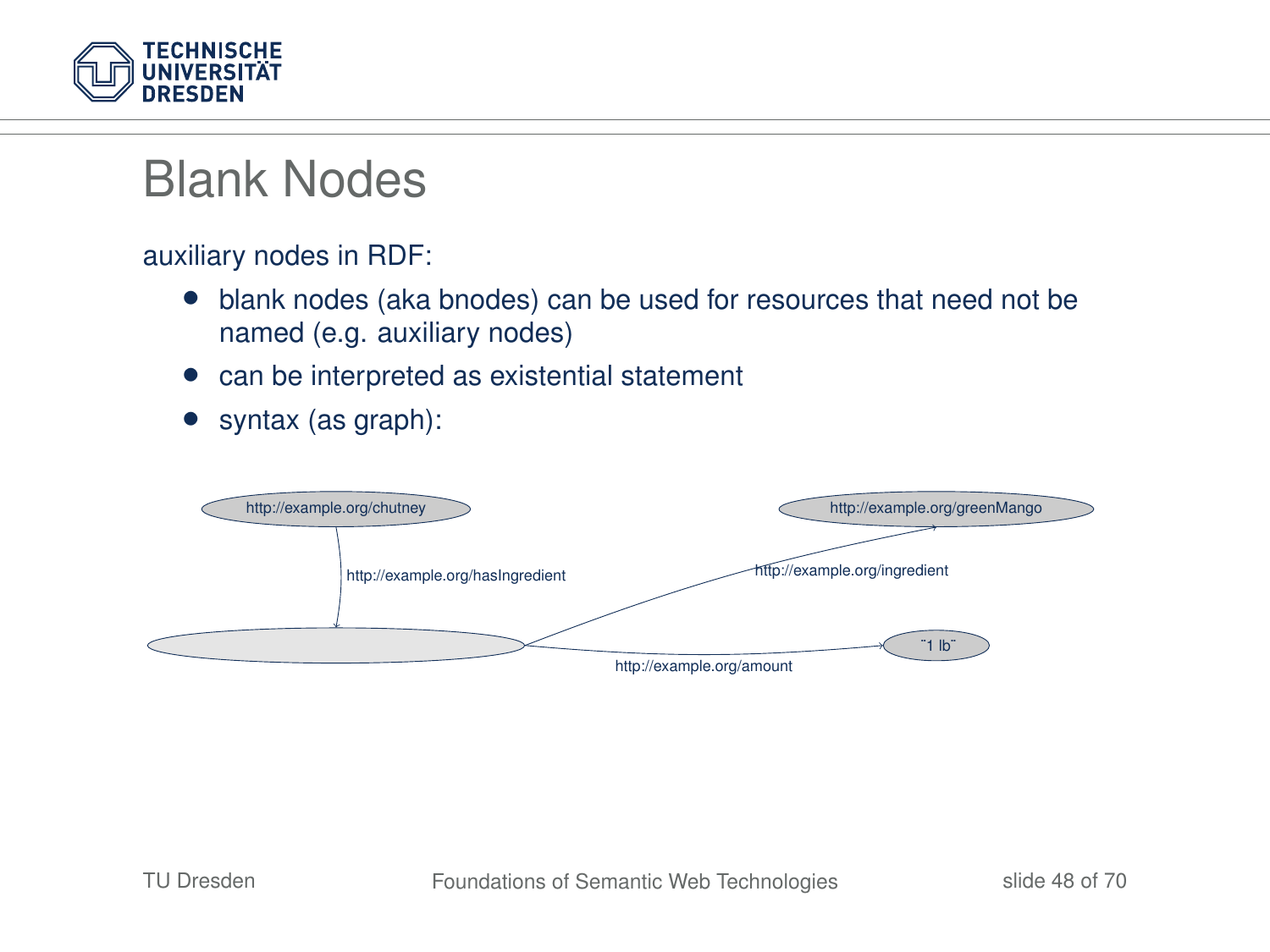

## Blank Nodes

#### RDF/XML-Syntax:

```
<rdf:Description rdf:about="http://example.org/chutney">
 <ex:hasIngredient rdf:nodeID="id1" />
</rdf:Description>
<rdf:Description rdf:nodeID="id1">
 <ex:ingredient rdf:resource="http://example.org/greenMango" />
 <ex:amount>1 lb<ex:amount/>
</rdf:Description>
```
#### abbreviated:

```
<rdf:Description rdf:about="http://example.org/chutney">
 <ex:hasIngredient rdf:parseType="Resource">
    <ex:ingredient rdf:resource="http://example.org/greenMango" />
    <ex:amount>1 lb<ex:amount/>
 </ex:hatsIngredient>
</rdf:Description>
```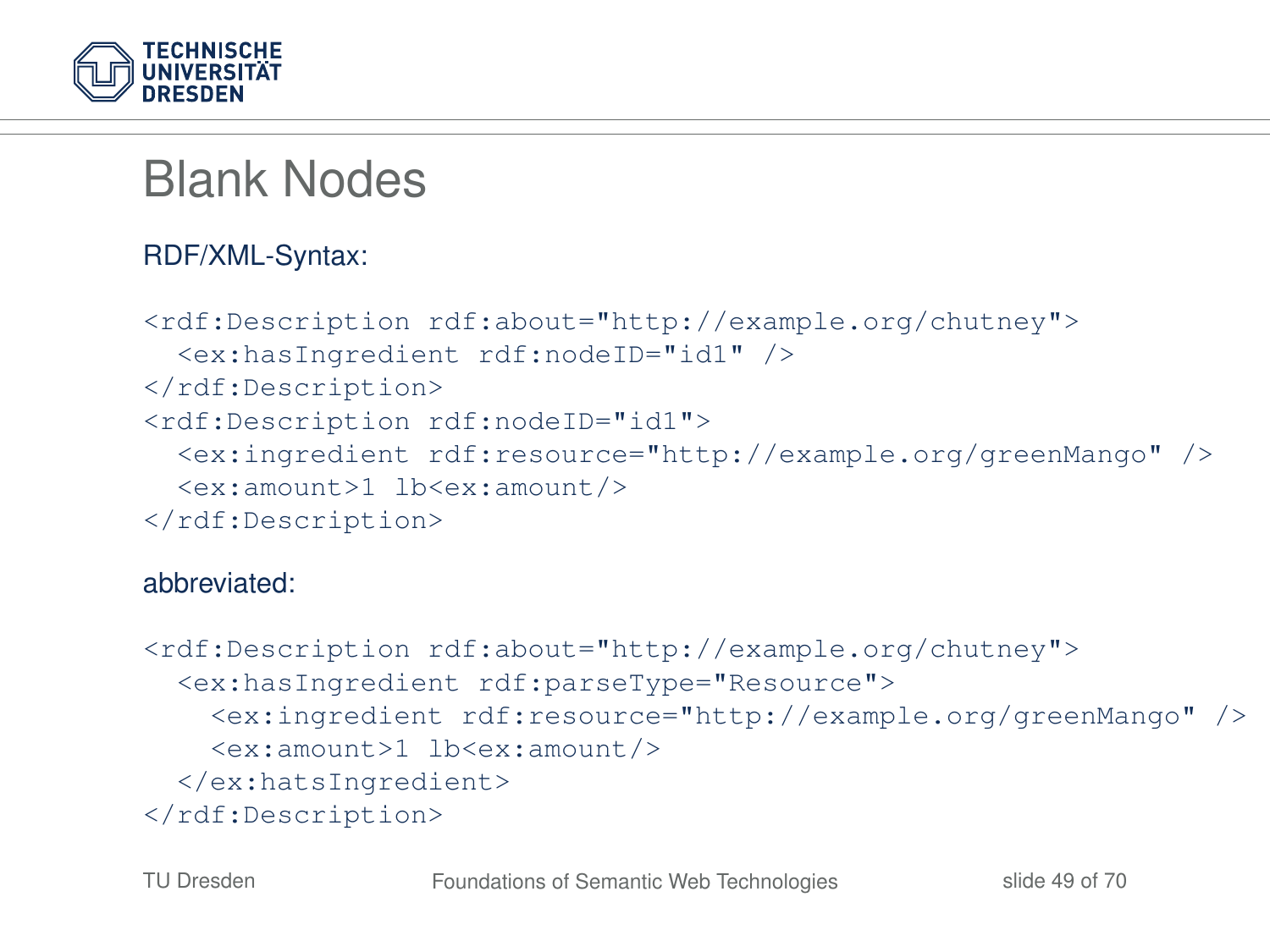

### Blank Nodes

Turtle syntax:

```
@prefix ex: <http://example.org/> .
ex: chutney ex: has Ingredient : id1 .
_:id1 ex:ingredient ex:greenMango ;
          ex:amount "1 lb" .
```
abbreviated:

```
@prefix ex: <http://example.org/> .
ex: chutney ex: has Ingredient [
           ex:ingredient ex:greenMango :
           ex:amount "1 lb" ] .
```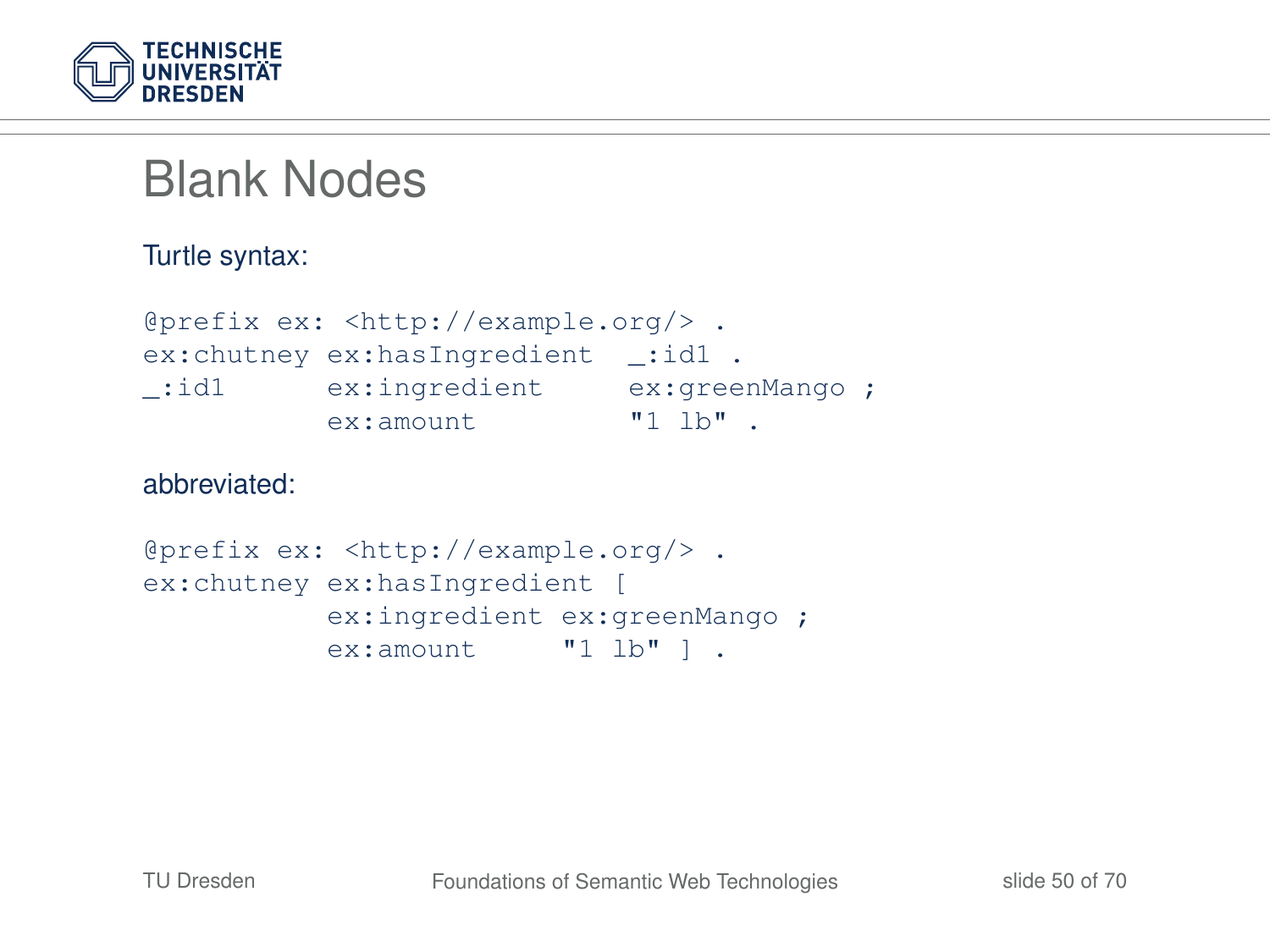

### Agenda

- Motivation
- RDF data model
- Syntax for RDF: Turtle and XML
- Datatypes
- Multi-Valued Relationships
- Blank Nodes
- Lists
- Graph Definitions
- RDF in Practice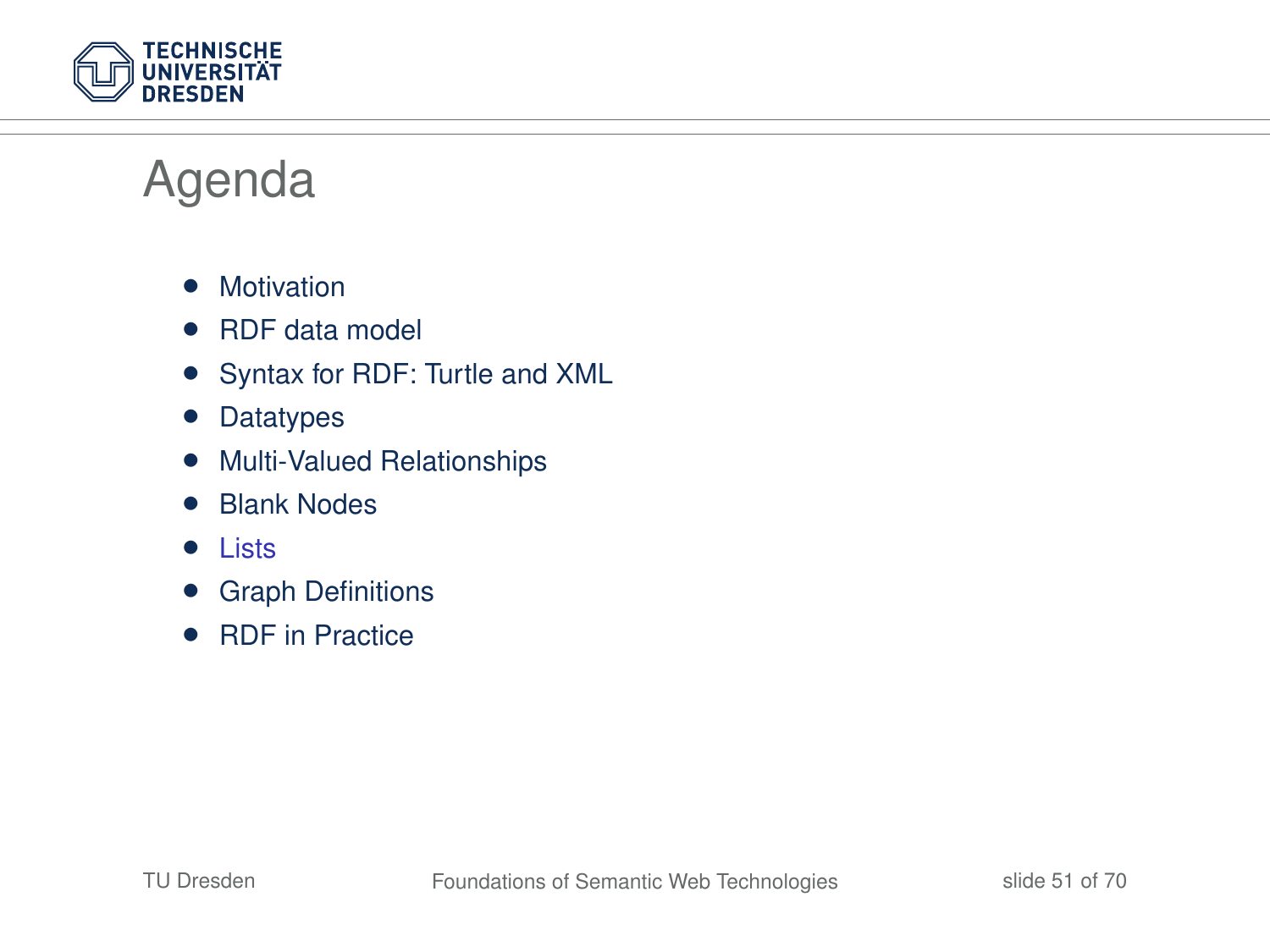

### Lists

- General data structures for enumerating arbitrary many resources (where order is relevant), e.g. autors of a book
- **•** distinction between
	- open lists (container) new entries can be added
	- closed lists (collections) new entries can not be added
- These structures are modeled using the already discussed means of representation, i.e. no additional expressivity!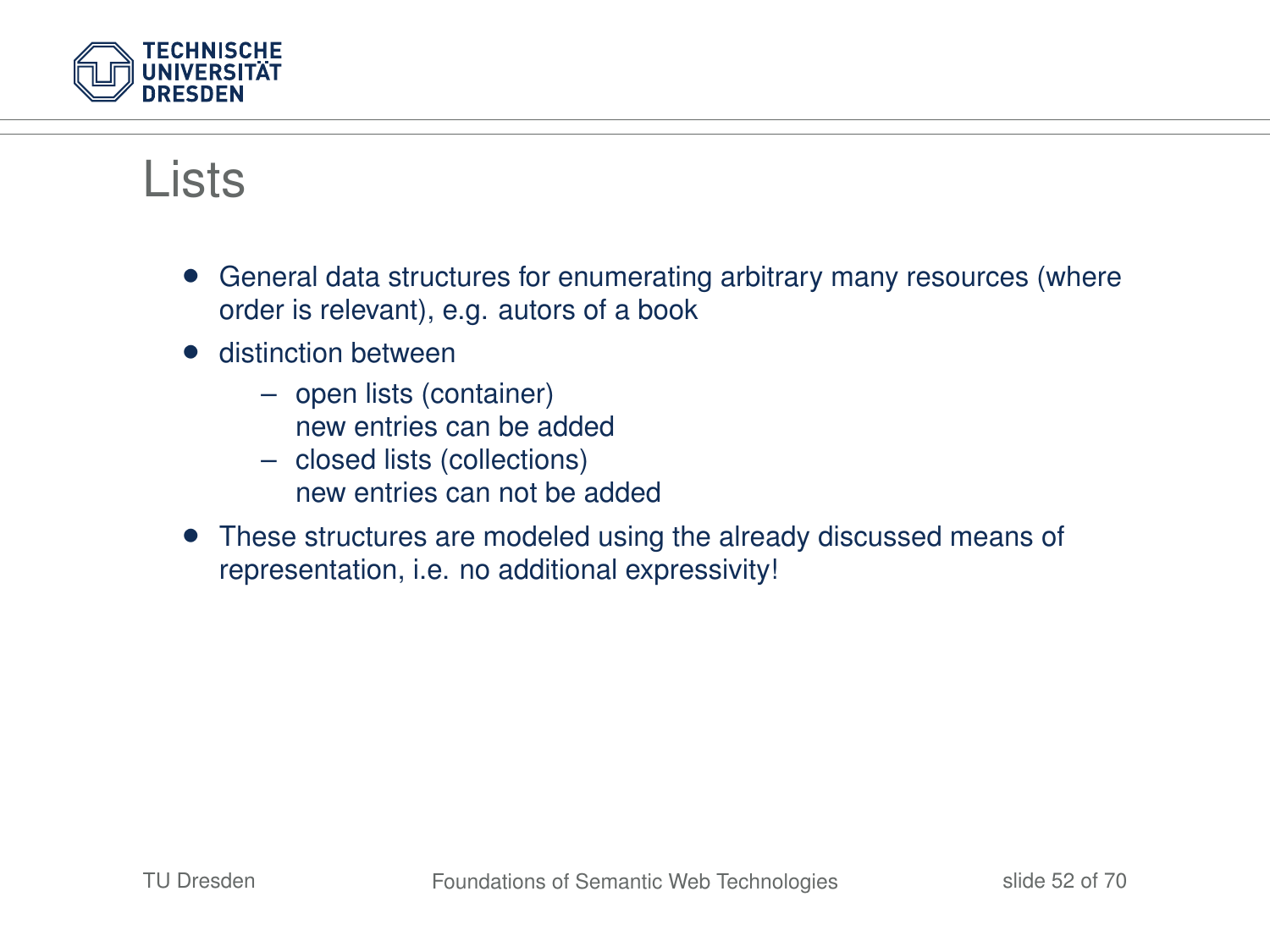



#### abbreviated in RDF/XML:

```
<rdf:Description rdf:about="http://example.org/SemanticWeb">
  <ex:authors>
    <rdf:Seq>
      <rdf:li rdf:resource="http://example.org/Hitzler />
      <rdf:li rdf:resource="http://example.org/Krötzsch />
      <rdf:li rdf:resource="http://example.org/Rudolph />
      <rdf:li rdf:resource="http://example.org/Sure />
    \langle \ranglerdf:Seq>
  </ex:authors>
</rdf:Description>
```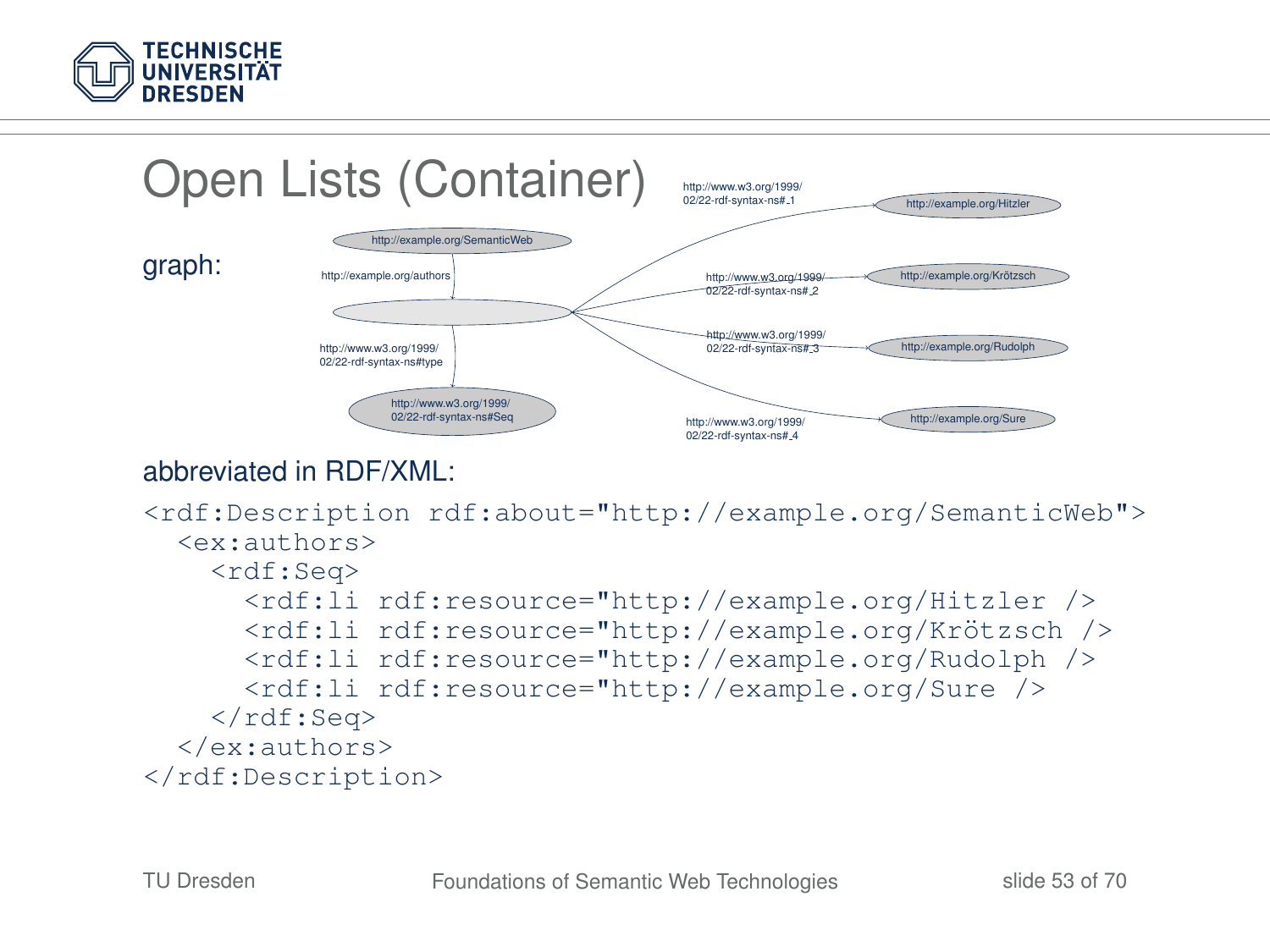

# Types of Open Lists

Via  $rdf:type$  the a list type is assigned to the root node of the list:

- rdf:Seq ordered list (sequence)
- rdf:Bag unordered set indicates that the encoded order is irrelevant
- rdf:Alt set of alternatives normally only one entry will be relevant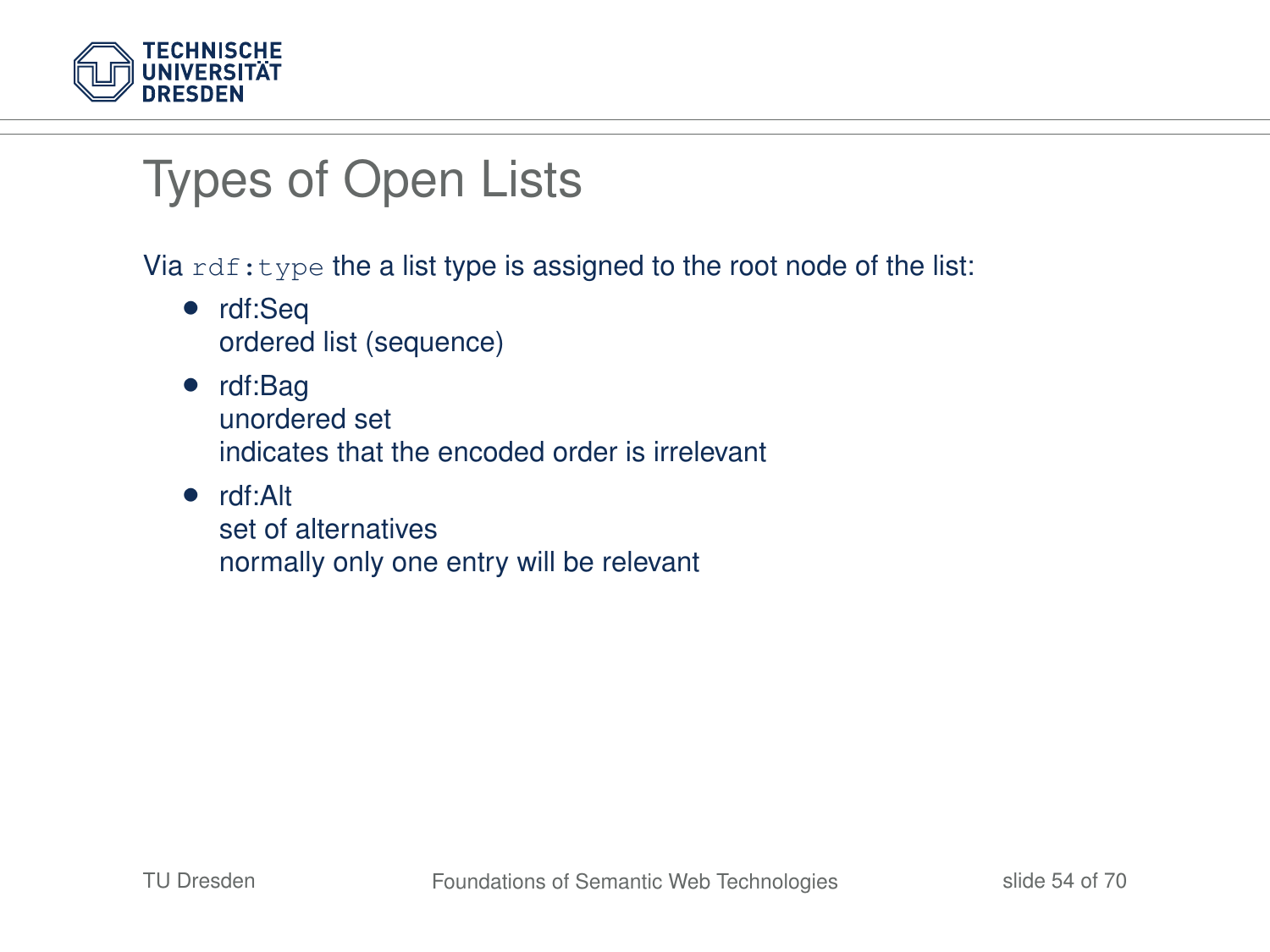

# Closed Lists (Collections)



#### underlying idea: recursive deconstruction of the list into head element and (possibly empty) rest list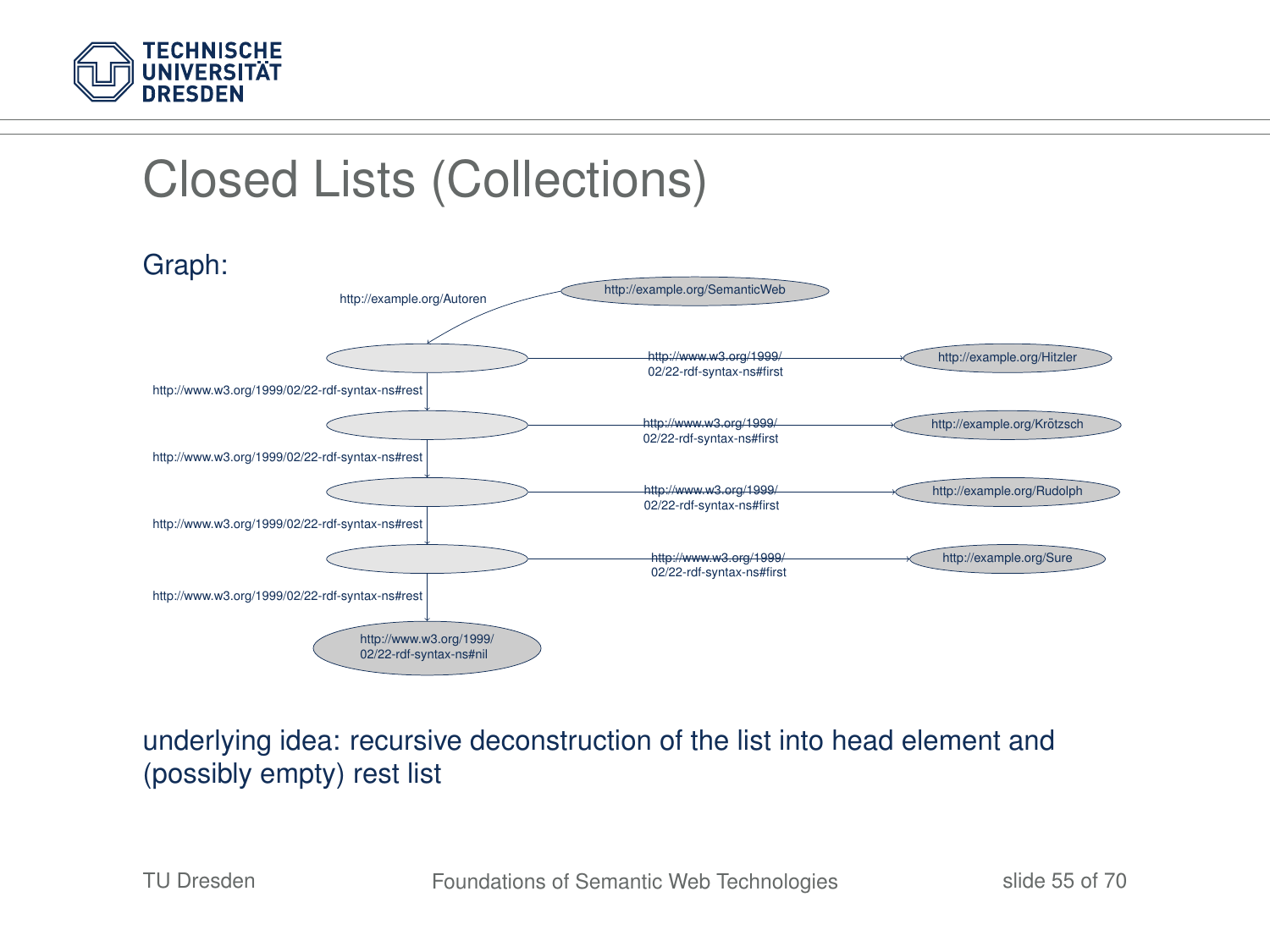

# Closed Lists (Collections)

#### RDF/XML-Syntax

```
<rdf:Description rdf:about="http://example.org/SemanticWeb>
 <ex:authors rdf:parseType="Collection">
   <rdf:Description rdf:about="http://example.org/Hitzler />
   <rdf:Description rdf:about="http://example.org/Krötzsch />
   <rdf:Description rdf:about="http://example.org/Rudolph />
   <rdf:Description rdf:about="http://example.org/Sure />
 </ex:authors>
</rdf:Description>
```
#### Turtle

```
@prefix ex: <http://example.org/> .
ex:SemanticWeb ex:authors
  ( ex:Hitzler ex:Krötzsch ex:Rudolph ex:Sure ) .
```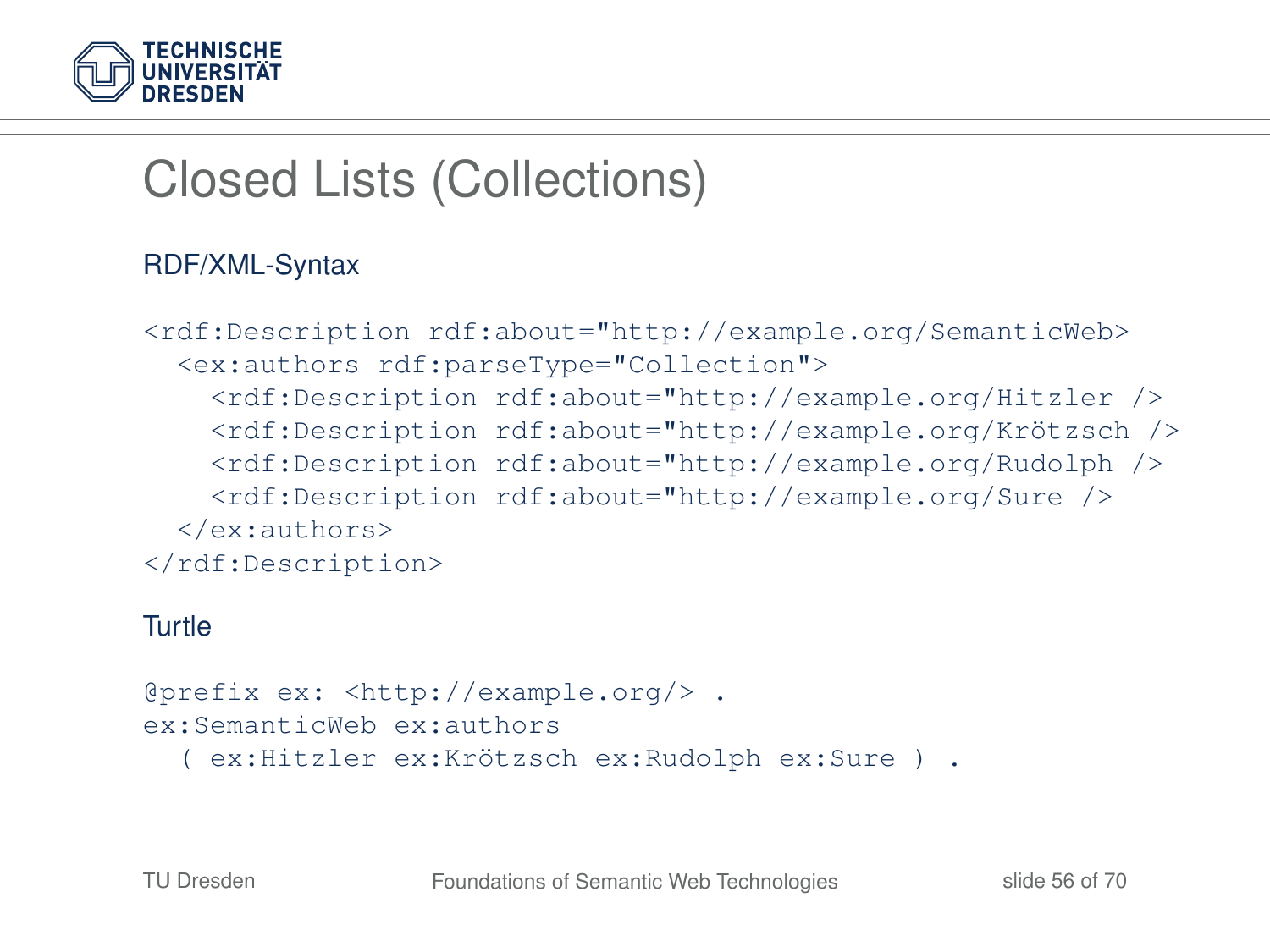

### Agenda

- Motivation
- RDF data model
- Syntax for RDF: Turtle and XML
- Datatypes
- Multi-Valued Relationships
- Blank Nodes
- Lists
- Graph Definitions
- RDF in Practice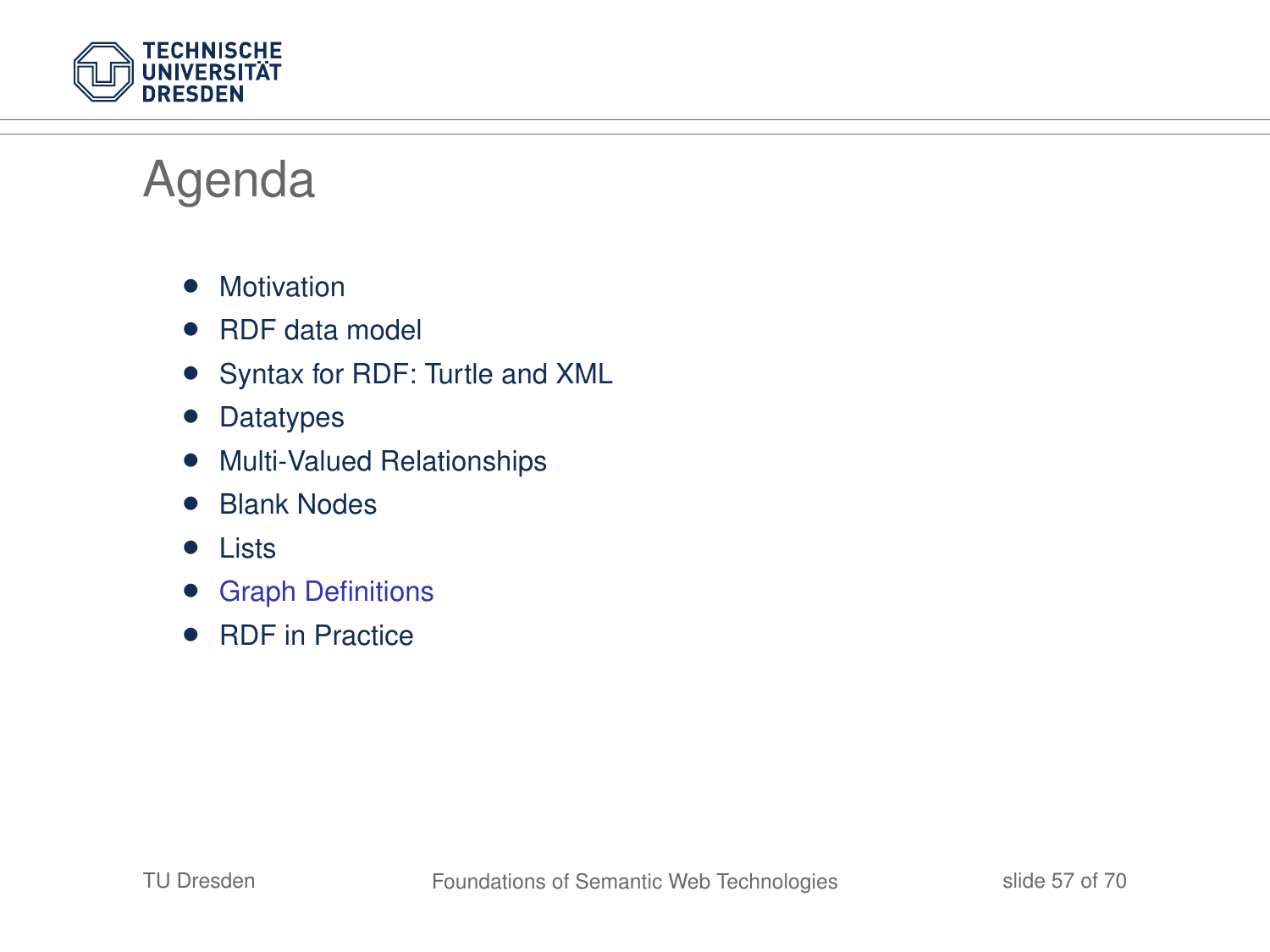

• An RDF triple consists of three components:



- the subject, which can be an IRI or a bnode,
- 2 the predicate, which has to be an IRI, and
	- the object, which can be an IRI, a bnode or a Literal.
- The predicate is also denoted as property.
- An RDF graph (or simply graph) is a set of RDF triples. The graph nodes are the subjects and objects of these triples.
- A (proper) subgraph of an RDF graph is a (proper) subset of its triples.
- A ground graph is an RDF graph without bnodes.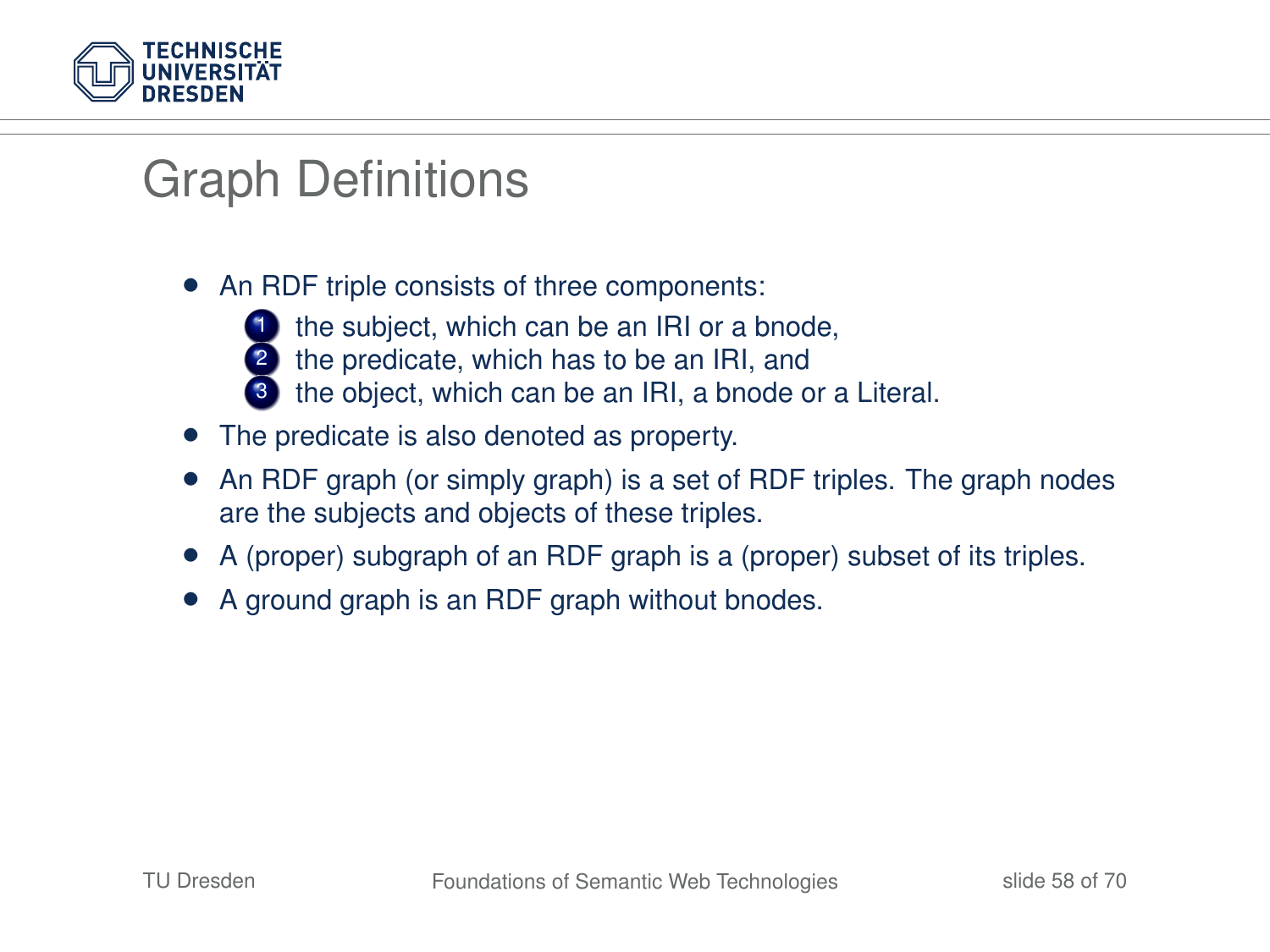

- A name is an IRI or a literal.
- A typed literal comprises two names: the literal itself and its type reference (IRI)
- A set of names is referred to as a vocabulary.
- The vocabulary of a graph is the set of all names occurring as subject, predicate or object in one of its triples.
- Remark: The IRIs which only occur inside the typed literals do not belong to the graph's vocabulary.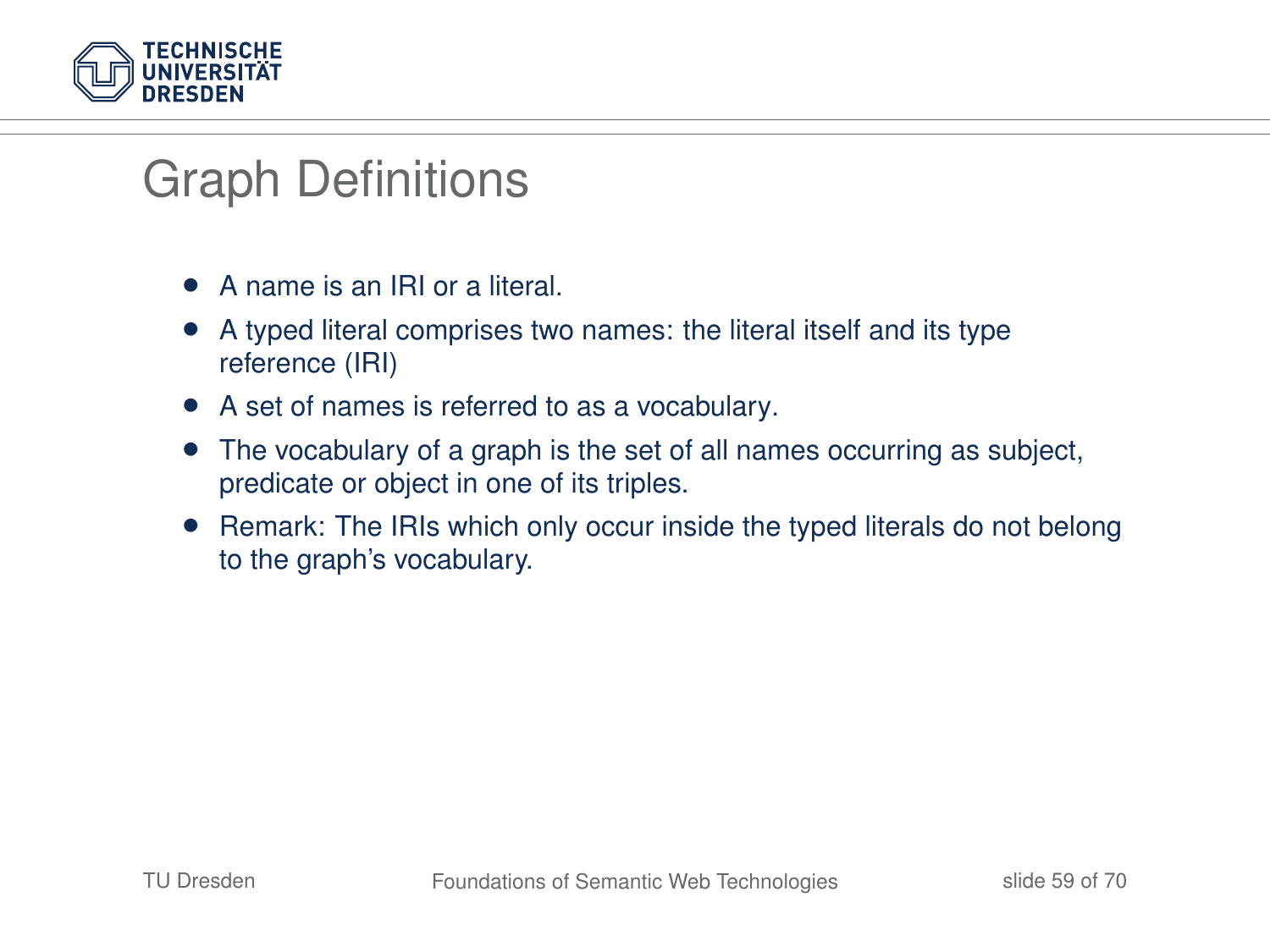

- Let *M* be a mapping from bnodes to a set of literals, bnodes and IRIs. We denote *M* as instance mapping.
- Every graph  $G'$  obtained by substituting (some or all) bnodes  $\ell$  in  $G$  by  $M(\ell)$ , is an instance of *G*.
- An instance with respect to a vocabulary *V* is an instance in which all names replacing bnodes are from *V*.
- A proper instance of a graph is an instance wherein at least one bnode has been replaced by a name or identified with another bnode.
- Graphs that only differ in the labels of their bnodes are considered equivalent.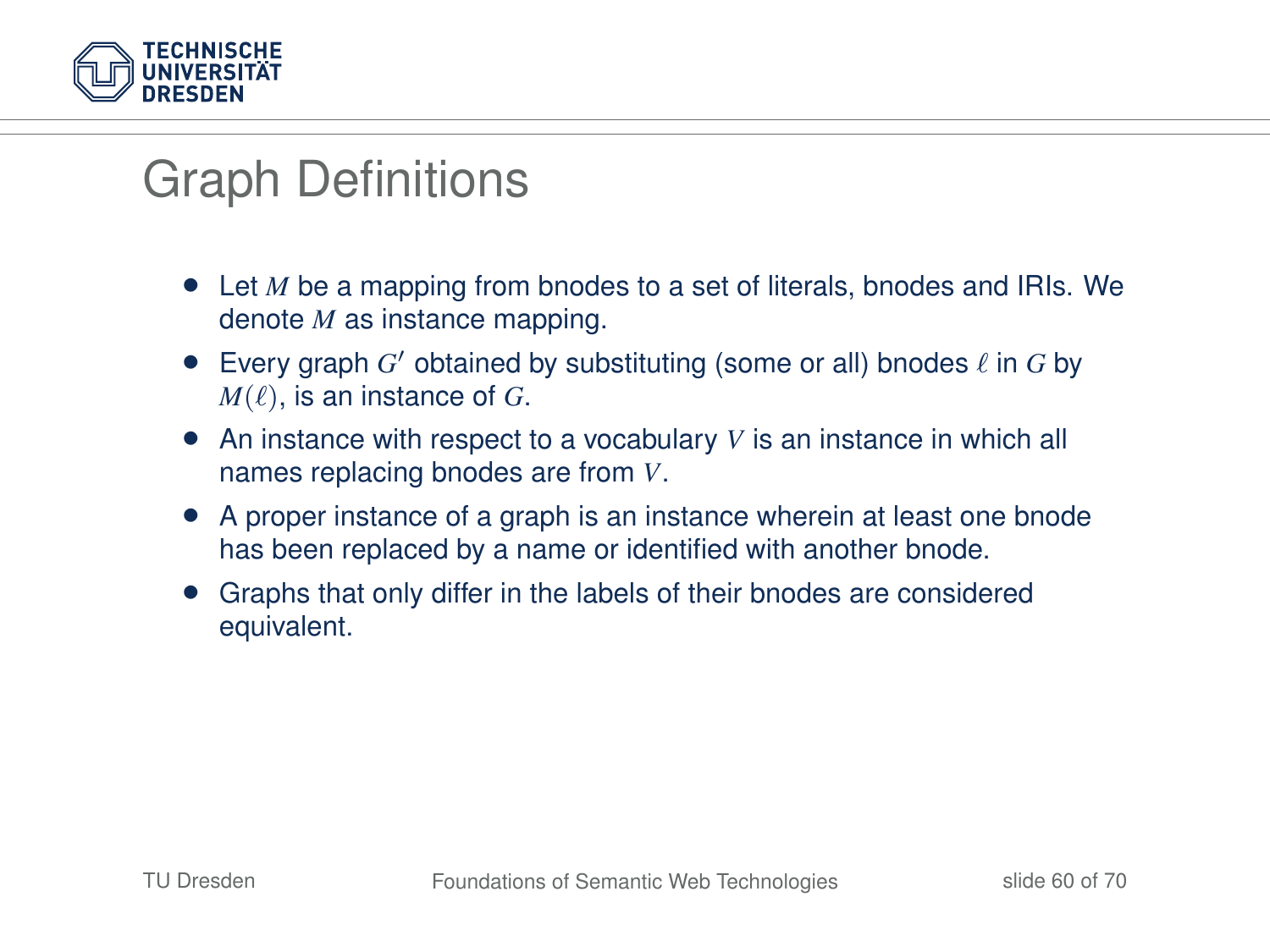

- An RDF graph is lean if it does not have an instance that is a proper subgraph of it.
- $\rightarrow$  Non-lean graphs are internally redundant.

<span id="page-60-1"></span><span id="page-60-0"></span>

|  | $\{ex:a ex:p x. : :y ex:p x. \}$ |  |  |  | (1) |
|--|----------------------------------|--|--|--|-----|
|  | $\{ex:a ex:p x. : x ex:p x. \}$  |  |  |  | (2) |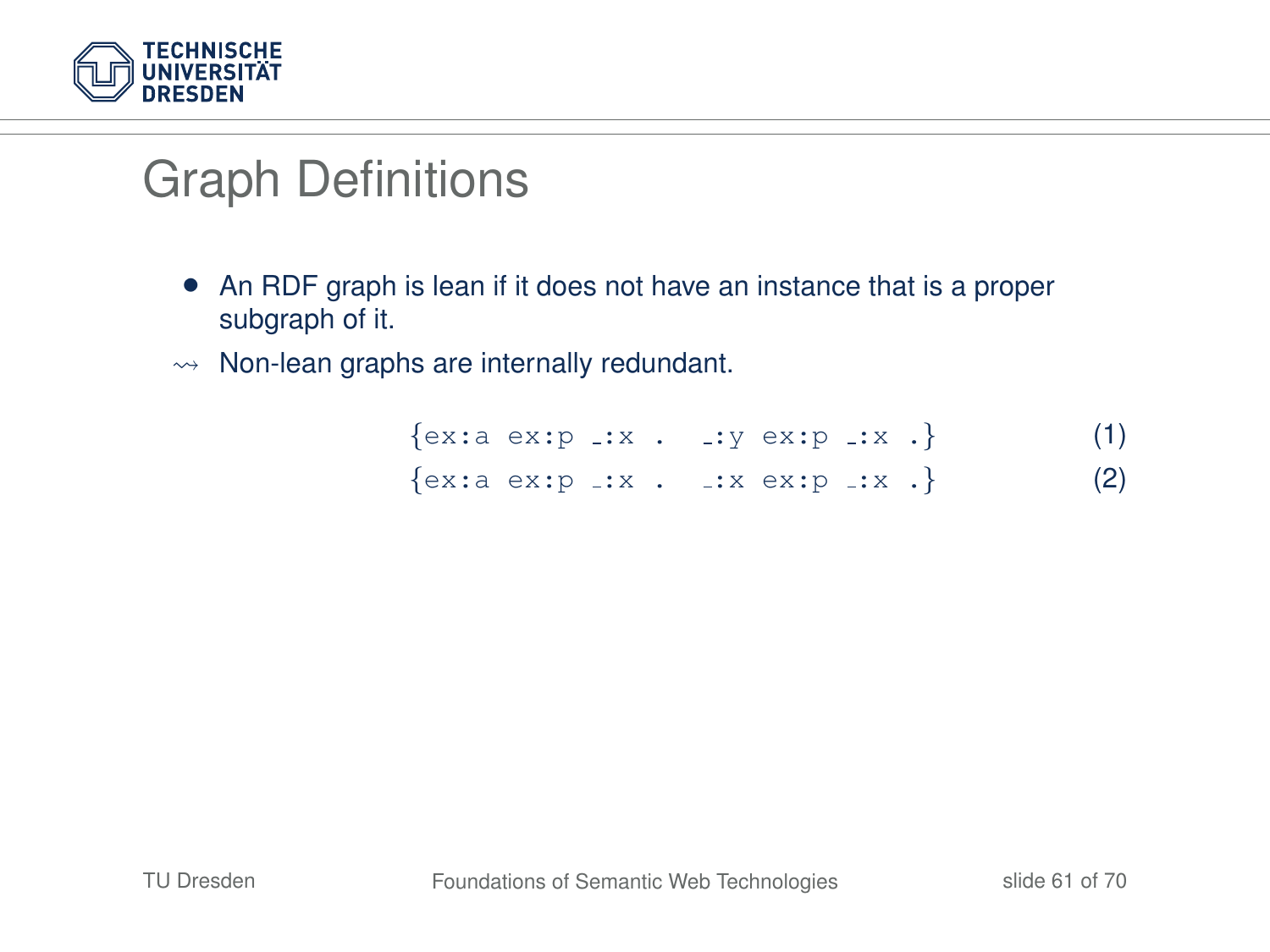

- An RDF graph is lean if it does not have an instance that is a proper subgraph of it.
- $\rightarrow$  Non-lean graphs are internally redundant.

| $\{ex:a ex:p x. : y ex:p x. \}$ |  |  |  |  | (1) |
|---------------------------------|--|--|--|--|-----|
| $\{ex:a ex:p x. : x ex:p x. \}$ |  |  |  |  | (2) |

 $\bullet$  [\(1\)](#page-60-0) is not lean, but [\(2\)](#page-60-1) is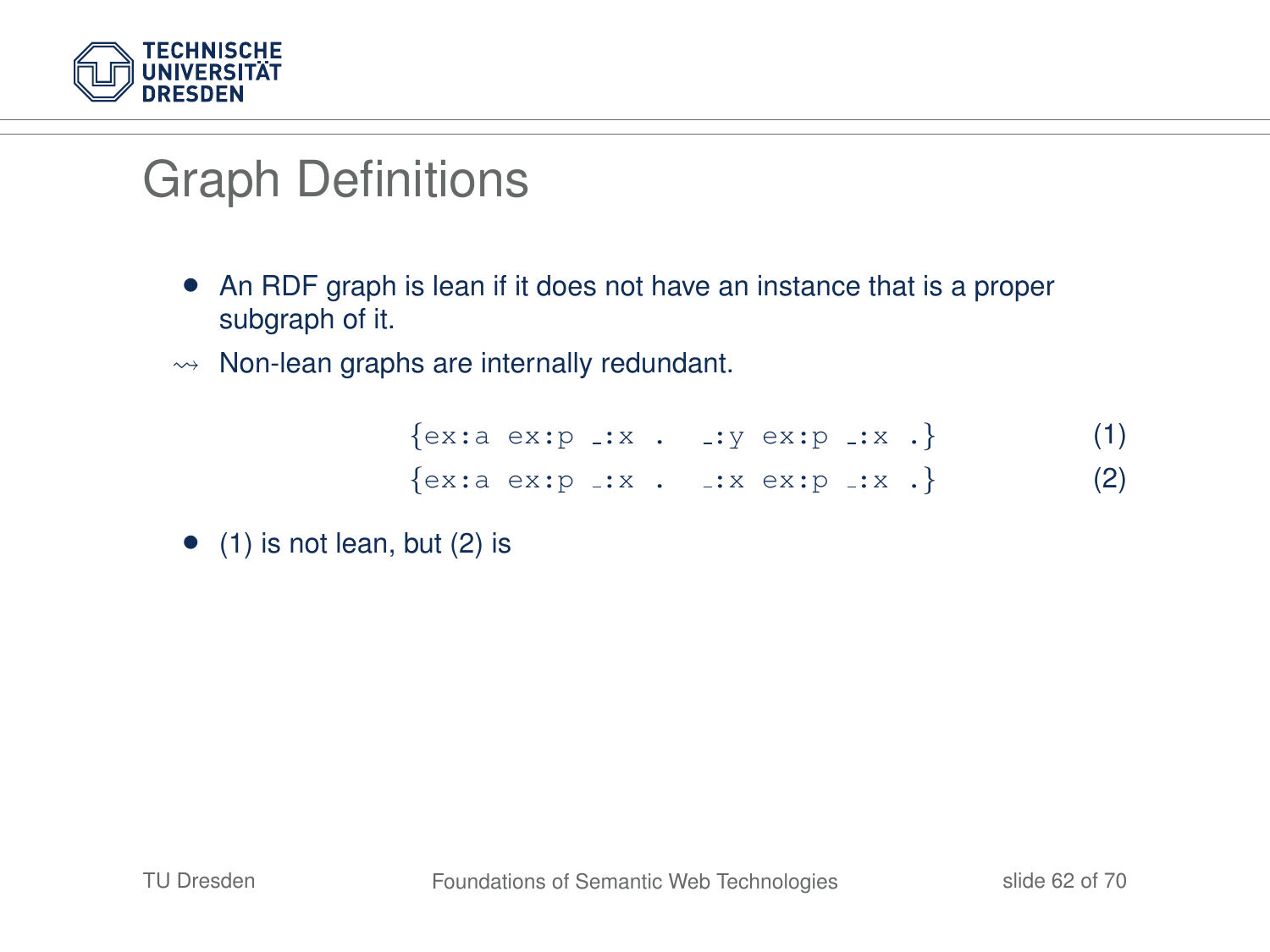

The merge of two RDF graphs  $G_1$  and  $G_2$  is defined as follows:

- if  $G_1$  and  $G_2$  do not have common bnodes, the merge is the union  $G_1 \cup G_2$
- otherwise, the merge of  $G_1$  and  $G_2$  is the union of  $G'_1$  und  $G'_2$ , where  $G'_1$ and  $G_2'$  are equivalent to  $G_1$  and  $G_2$ , respectively, but do not have blank nodes in common
- if this renaming of variables is carried out, one usually says "blank nodes have been are standardized apart"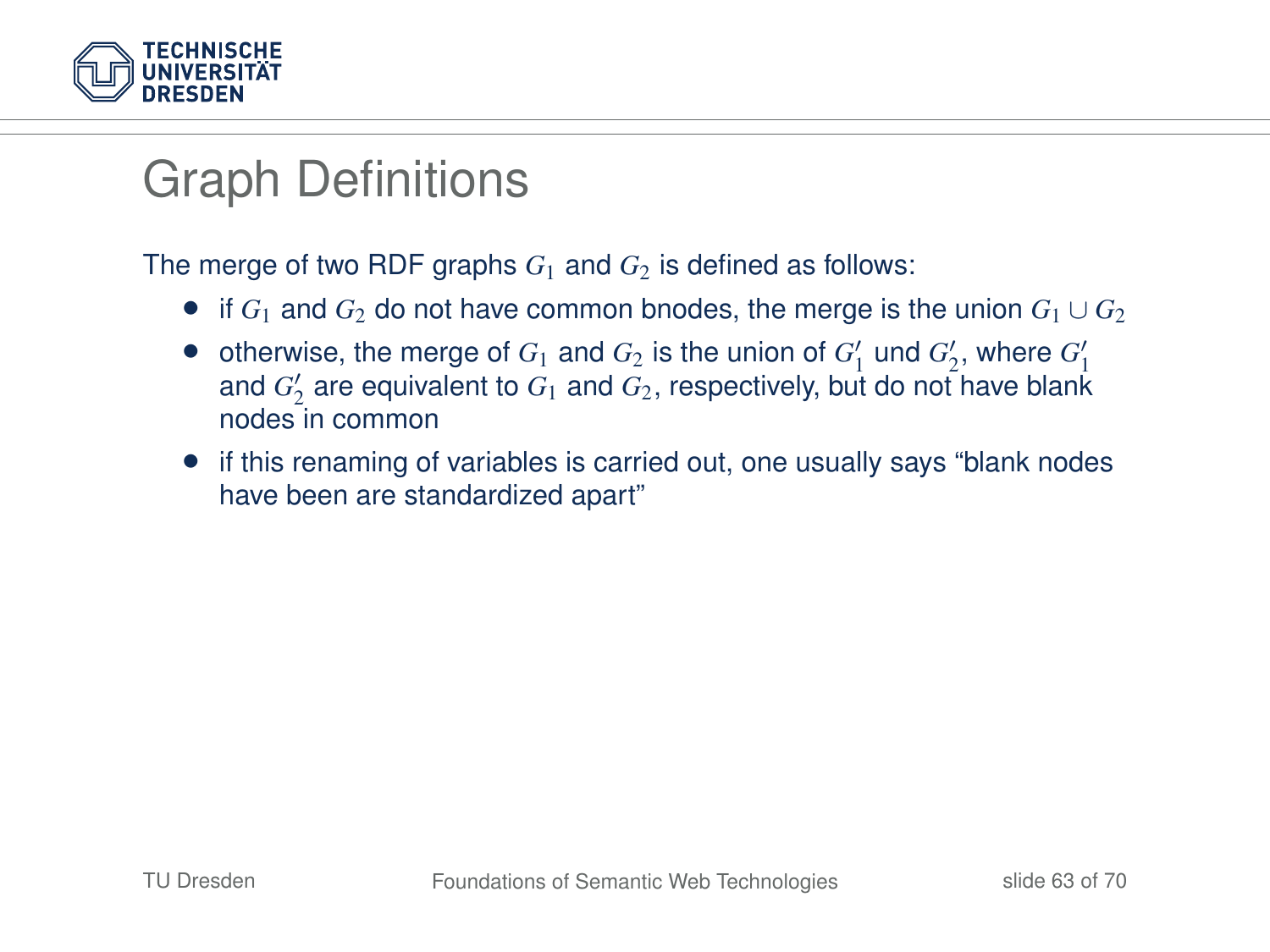

### Agenda

- Motivation
- RDF data model
- Syntax for RDF: Turtle and XML
- Datatypes
- Multi-Valued Relationships
- Blank Nodes
- Lists
- Graph Definitions
- RDF in Practice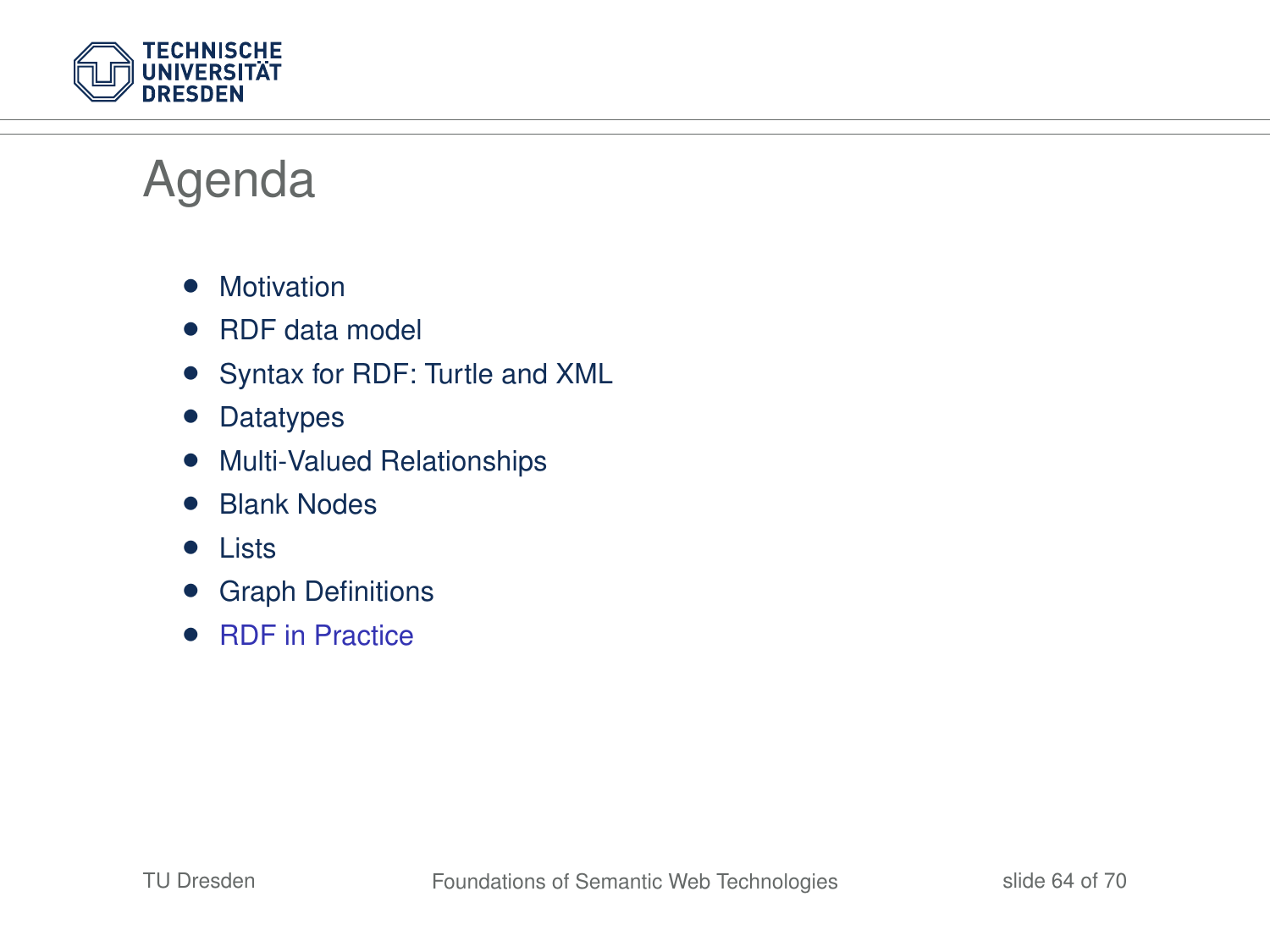

# Popularty of RDF

- today, a plethora of RDF tools exists
- there are libraries for virtually all programming languges
- freely available systems to work with large RDF data sets (so-called RDF Stores or Triple Stores)
- also commercial players (like Oracle) support RDF
- RDF is basis for other data formats: RSS 1.0, XMP (Adobe), SVG (vector graphics)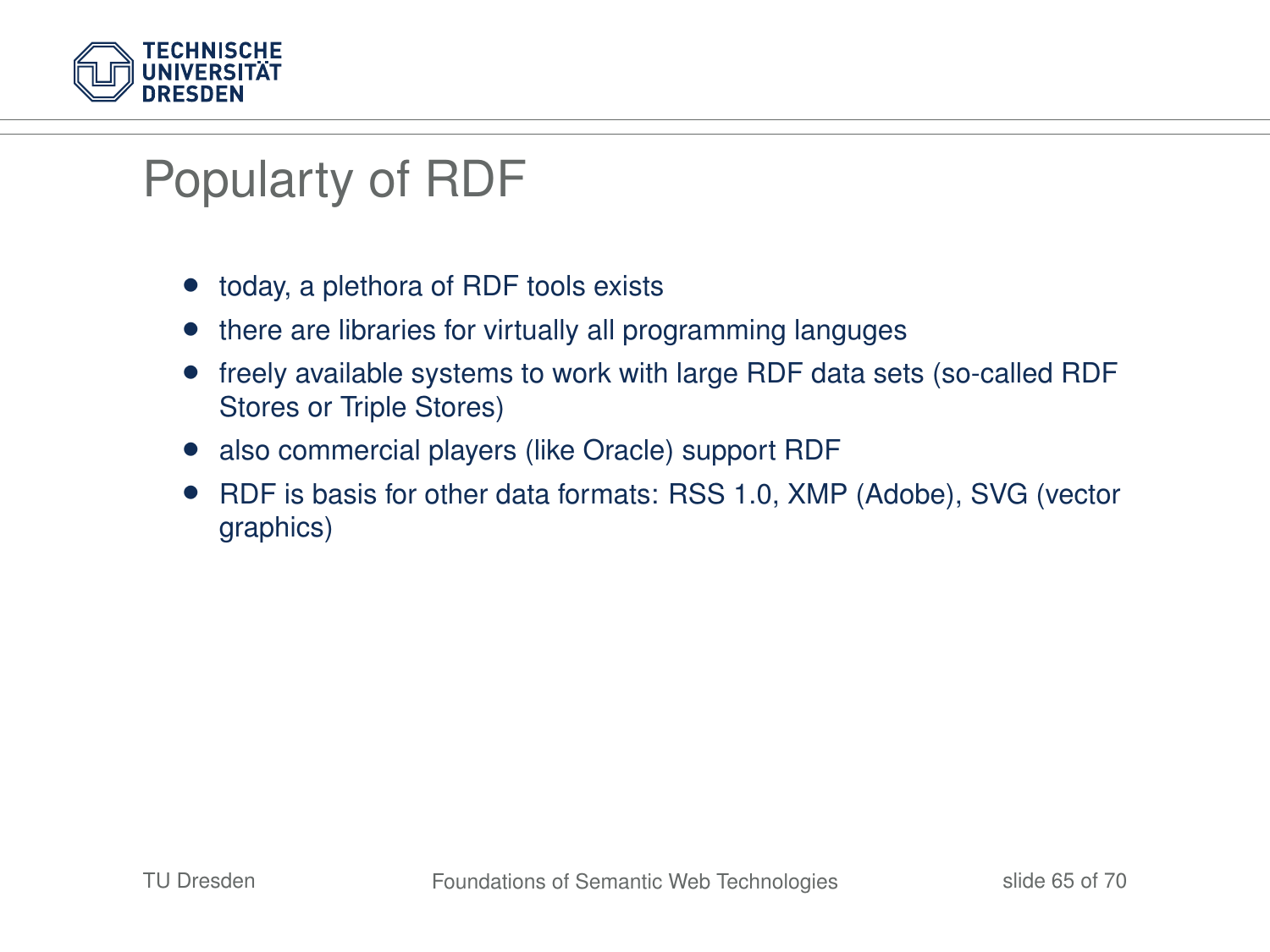

### Assessment of RDF

- widely supported standard for data storage and interchange
- enables syntax-independent representation of distributed information via a graph-based data model
- pure RDF very oriented toward idividuals
- few possibilities to encode schema knowledge
- $\bullet \rightarrow$  RDF Schema (next lecture)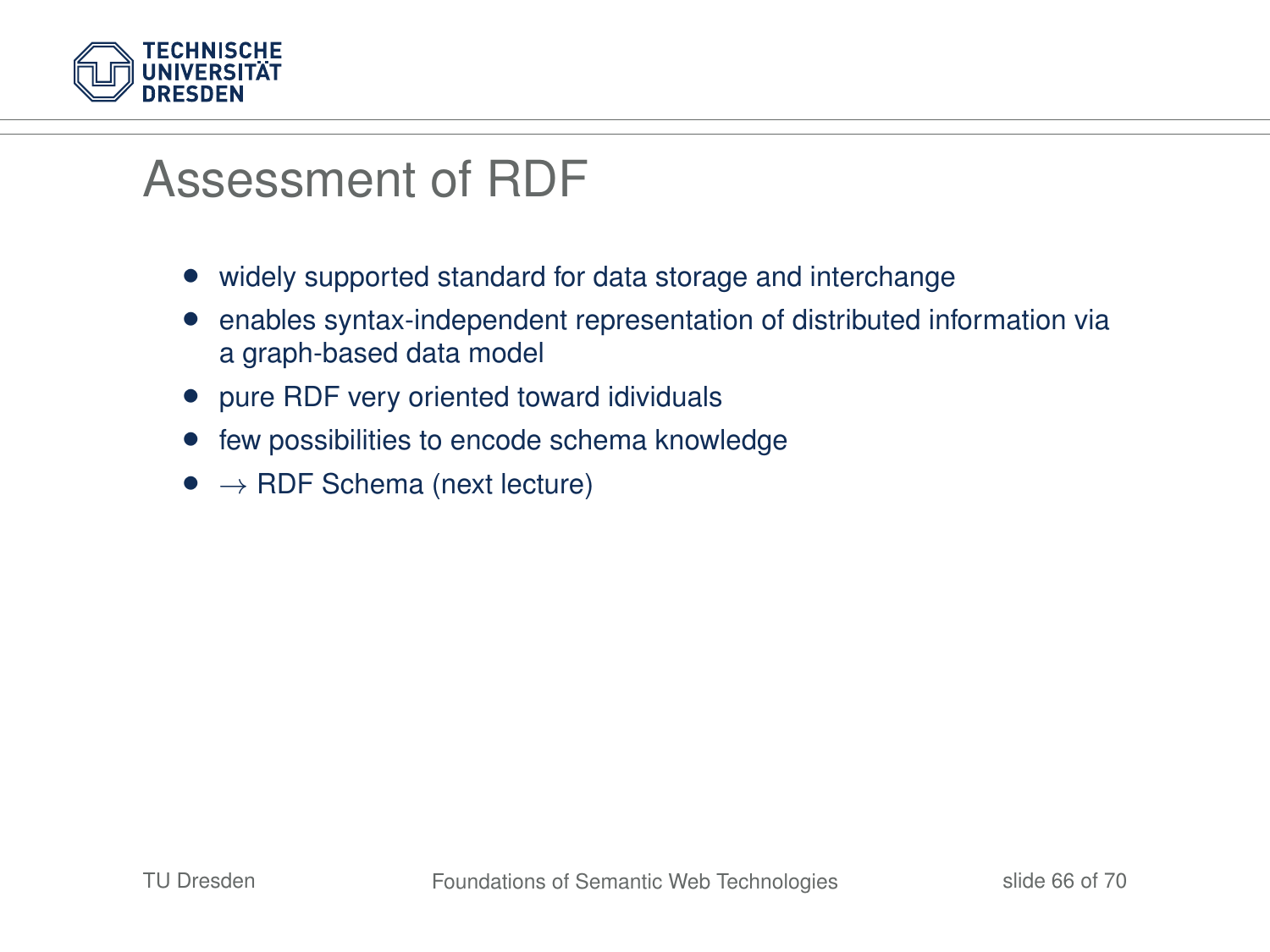

### RDFa – RDF-in-attributes

```
<?xml version="1.0" encoding="UTF-8"?>
<!DOCTYPE html PUBLIC "-//W3C//DTD XHTML+RDFa 1.0//EN"
    "http://www.w3.org/MarkUp/DTD/xhtml-rdfa-1.dtd">
<html xmlns="http://www.w3.org/1999/xhtml"
    xmlns:foaf="http://xmlns.com/foaf/0.1/"
    xmlns:dc="http://purl.org/dc/elements/1.1/"
    version="XHTML+RDFa 1.0" xml:lang="en">
  <head>
    <title>John's Home Page</title>
    <base href="http://example.org/john-d/" />
    <meta property="dc:creator" content="Jonathan Doe" />
    <link rel="foaf:primaryTopic"
        href="http://example.org/john-d/#me" />
  </head>
```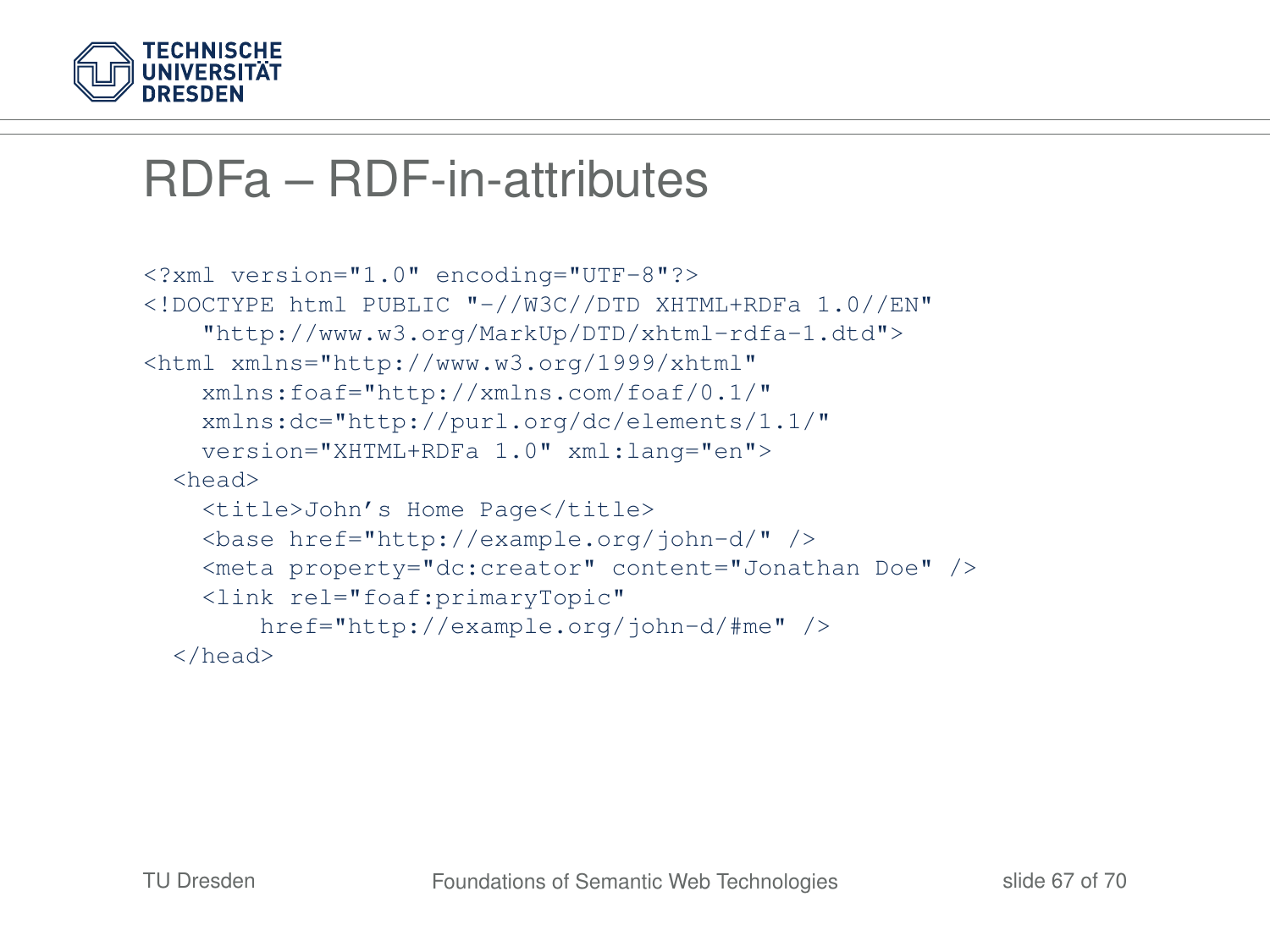

### RDFa – RDF-in-attributes

```
<body about="http://example.org/john-d/#me">
   <h1>John's Home Page</h1>
    <p>My name is <span property="foaf:nick">John D</span>
       and I like <a href="http://www.neubauten.org/"
       rel="foaf:interest" xml:lang="de">Einstürzende
      Neubauten</a>.
   </p>
   <p>
     My <span rel="foaf:interest"
     resource="urn:ISBN:0752820907">favorite book is the
     inspiring <span about="urn:ISBN:0752820907"><cite
     property="dc:title">Weaving the Web</cite> by
     <span property="dc:creator">Tim Berners-Lee</span>
     </span>
     </span>
   \langle/p>
 </body>
\langle/html>
```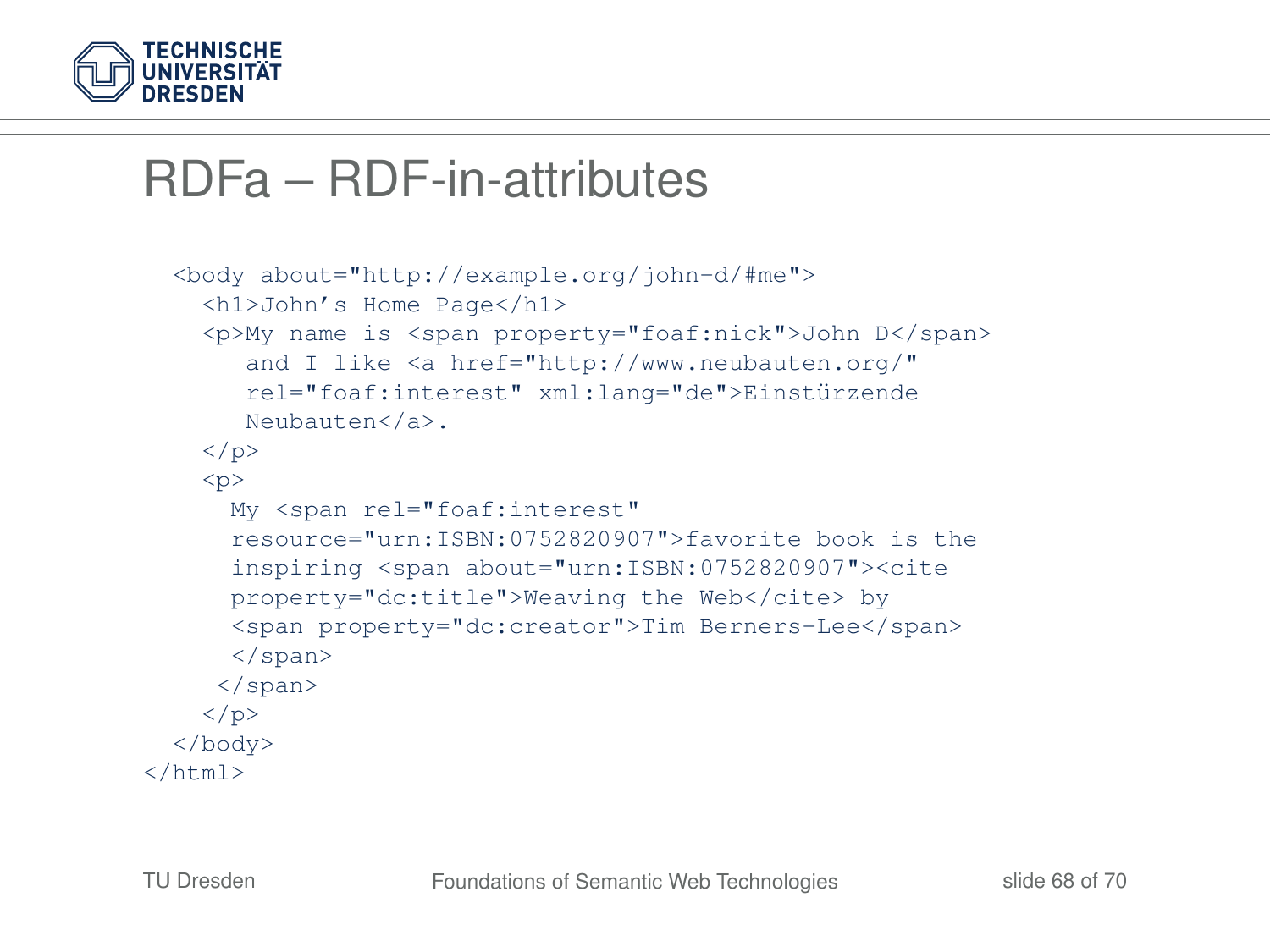

### RDFa – RDF Version

```
<?xml version="1.0" encoding="UTF-8"?>
<rdf:RDF xmlns:rdf="http://www.w3.org/1999/02/22-rdf-syntax-ns#"
    xmlns:foaf="http://xmlns.com/foaf/0.1/"
    xmlns:dc="http://purl.org/dc/elements/1.1/">
  <rdf:Description rdf:about="http://example.org/john-d/">
    <dc:creator xml:lang="en">Jonathan Doe</dc:creator>
    <foaf:primaryTopic>
      <rdf:Description rdf:about="http://example.org/john-d/#me">
        <foaf:nick xml:lang="en">John D</foaf:nick>
        <foaf:interest rdf:resource="http://www.neubauten.org/"/>
        <foaf:interest>
          <rdf:Description rdf:about="urn:ISBN:0752820907">
            <dc:creator xml:lang="en">Tim Berners-Lee</dc:creator>
            <dc:title xml:lang="en">Weaving the Web</dc:title>
         </rdf:Description>
        </foaf:interest>
     </rdf:Description>
    </foaf:primaryTopic>
  </rdf:Description>
</rdf:RDF>
```